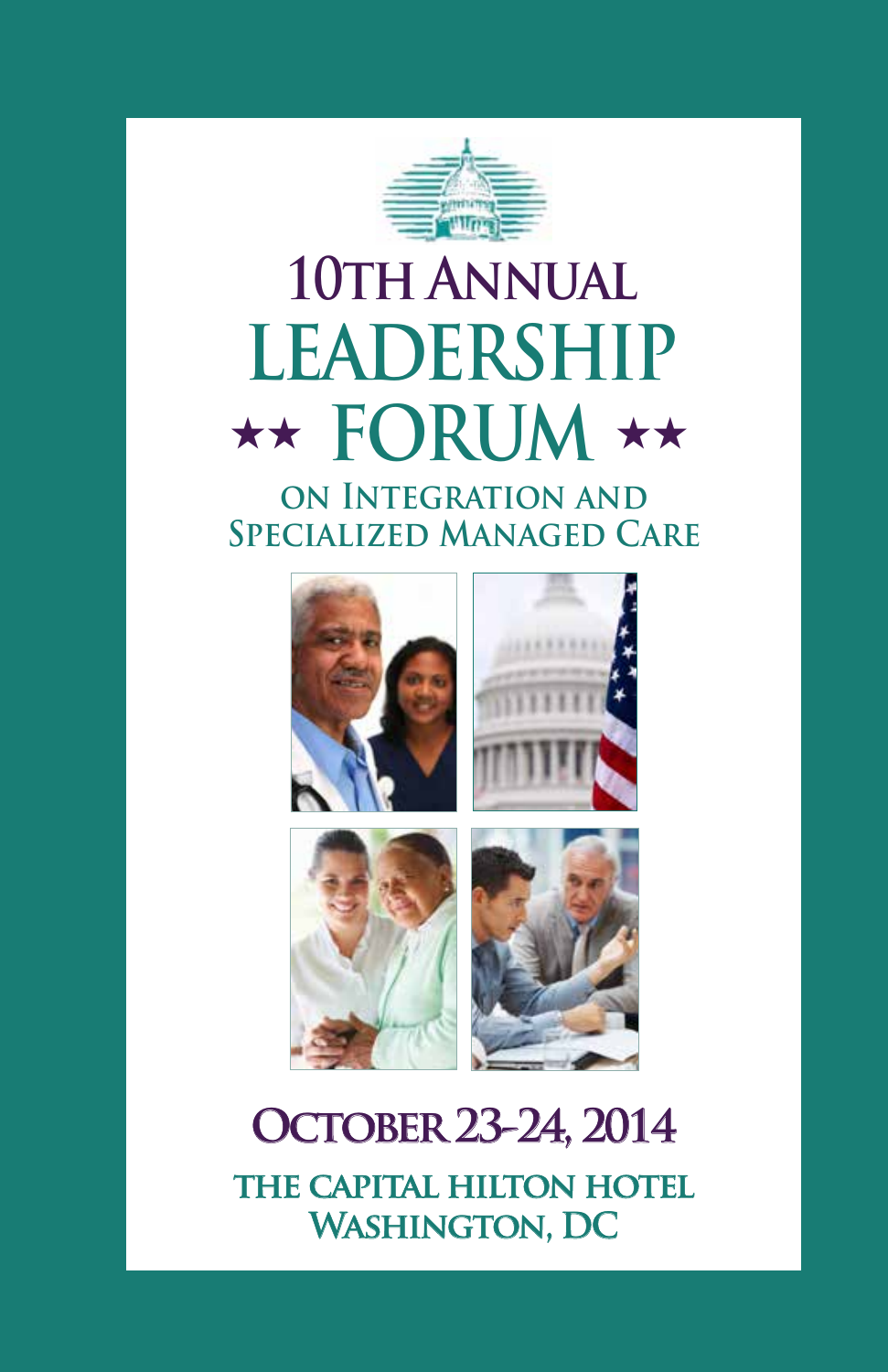# **Table of Contents**

| <b>Notes</b> |  |
|--------------|--|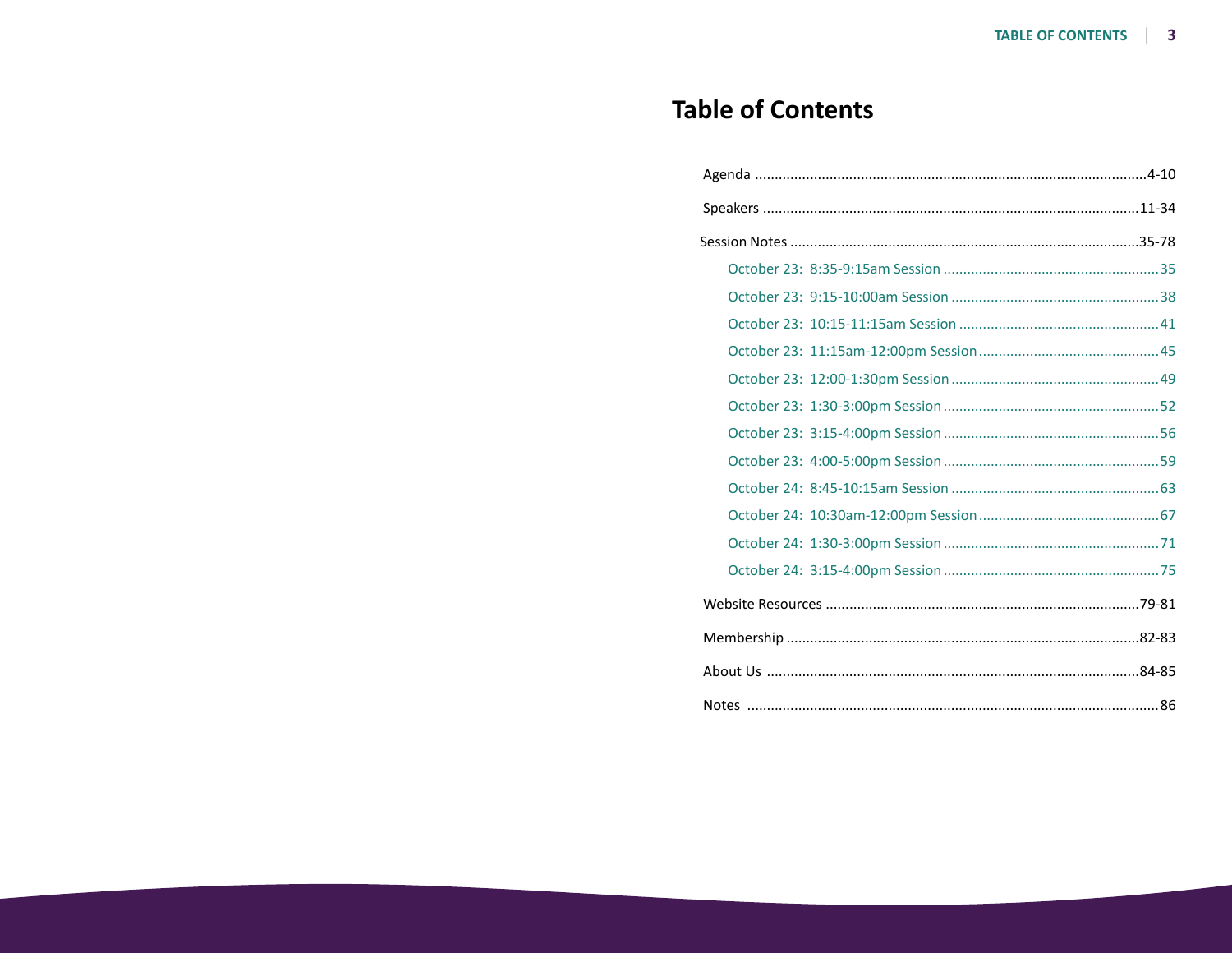**7:30am Registration**

*Foyer 1*

*Foyer 1*

AGENDA **AGENDA**

# **7:30am–8:30am Continental Breakfast**

# **8:30am–8:35am WELCOME: Introductions and Meeting Overview** *Presidential Ballroom Rich Bringewatt, President, National Health Policy Group and Chair, SNP Alliance*

# **8:35am–9:15am KEYNOTE SESSION: "A Healthcare Agenda for the**  *Presidential Ballroom* **21st Century"** facilitator: *Rich Bringewatt, President, National*

*Health Policy Group and Chair, SNP Alliance*

 speaker: *Sean Cavanaugh, Deputy Administrator and Director of the Center for Medicare at the Centers for Medicare & Medicaid Services*

# **9:15am–10:00am SESSION: "Congressional Update: Prospects for**  *Presidential Ballroom* **Permanent Statutory Authority and Improved Alignment of Payment and Performance Methods for SNPs**

facilitator: *Shawn Bishop, Principal, SB Health Policy and SNP Alliance Consultant*

# *9:15–9:45am: Panel Discussion*

**PANELISTS:** 

- *Katie Meyer Simeon, Health Policy Advisor,*   $\Box$ *Senate Finance Committee, Republican Staff*
- П *Brian Sutter, Staff Director, House Ways & Means Health Subcommittee*
- *Melanie Egorin, Professional Staff Member,*  П *House Ways and Means Committee, Democratic Staff*
- П *Josh Trent, Professional Staff Member, House Energy and Commerce Committee*

**10:15am–11:15am SESSION: "Progress Report on Financial** 

| <b>Presidential Ballroom</b> | <b>Alignment and Alternative Demonstrations</b><br><b>FACILITATOR: Thomas Standring, JD, General</b><br><b>Manager, Medicare Products and Medicare Lead</b><br>for Medicare-Medicaid Plans, Molina Healthcare |  |  |
|------------------------------|---------------------------------------------------------------------------------------------------------------------------------------------------------------------------------------------------------------|--|--|
| $10:15 - 11:00$ am:          | <b>Panel Discussion</b>                                                                                                                                                                                       |  |  |
|                              | <b>PANELISTS:</b><br>Tim Englehardt, Director of Demonstrations,<br>Modeling and Analytics, Medicare-Medicaid<br><b>Integration Office, CMS</b>                                                               |  |  |

*Edith G. Walsh, Senior Health Services*   $\sim$ *Researcher, RTI International* 

*11:00am–11:15am: Open Forum Discussion*

# **11:15am–12:00pm SESSION: "Point-Counter-Point Debate on**  *Presidential Ballroom* **Advancing Full Integration: Federal vs. State**

*Foyer 1*

*11:15–11:45am: Panel Discussion*

# panelists:

 **Issues and Options**

- *Matt Salo, Executive Director, National*  **The State** *Association of Medicaid Directors*
- *Judith Feder, PhD, Professor of Public Policy, McCourt School of Public Policy, Georgetown University*

facilitator: *Rich Bringewatt, President, National Health Policy Group and Chair, SNP Alliance*

# *11:45am–12:00pm Open Forum Discussion*

# **12:00pm–1:30pm LUNCHEON SESSION: "Consumer Perspectives on** *South American AB* **Progress toward Integration**

facilitator: *Robert Master, MD, CEO, Commonwealth Care Alliance*

 speaker: *Rob Restuccia, Executive Director, Community Catalyst* 

*9:45–10:00am: Open Forum Discussion*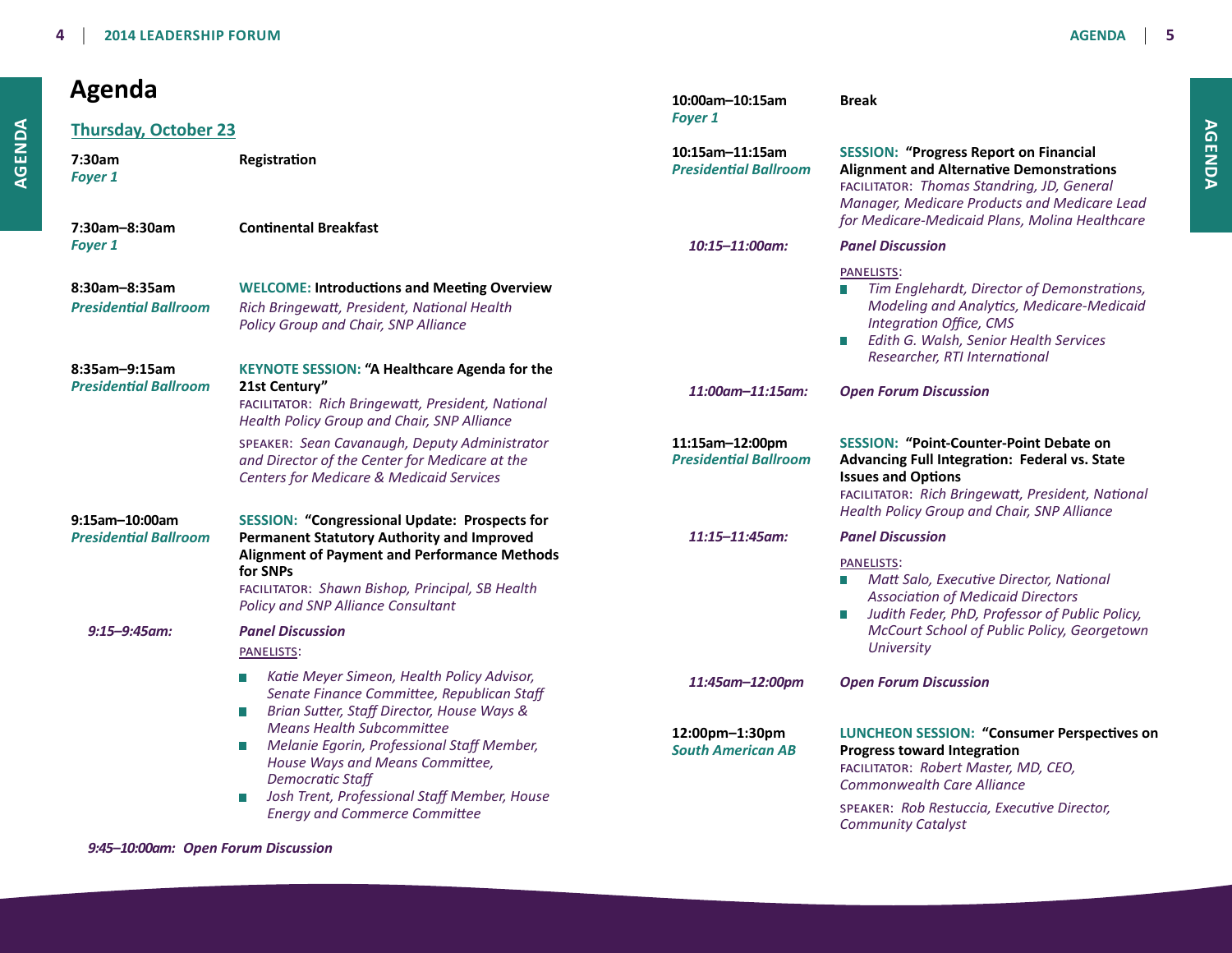**AGENDA**

**AGENDA** 

| $1:30$ pm $-3:00$ pm<br><b>Presidential Ballroom</b> | <b>SESSION: "Financial Alignment Demonstrations</b><br>and Alternative Integration Initiatives: Experience<br>to Date"<br>FACILITATOR: Pamela J. Parker, MPA, Manager of<br>Special Needs Purchasing, Minnesota Department<br>of Human Services                                                                                                                                                                                                                                                                                                                                                                                                                                                                                       | 4:00pm-5:00pm<br><b>Presidential Ballroom</b>                                 | <b>SESSION: "Strategies for Effective Clinical</b><br>Management of the Care of SNP and MMP<br><b>Beneficiaries: SNP Medical Directors' Perspectives"</b><br>FACILITATOR: Rich Bringewatt, President, National<br>Health Policy Group and Chair, SNP Alliance Group                                                                                                                                                                                                                                    |
|------------------------------------------------------|---------------------------------------------------------------------------------------------------------------------------------------------------------------------------------------------------------------------------------------------------------------------------------------------------------------------------------------------------------------------------------------------------------------------------------------------------------------------------------------------------------------------------------------------------------------------------------------------------------------------------------------------------------------------------------------------------------------------------------------|-------------------------------------------------------------------------------|--------------------------------------------------------------------------------------------------------------------------------------------------------------------------------------------------------------------------------------------------------------------------------------------------------------------------------------------------------------------------------------------------------------------------------------------------------------------------------------------------------|
| $1:30 - 2:45$ pm:                                    | <b>Panel Discussion</b><br><b>PANELISTS:</b><br>Corrine Altman Moore, Director of Policy,<br>H.<br><b>MassHealth</b><br>Kari Price, Assistant Director, Division of Health<br>T.<br>Care Management, Arizona Health Care Cost<br><b>Containment System</b><br>Shanon D. Vollmer, Project Director, Fully<br>П<br><b>Integrated Dual Advantage Demonstration</b><br>Project, New York State Department of Health<br>Elizabeth Wood, MPAP, Director of Dual<br>П<br>Integration, Office of Managed Health Care,<br>NJ Division of Medical Assistance and Health<br><b>Services</b><br>Tammy J. Whitlock, Division Director,<br>П<br>Integrated Care & Behavioral Services, Virginia<br><b>Department of Medical Assistance Services</b> | $4:00 - 4:45$ pm:<br>$4:45 - 5:00$ pm:<br>5:30pm-7:00pm<br><b>Senate Room</b> | <b>Panel Discussion</b><br><b>PANELISTS:</b><br>Tae Park, MD, Associate Senior Medical Officer,<br><b>The State</b><br>CareMore Health Plan (C-SNPs)<br>Thomas von Sternberg, MD, Associate Medical<br>П<br>Director of Geriatrics and Hospice Services,<br>Government Programs and Care Management,<br><b>HealthPartners (FIDESNPs)</b><br>Ronald J. Shumacher, MD, FACP, CMD, Chief<br>Medical Officer, Optum Complex Population<br>Management (I-SNPs)<br><b>Open Forum Discussion</b><br>Reception |
| $2:45 - 3:00$ pm:                                    | <b>Open Forum Discussion</b>                                                                                                                                                                                                                                                                                                                                                                                                                                                                                                                                                                                                                                                                                                          |                                                                               |                                                                                                                                                                                                                                                                                                                                                                                                                                                                                                        |
| $3:00$ pm $-3:15$ pm<br><b>Foyer 1</b>               | <b>Break</b>                                                                                                                                                                                                                                                                                                                                                                                                                                                                                                                                                                                                                                                                                                                          |                                                                               |                                                                                                                                                                                                                                                                                                                                                                                                                                                                                                        |
| 3:15pm-4:00pm<br><b>Presidential Ballroom</b>        | SESSION: "The Impact of the 2014 Election on<br>the Congressional Health Care Agenda and<br><b>Implications for the SNP Alliance Policy Agenda</b><br>FACILITATOR: Tracy Lawless, Legislative Director,<br><b>Gateway Health Plan</b>                                                                                                                                                                                                                                                                                                                                                                                                                                                                                                 |                                                                               |                                                                                                                                                                                                                                                                                                                                                                                                                                                                                                        |
| $3:15 - 3:45$ pm:                                    | <b>Panel Discussion</b>                                                                                                                                                                                                                                                                                                                                                                                                                                                                                                                                                                                                                                                                                                               |                                                                               |                                                                                                                                                                                                                                                                                                                                                                                                                                                                                                        |
|                                                      | <b>PANELISTS:</b><br>Tracy Spicer, Principal, Avenue Solutions<br>Stacey Hughes, Partner, The Nickles Group                                                                                                                                                                                                                                                                                                                                                                                                                                                                                                                                                                                                                           |                                                                               |                                                                                                                                                                                                                                                                                                                                                                                                                                                                                                        |
| 3:45–4:00pm:                                         | <b>Open Forum Discussion</b>                                                                                                                                                                                                                                                                                                                                                                                                                                                                                                                                                                                                                                                                                                          |                                                                               |                                                                                                                                                                                                                                                                                                                                                                                                                                                                                                        |

**AGENDA**

AGENDA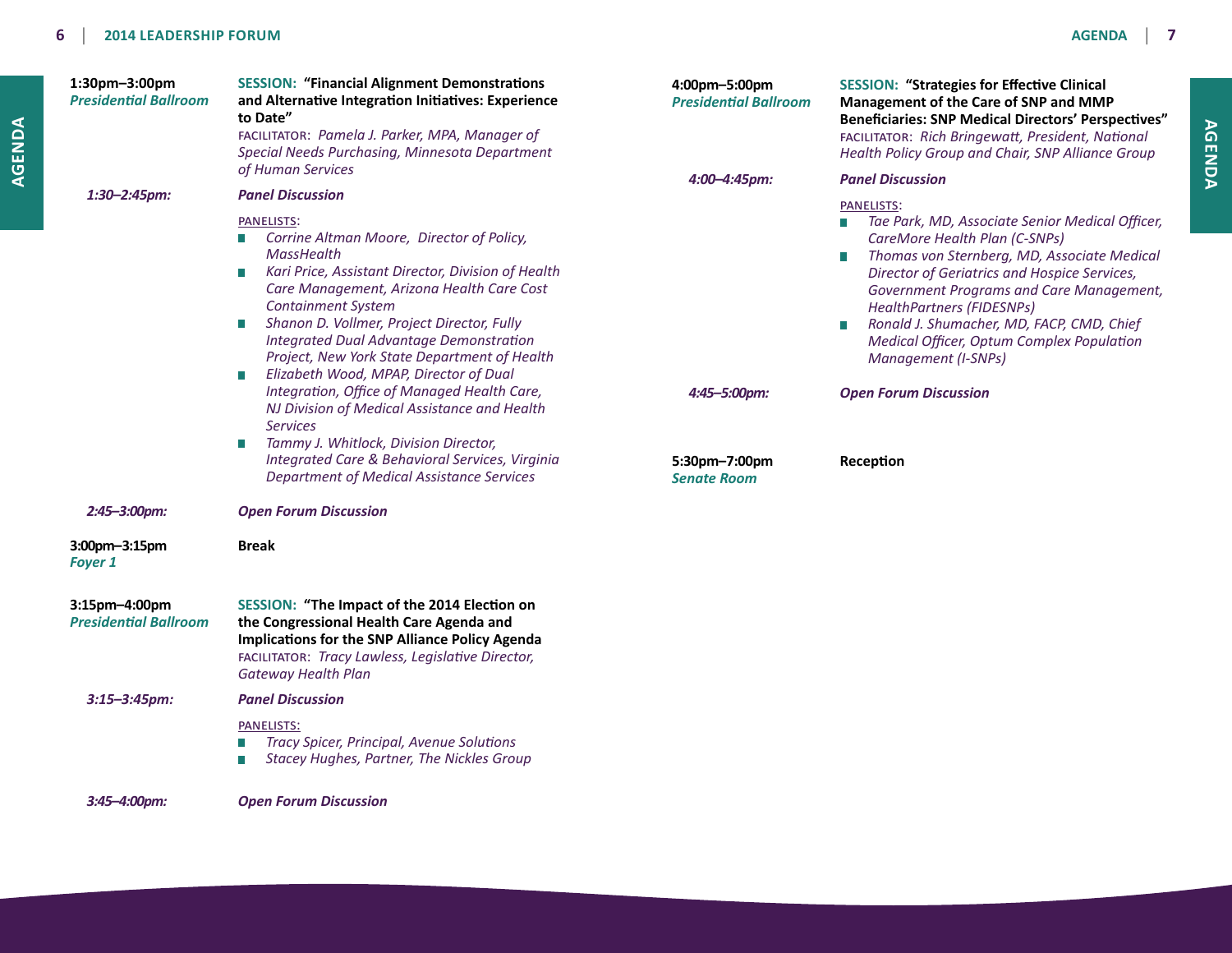**AGENDA**

**AGENDA** 

| <b>Friday, October 24</b>                      |                                                                                                                                                                                                                                                    | 10:30am-12:00pm                            | <b>SESSION: "Improving Payment and Risk Adjustment</b>                                                                                                                                                                                                                              |
|------------------------------------------------|----------------------------------------------------------------------------------------------------------------------------------------------------------------------------------------------------------------------------------------------------|--------------------------------------------|-------------------------------------------------------------------------------------------------------------------------------------------------------------------------------------------------------------------------------------------------------------------------------------|
| 7:30am<br><b>Foyer 1</b>                       | Registration                                                                                                                                                                                                                                       | <b>Presidential Ballroom</b>               | <b>Methods for Special Needs Beneficiaries:</b><br>Perspectives from SNP Finance and Risk Adjustment<br><b>Experts</b><br>FACILITATOR: Eric Goetsch, FSA, MAAA, Principal and                                                                                                       |
| 7:30am-8:30am<br><b>Foyer 1</b>                | <b>Continental Breakfast</b>                                                                                                                                                                                                                       | 10:30-11:45am:                             | Consulting Actuary, Milliman<br><b>Panel Discussion</b>                                                                                                                                                                                                                             |
| 8:45am-10:15am<br><b>Presidential Ballroom</b> | <b>SESSION: "Research Update on Social Determinants</b><br>of Health: Implications for Plan Ratings, Quality<br><b>Measures and Federal Policy Action</b><br>FACILITATOR: Shawn Bishop, Principal, SB Health<br>Policy and SNP Alliance Consultant |                                            | <b>PANELISTS:</b><br>Annmarie Covone, Senior Vice President/Chief<br><b>Financial Officer, ArchCare</b><br>Timothy Rude, Senior Director, Government<br>Programs Finance, Medica<br>Eugene C. Wallace, Chief Financial Officer,<br><b>Tale</b><br><b>Commonwealth Care Alliance</b> |
| $8:45 - 9:55$ am:                              | <b>Presentation</b><br><b>SPEAKERS:</b>                                                                                                                                                                                                            | 11:45am-12:00pm:                           | <b>Open Forum Discussion</b>                                                                                                                                                                                                                                                        |
|                                                | Helen Burstin, MD, MPH, Senior Vice President,<br>$\mathcal{C}^{\mathcal{A}}$<br>Performance Measures, National Quality Forum<br>Christie Tiegland, PhD, Director of Statistical<br><b>I</b><br>Research, Inovalon                                 | 12:00pm-1:30pm<br><b>South American AB</b> | Lunch                                                                                                                                                                                                                                                                               |
|                                                | Shawn Bishop, Principal, SB Health<br>H<br>Policy and SNP Alliance Consultant                                                                                                                                                                      | $1:30$ pm $-3:00$ pm                       | <b>SESSION: "Performance Measurement for High-</b><br><b>Risk/High-Need Beneficiaries</b><br>FACILITATOR: Christine van Reenen, PhD, Policy                                                                                                                                         |
| $9:55 - 10:15$ am:                             | <b>Panel Discussion</b>                                                                                                                                                                                                                            |                                            | Consultant, SNP Alliance                                                                                                                                                                                                                                                            |
|                                                | <b>PANELISTS:</b><br>Leota Lind, President & CEO, South Country<br>П<br><b>Health Plan</b><br>Thomas Lutzow, PhD, President & CEO,<br>П<br>Independent Care Health Plan (iCare)                                                                    | $1:30 - 2:45$ pm:                          | <b>Panel Discussion</b><br><b>PANELISTS:</b><br>Eric Cahow, Vice President, Medicare Revenue<br>ш<br>Management, WellPoint                                                                                                                                                          |
| 10:15am-10:30am<br><b>Foyer 1</b>              | <b>Break</b>                                                                                                                                                                                                                                       |                                            | Gale P. Arden, Vice President, Complex Care,<br>$\mathcal{C}^{\mathcal{A}}$<br><b>Centene Corporation</b><br>Kevin C. Park, MD, Vice President of Quality,<br>Molina Healthcare, Inc.                                                                                               |
|                                                |                                                                                                                                                                                                                                                    | $2:45 - 3:00 \text{pm}:$                   | <b>Open Forum Discussion</b>                                                                                                                                                                                                                                                        |
|                                                |                                                                                                                                                                                                                                                    | 3:00pm-3:15pm<br><b>Fover 1</b>            | <b>Break</b>                                                                                                                                                                                                                                                                        |

**AGENDA**

AGENDA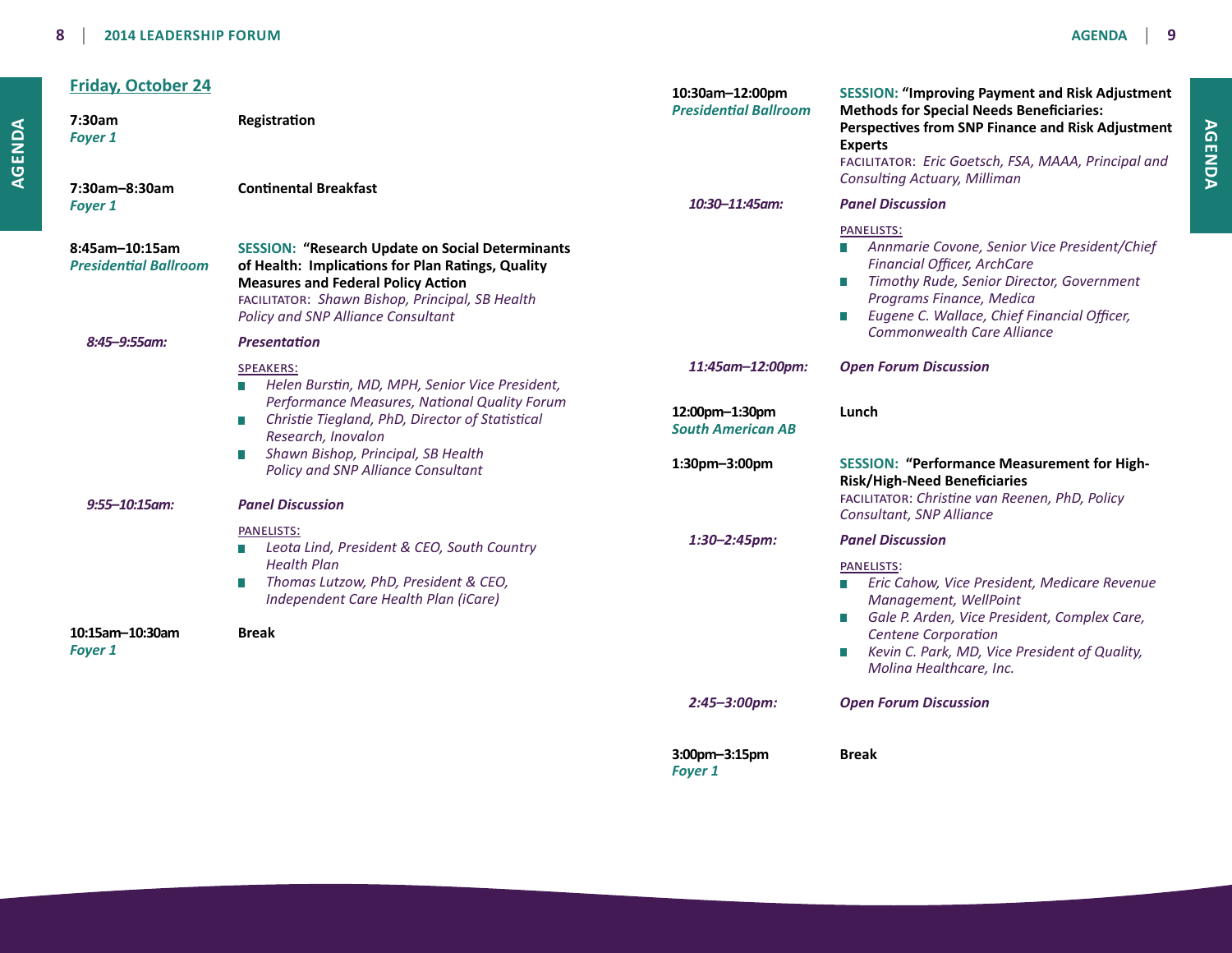| $3:15$ pm $-4:00$ pm<br><b>Presidential Ballroom</b>                                                                                                                                                                                                                                                                                                                                                                                                                                                                  | <b>SESSION: "CMS Open Forum on Key SNP Regulatory</b><br><b>Issues</b> | <b>Speaker Bios</b>                                                                                                                                                                                                                                                 |
|-----------------------------------------------------------------------------------------------------------------------------------------------------------------------------------------------------------------------------------------------------------------------------------------------------------------------------------------------------------------------------------------------------------------------------------------------------------------------------------------------------------------------|------------------------------------------------------------------------|---------------------------------------------------------------------------------------------------------------------------------------------------------------------------------------------------------------------------------------------------------------------|
|                                                                                                                                                                                                                                                                                                                                                                                                                                                                                                                       | FACILITATOR: Mark Joffe, Esq., Law Offices of<br>Mark Joffe            | Corrine Altman Mo<br>Director of Polic                                                                                                                                                                                                                              |
| <b>Panel Discussion</b><br>$3:15 - 3:45$ pm:<br><b>PANELISTS:</b><br>Jennifer Smith, Director of the Division of<br>Analysis, Policy and Strategy, Medicare Parts<br>C and D Oversight and Enforcement Group,<br><b>Centers for Medicare and Medicaid Services</b><br>Arlena Williams Smith, Health Insurance<br>П<br>Specialist, Division of Surveillance, Compliance,<br>and Marketing, Medicare Drug and Health Plan<br><b>Contract Administration Group, Centers for</b><br><b>Medicare and Medicaid Services</b> |                                                                        | Corrinne Altmar<br>Medicaid progra<br>is responsible fo<br>issues, as well a<br>lead developer<br>Medicare and N<br>Care, which lau<br>of Federal Finar<br>new program de<br>Massachusetts'<br>MassHealth Wa<br>She also suppor                                     |
| $3:45 - 4:00 \text{pm}:$                                                                                                                                                                                                                                                                                                                                                                                                                                                                                              | <b>Open Forum Discussion</b>                                           | <b>Advisory Comm</b><br><b>Human Services</b><br>a Fiscal Policy A                                                                                                                                                                                                  |
| 4:00 <sub>pm</sub>                                                                                                                                                                                                                                                                                                                                                                                                                                                                                                    | <b>Adjourn</b>                                                         | Administration<br>care reform, an<br>ta Alexandria de la Seña de Santo de Santo de la contradición de la contradición de la contradición de la contradición de la contradición de la contradición de la contradición de la contradición de la contradición de la co |

# ore

*Director of Policy, MassHealth* 

n Moore is the Director of Policy at MassHealth, the am for the Commonwealth of Massachusetts. She or developing policy initiatives and addressing policy is negotiating and collaborating with CMS. She was a for the Commonwealth's Demonstration to Integrate Medicaid for Dual Eligible Individuals, now called One nched in October 2013. Previously as the Director nce for MassHealth, Corrinne influenced policy and evelopment from a fiscal perspective, including Money Follows the Person Demonstration, the 1115 aiver, and Home and Community-Based Waiver programs. rted the work of the Long Term Care Financing hittee convened by the Executive Office of Health and s in January 2009. From 2002 to 2007, she served as nalyst in the Commonwealth's Executive Office for and Finance, working on Medicaid, Massachusetts health d disability policy and fiscal analysis. Corrinne has a BS in the Coordinated Program for Dietetics from Syracuse University (SU), and a MPA from the Maxwell School at SU.

# **Gale P. Arden**

# *Vice President, Complex Care, Centene Corporation*

Gale Arden has an extensive background in health care policy and operations. She has a unique background combining extensive federal health care regulatory and policy leadership with experience in the private payor environment. In her career with CMS, she held senior executive positions in both the Medicare and Medicaid programs. From 1993 through 1995, she established the Office of Managed Care for CMS which regulated and provided oversight for managed care in both the Medicare and Medicaid programs. Later in her career, from 2004- 2009, she served as Director of Disabled and Elderly Health Programs. In that position she had senior executive responsibility for Medicaid programs serving the long-term care needs of the elderly and disabled. She had oversight of home and community-based programs as well as grant and demonstration programs assisting States in transforming their long-term care Medicaid programs. After leaving CMS, Ms. Arden gained experience in the private payor sector at Blue Cross Blue Shield Tennessee (BCBST). At BCBST, Ms. Arden was a senior advisor from 2009-2010 helping the company anticipate and prepare for changes due to federal health care reform legislation. From 2010 to 2011,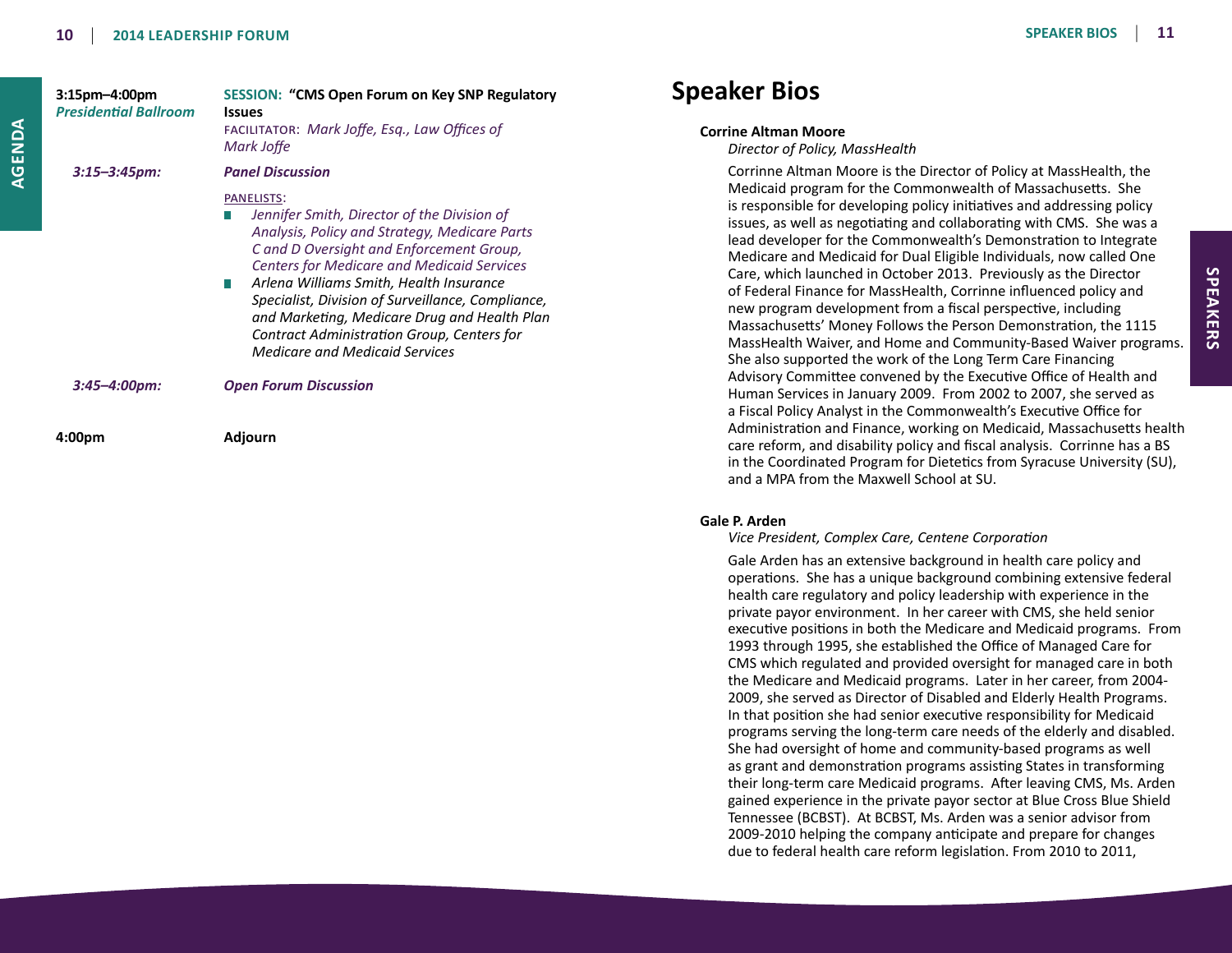Ms. Arden was the Vice President and General Manager for the Medicare managed care operations for BCBST with responsibility for managed care and Part D prescription drug benefit lines of business. Ms. Arden has been with Centene since April 2013. Her primary responsibility is Medicare Advantage Special Needs Plans focusing on improving Stars performance. She also has advised Centene on strategy and operation of the Financial Alignment Demonstrations.

#### **Shawn M. Bishop**

*Principal, SB Health Policy and SNP Alliance Consultant* 

Shawn Bishop is a Principal with SB Health Policy. Prior to founding this consulting group, she served from 2005-2010 as a senior democratic staff member on the US Senate Finance Committee, where she had primary responsibility for legislation and oversight of the Medicare Advantage and prescription drug benefit programs. She played a lead role in drafting provisions of the Affordable Care Act of 2010 and other laws affecting Medicare, including the Medicare Improvement for Patients and Providers Act of 2008, the Medicare, Medicaid, and SCHIP Extension Act of 2007, the Tax Relief and Health Care Act of 2006, and the Deficit Reduction Act of 2005. Prior to joining the Senate Finance Committee staff, she was Principal Analyst at the Congressional Budget Office (CBO) and a staff analyst at CMS, the Prospective Payment Assessment Commission (a predecessor to MedPAC) and, in the private sector, at Price Waterhouse and at a hospital trade group in California. After leaving the Senate, and before starting SB Health Policy, Ms. Bishop split her time as an independent consultant and as Senior Vice President of Research at the Marwood Group. Ms. Bishop has a master's degree in public policy from UC Berkeley and bachelor's degree from UC Irvine.

#### **Rich Bringewatt**

# *President, National Health Policy Group and Chair, SNP Alliance*

Mr. Bringewatt is Co-Founder and President of the National Health Policy Group (NHPG). Mr. Bringewatt also is Co-Founder and Chair of the SNP Alliance, which provides national leadership and advocacy for Special Needs Plans, a Medicare Advantage option established in 2003 to specialize in care of dually eligible, institutional and other Medicare beneficiaries with severe or disabling chronic conditions. Prior to his current leadership positions, Mr. Bringewatt co-founded and served as President and CEO of the National Chronic Care Consortium (NCCC), a strategic alliance of leading acute and long-term care systems seeking to advance improvements in care for persons with severe or disabling chronic conditions as their conditions evolve over time and across care settings. Functioning as a policy entrepreneur and catalyst for change, Mr. Bringewatt works with other national health leaders and groups to improve health policy and practice for high-risk beneficiaries. He speaks and writes extensively on improving total quality and cost performance for persons with complex chronic conditions.

#### **Helen Burstin, MD, MPH**

# *Senior Vice President, Performance Measures, National Quality Forum*

NQF is a nonprofit membership organization created to develop and implement a national strategy for health care quality measurement and reporting. Dr. Burstin joined NQF in January 2007 and is responsible for the NQF consensus development process and projects related to performance measures and practices. Prior to joining NQF, Dr. Burstin was the Director of the Center for Primary Care, Prevention, and Clinical Partnerships at the Agency for Healthcare Research and Quality (AHRQ). In her role, she oversaw the development of the Health Information Technology (IT) portfolio which invested over \$166 million on research at the intersection of health IT and quality of care. Her center also supported the US Preventive Services Task Force and an extensive body of research on primary care and prevention. Prior to joining AHRQ, Dr. Burstin was an Assistant Professor at Harvard Medical School and the Director of Quality Measurement at Brigham and Women's Hospital. In her role, she developed a hospital-wide electronic Quality Measurement Reporting System. She also served as the Chair of the Medical Staff Executive Committee on Quality Assurance and Risk Management. Dr. Burstin is a graduate of the State University of New York at Upstate College of Medicine and the Harvard School of Public Health. She is the author of over 70 articles and book chapters on patient safety, quality, and disparities. She serves on a number of boards and professional committees.

**SPEAKERS**

**SPEAKERS**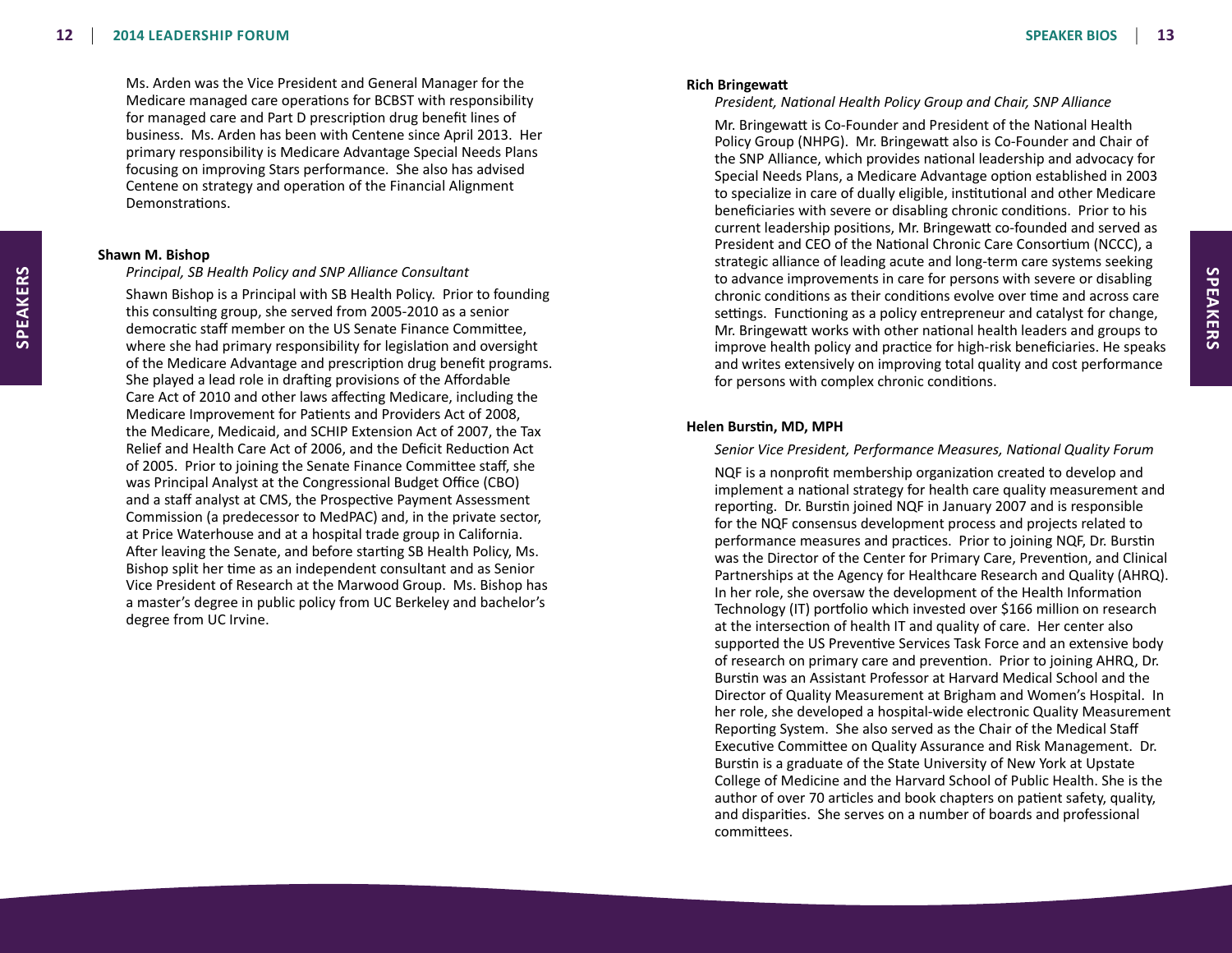#### **Eric Cahow**

#### *Vice President, Medicare Revenue Management, WellPoint*

Eric currently serves as Vice President for Medicare Revenue at WellPoint. In this role, he is accountable both for Medicare Stars improvement efforts as well as Medicare Risk Adjustment activities. Previously, he served at Aetna as Head of Medicare Stars, where he led enterprise efforts and improvement of quality across consumer experience, operational, medical and pharmacy domains. Under his leadership, Aetna improved from having 2% of members in 4-star plans to over 63%. In prior roles, Eric served at Ingenix (now Optum) as Senior Director and at WellCare Health Plans, he served as Vice President of Product Development. While at Ingenix, Eric led the national Stars practice, ultimately working with 40% of the top 25 MA plans. At WellCare he coordinated bids and developed products for Medicare HMO, POS, Special Needs Plans, private fee-for-service and PDP, as well as Medicaid and Managed Long Term Care. Eric earned his doctorate at the Heller School for Social Policy and Management at Brandeis University. He is a Returned Peace Corps Volunteer, having served two years in Paraguay.

#### **Sean Cavanaugh**

*Deputy Director, Programs and Policy, Center for Medicare and Medicaid Innovation, CMS*

Sean Cavanaugh is the Deputy Director of Programs and Policy, in the Center for Medicare and Medicaid Innovation at the Centers for Medicare and Medicaid Services (CMS). Previously, Mr. Cavanaugh was Director of Health Care Finance at the United Hospital Fund in New York City. He has also served in senior positions at Lutheran Healthcare (Brooklyn, NY), the New York City Mayor's Office of Health Insurance Access, and the Maryland Health Services Cost Review Commission. He started his career on Capitol Hill working for a member of the Ways and Means Health Subcommittee. He attended the University of Pennsylvania and the Johns Hopkins School of Hygiene and Public Health.

#### **Annmarie Covone**

# *Senior Vice President/Chief Financial Officer, ArchCare*

Annmarie Covone is the Senior Vice President and CFO for Catholic Health Care System, Archcare (CHCS). Ms. Covone's experience also includes treasurer of health system, Board Member of certified home health agency, and Committee Member for hospital and pension plans. CHCS currently consists of five nursing homes (1,719 beds), social care programs, a long-term acute care hospital (200 beds), a specialty hospital (50 beds), Article 16 and 28 Clinics, a Medicare Advantage Plan (ISNP/IESNP), a Medicaid Managed Care Plan (MLTC), a PACE Program, a Foundation, a Certified Home Health Agency, an Assisted Living Program, and Hospice Home Care. Ms. Covone's experience includes: financial administration, information systems and purchasing for the system. The financial activities include all budgeting, reimbursement, financial planning, cash management, pension plan, self insurance trust, financial and statistical reporting and general accounting. Oversight of the centralization of the finance functions and the management of all accounting functions (patient accounting, payroll, accounts payable, accounts receivable and cost reporting and filings). Monitoring of all fiscal policies and procedures; prepare detailed analysis of monthly financial statements in accordance with GAAP and SAP; and oversight of all treasury functions.

# **Melanie Egorin, PhD**

# *Professional Staff Member, Democratic Staff, Committee on Ways and Means, US House of Represententatives*

Melanie Egorin has over 15 years of health policy experience including more than 10 years in the federal government. She currently serves as Professional Staff for the Democratic Staff of the Committee on Ways and Means in the US House of Representatives. She is the lead staff person for Affordable Care Act policy and implementation as well as Medicare Advantage, dual-eligible beneficiaries, and Medicare program integrity. Prior to joining Ways and Means, Dr. Egorin was a Senior Analyst at the US Government Accountability Office (GAO). During her time at GAO, Dr. Egorin's research focused on a range of public payer health policy issues, including Medicare managed care programs for dual-eligible beneficiaries, Medicare payment policy for novel technologies, the Ryan White CARE Act, and veteran's health care services. She holds both bachelor's and master's degrees from Emory University and a PhD from the University of California San Francisco.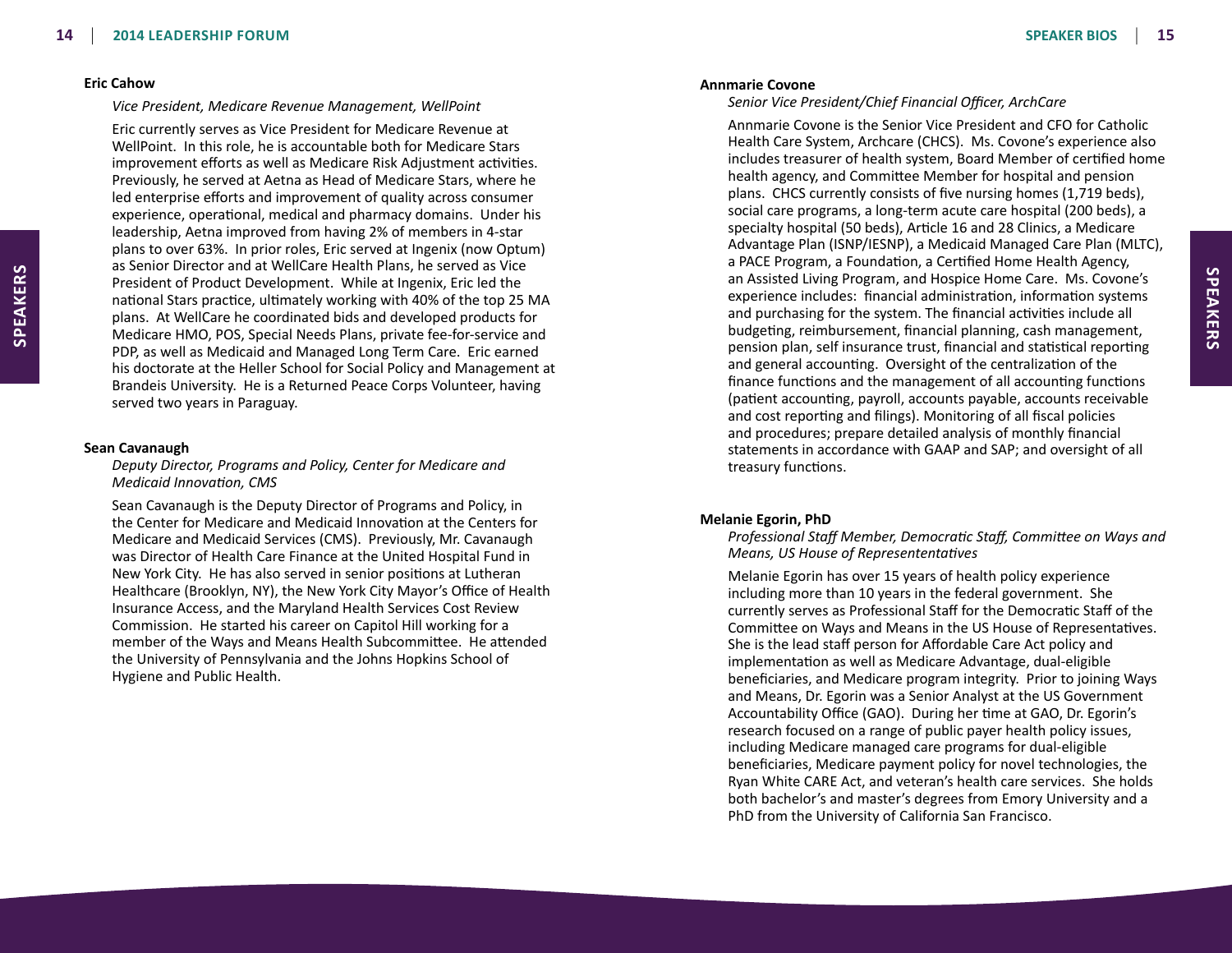# **Tim Englehardt**

*Director, Demonstrations, Modeling and Analytics, Medicare Medicaid Coordination Office, CMS*

CMS' Demonstrations, Modeling and Analytics' MMCO was created in the Affordable Care Act to improve systems for individuals dually eligible for Medicaid and Medicare. Prior to joining CMS, Mr. Englehardt was a consultant with The Lewin Group, where he supported a variety of health and long-term care initiatives for federal, state and local government agencies. Mr. Englehardt previously served as the Deputy Director for Long Term Care Financing at the Maryland Department of Health and Mental Hygiene (the state Medicaid agency). His experience includes policy development, reimbursement, long-term care reform and managed care implementation. Mr. Englehardt received a BA in Sociology from the University of Notre Dame and an MHS from the Johns Hopkins School of Public Health.

# **Judith Feder, PhD**

*Professor of Public Policy, Georgetown University, Fellow, Brookings Institute*

Dr. Judy Feder is a professor of public policy and, from 1999 to 2008, served as dean of what is now the McCourt School of Public Policy at Georgetown University. A nationally-recognized leader in health policy, Dr. Feder has made her mark on the nation's health insurance system, through both scholarship and public service. A widely published scholar, her health policy research began at the Brookings Institute, continued at the Urban Institute, and, since 1984, flourished at Georgetown University. In the late 1980s, Dr. Feder moved from policy research to policy leadership, actively promoting effective health reform as staff director of the congressional Pepper Commission in 1989-90; principal deputy assistant secretary for planning and evaluation at the Department of Health and Human Services in former President Bill Clinton's first term; a senior fellow at the Center for American Progress (2008-2011) and, today, as an Institute Fellow at the Urban Institute. Dr. Feder is an elected member of the Institute of Medicine, the National Academy of Public Administration, and the National Academy of Social Insurance; a former chair and board member of AcademyHealth; a member of the Center for American Progress Action Fund Board, the Board of the National Academy of Social Insurance, and the Hamilton Project's Advisory Council; and a senior advisor to the Kaiser Commission on Medicaid and the Uninsured. In 2006 and 2008, Dr. Feder was the Democratic nominee for Congress in Virginia's 10th congressional district. She is a political scientist, with a BA from Brandeis University, and a master's and PhD from Harvard University.

# **Eric Goetsch, FSA, MAAA**

*Principal and Consulting Actuary, Milliman*

Eric Goetsch is a Principal and Consulting Actuary with the Milwaukee office of Milliman. He joined the firm in 1994. Mr. Goetsch's area of expertise is health insurance and managed healthcare programs, including being a firm-wide leader in Medicare Advantage and Part D consulting. His client work has been in the areas of feasibility and strategic analyses, premium and capitation rate development, experience and risk score analysis, liability estimation, and other actuarial projections. He has advised managed care organizations, state government agencies, insurance companies, employers, and other organizations. Each year, Mr. Goetsch provides Medicare Advantage and Medicare Part D feasibility analysis and bid development/support for over 100 bids across eight states, including feasibility analysis and bid development for numerous SNPs for the dual eligible, chronic disease, and institutionalized populations. He is a frequent industry speaker on Medicare Advantage and Part D topics.

# **Stacey Hughes**

# *Partner, The Nickles Group*

Stacey Hughes is one of four founding partners of The Nickles Group and is widely recognized for combining her deep understanding of complex health care policy with counsel that is specific to client needs. Leading The Nickles Group health care team, Ms. Hughes ensures that clients have a proactive partner in Washington, one who anticipates opportunities and challenges on legislative and regulatory work including the complexities of DME, Medicare reimbursement, and pharma issues among others. Her work runs the gamut from Fortune 500 companies with broad advocacy goals to small coalitions united to change specific regulatory requirements. Prior to co-founding The Nickles Group, Ms. Hughes held multiple positions as leadership staff in the Senate, immersing herself in health care policy, managing major legislation on the Senate floor, coordinating with various members and offices on both sides of the aisle and running House-Senate conference committees. She served as Deputy Staff Director for the Senate Budget Committee, Senior Policy Advisor in the Assistant Republican Leader's Office, and lead staff on the Committee on Aging for Senator William Cohen. Ms. Hughes has a bachelor's degree from Florida State University.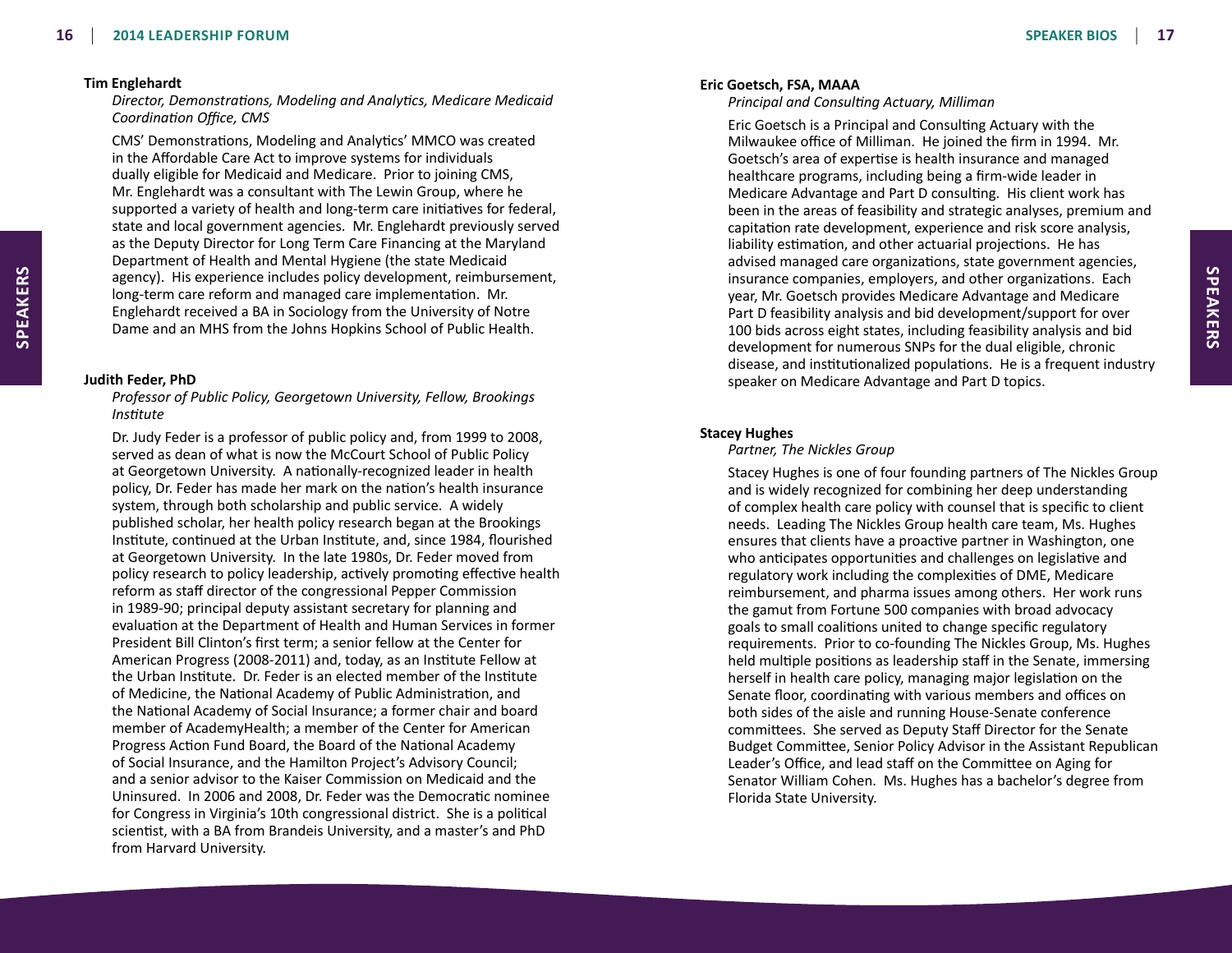# **Mark S. Joffe, Esq.**

# *Counsel, Law Offices of Mark S. Joffe*

Mark Joffe is an attorney in private practice in Washington, DC. Mr. Joffe specializes in legal and business issues affecting providers and managed care organizations with a particular focus on Medicare and Medicaid managed care. Mr. Joffe was previously the Associate Counsel, Group Health Association of America (currently America's Health Insurance Plans), the health plan trade association. Prior to that position, Mr. Joffe was a Senior Attorney with the Office of the General Counsel, Department of Health and Human Services. Mr. Joffe has a Master of Arts degree in Health Services Administration from George Washington University. Mr. Joffe's areas of expertise and activities include:

- Assisting organizations develop Medicare Advantage, Medicare prescription drug plan or Medicaid managed care programs and advising health plans on Medicare Advantage, Medicare cost, Medicare Part D and Medicaid managed care program requirements;
- Outside counsel to America's Health Insurance Plans on Medicare, Medicaid and other Federal Government Program issues; and
- Assisting Medicaid managed care organizations to comply with Federal and state waiver requirements under Section 1115 and Section 1915(b) of the Social Security Act and general Medicaid managed care requirements.

# **Tracy Lawless**

# *Legislative Director, Gateway Health Plan*

Tracy Lawless serves as Legislative Director for Gateway Health, a leading Medicaid and Medicare Advantage managed care organization located in Pittsburgh, Pennsylvania. In her role at Gateway, Ms. Lawless is responsible for direct communication and lobbying activity aimed at Members of Congress, state legislatures and local governments to obtain support for Gateway's positions on bills and policies. At the state level she articulates Gateway's position on issues affecting its health care business segments such as the Healthy PA Medicaid reform initiative, Department of Public Welfare budget process, and state legislative constituency matters. She is responsible for the development, implementation and monitoring of state and federal legislation and regulations. Ms. Lawless also works as the Administrator of Gateway's Political Action Committee and manages Gateway's corporate grassroots initiatives. As an experienced government relations and public policy professional on both the state

and federal levels, Ms. Lawless has advised numerous government and non-profit leaders on how to successfully navigate our complex health care environment, bio-medical research, and economic development issues. She has a vast understanding of all aspects of public policy including health care reform, Medicaid, Medicare, disability, long-term care, community revitalization and workforce issues.

# **Leota Lind**

# *Chief Executive Officer, South Country Health Alliance*

Leota Lind is CEO of South Country Health Alliance, Minnesota's first multi-county County-Based Purchasing (CBP) organization Since its inception in 2001, Ms. Lind has been instrumental in the development and implementation of the county-owned health plan integrating medical services with county public health and social services programs. Committed to serving the disadvantaged, frail and vulnerable, South Country administers Minnesota Health Care Programs benefits to members in 12 rural Minnesota counties. In her career at South Country, Ms. Lind also served as Chief Operating Officer. As COO, she was key to South Country becoming the first Special Needs Plan for dual eligible individuals with disabilities in Minnesota and later becoming a fully integrated program by contracting with the State of Minnesota for the Special Needs Basic Care Program (SNBC). South Country has been actively involved with the Minnesota Department of Human Services to improve the integration of Medicaid and Medicare dual programs. Currently, South Country administers two Fully Integrated Dual Eligible (FIDE) SNPs, SeniorCare Complete (MN Seniors Health Options program) and AbilityCare (SNBC program). The plan thrives from her strong and compassionate commitment to the members we serve, built on her many years of experience in the field of mental health and chemical dependency. Ms. Lind is the current chair of the Minnesota Association of County Health Plans. She is a graduate of Winona State University and a 2012-2013 Policy Fellow, Humphrey School of Public Affairs, University of Minnesota.

**SPEAKERS**

**SPEAKERS**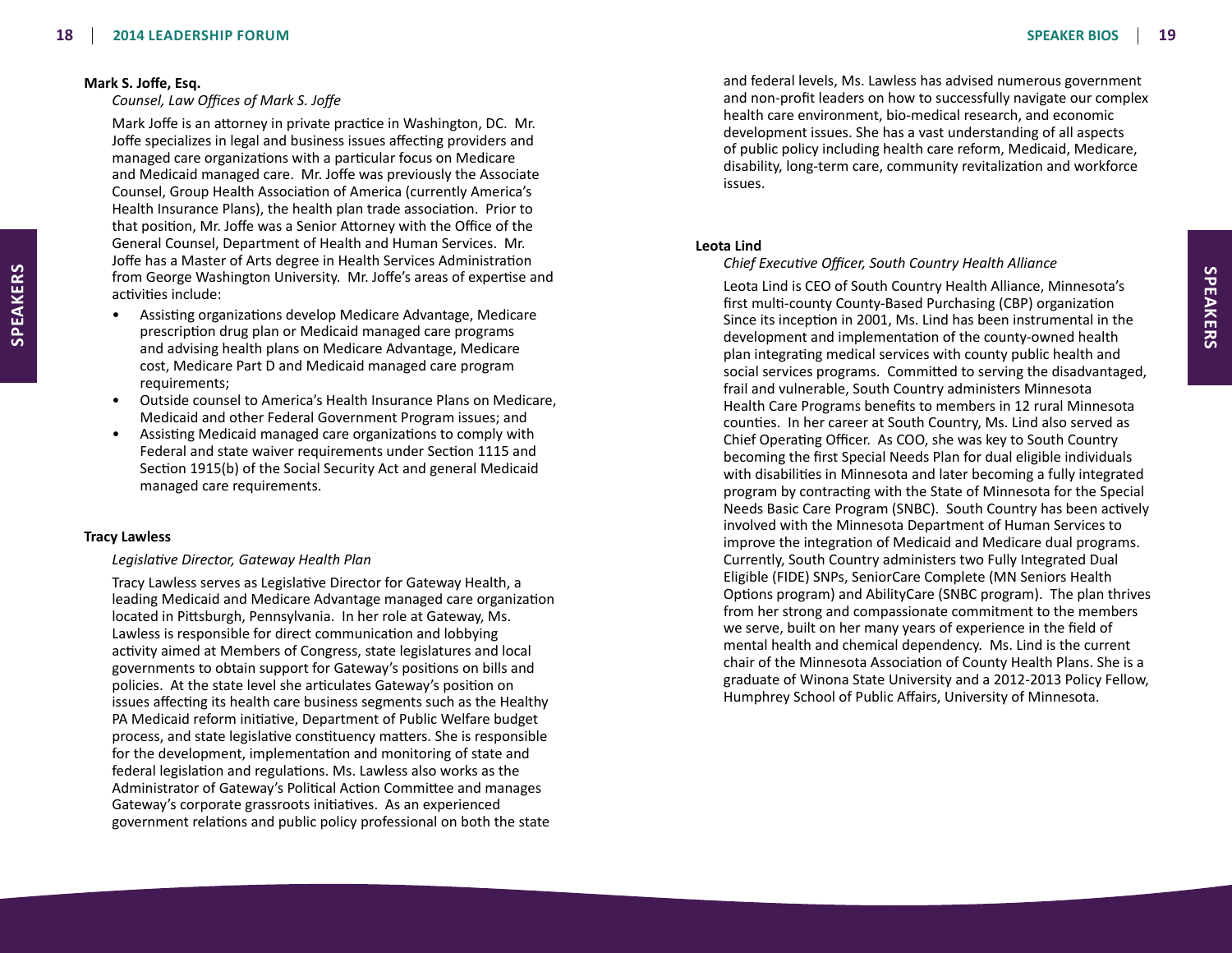#### **Thomas Lutzow, PhD**

# *President & CEO, Independent Care Health Plan (iCare)*

Dr. Lutzow is the President and CEO of the Independent Care Health Plan (iCare) in Milwaukee. He previously served as the Vice-President at the Milwaukee Center for Independence. Independent Care Health Plan (iCare) is a for-profit health plan in southeastern Wisconsin that serves older adults and people with disabilities. iCare was formed in 1994 through a partnership between Humana, a managed care organization operating nationwide, and the Centers for Independence, a locally-based social service organization serving people with special needs (from children to older adults) and their families. An in-depth understanding of community-based disability services combined with insurance management expertise allows iCare to provide its members with insurance coverage that is individualized and person-centered. Dr. Lutzow serves on the Milwaukee County Mental Health Board. Dr. Lutzow received his Doctor of Philosophy from Marquette University and a Master of Business Administration from the Keller Graduate School of Management.

# **Robert J. Master, MD**

#### *CEO, Commonwealth Care Alliance*

Dr. Master is Chief Executive Officer of Commonwealth Care Alliance, a nonprofit prepaid Medicare and Medicaid financed care system caring for thousands of Medicaid and Dual eligible elders and younger individuals with disabilities through multidisciplinary primary care teams in 26 primary care sites in Massachusetts' low-income communities. He is also a practicing physician, board certified in internal medicine, with over 30 years of experience in the clinical management of patients with advanced chronic illness and disability. In 2009, Dr. Master was recognized by the NCQA with a National Health Quality Award for his leadership in improving the quality of care for vulnerable populations. Prior to his role at Commonwealth Care Alliance, he served as the Medical Director of the Massachusetts Medicaid program in the Dukakis Administration, where he was responsible for all programs, policies, and external relations of the Medicaid Program, as well as directing a staff of 300 people. Until 1985, he was the first physician and Medical Director at the Upham's Corner Health Center, and founder of the Urban Medical Group in Boston, where new approaches to nursing home and home medical care using nurse practitioners were defined — approaches that transferred hospital level services to the home and the community.

**SPEAKER BIOS** | **21**

#### **Kevin C. Park, MD**

*Vice President of Quality, Molina Healthcare, Inc.*

Dr. Kevin Park is the Vice President of Quality at Molina Healthcare, Inc., a Medicaid and Medicare Special Needs Plan, dualeligible Medicaid/Medicare, and Exchange health maintenance organization operating in 11 states and based in Long Beach, California. He has over 16 years of experience working in the healthcare industry and is a recognized expert on health plan quality. Prior to coming to Molina, he has worked for the largest HEDIS Compliance Audit firm in the nation and spent many years in the consulting and advisory practices of a Big Four accounting firm. He is board certified in internal medicine and trained at Harvard Medical School and Massachusetts General Hospital. He serves on the editorial board of the *Journal for Healthcare Quality*.

# **Tae Park, MD**

# *Associate Senior Medical Officer, CareMore Health Plan*

Dr. Park is an Associate Senior Medical Officer for CareMore Health Plan. Started over 15 years ago, caring for seniors as a Medical Group, today CareMore Health Plan is an HMO/HMO SNP plan with a Medicare contract and dedicated to the senior market in five states with plans for future expansion. Dr. Park joined CareMore following his residency at Saint Vincent Medical Center in New York City, he has been with the company 10 years. In conjunction with his clinical responsibilities, Dr. Park has assumed administrative duties in the past several years.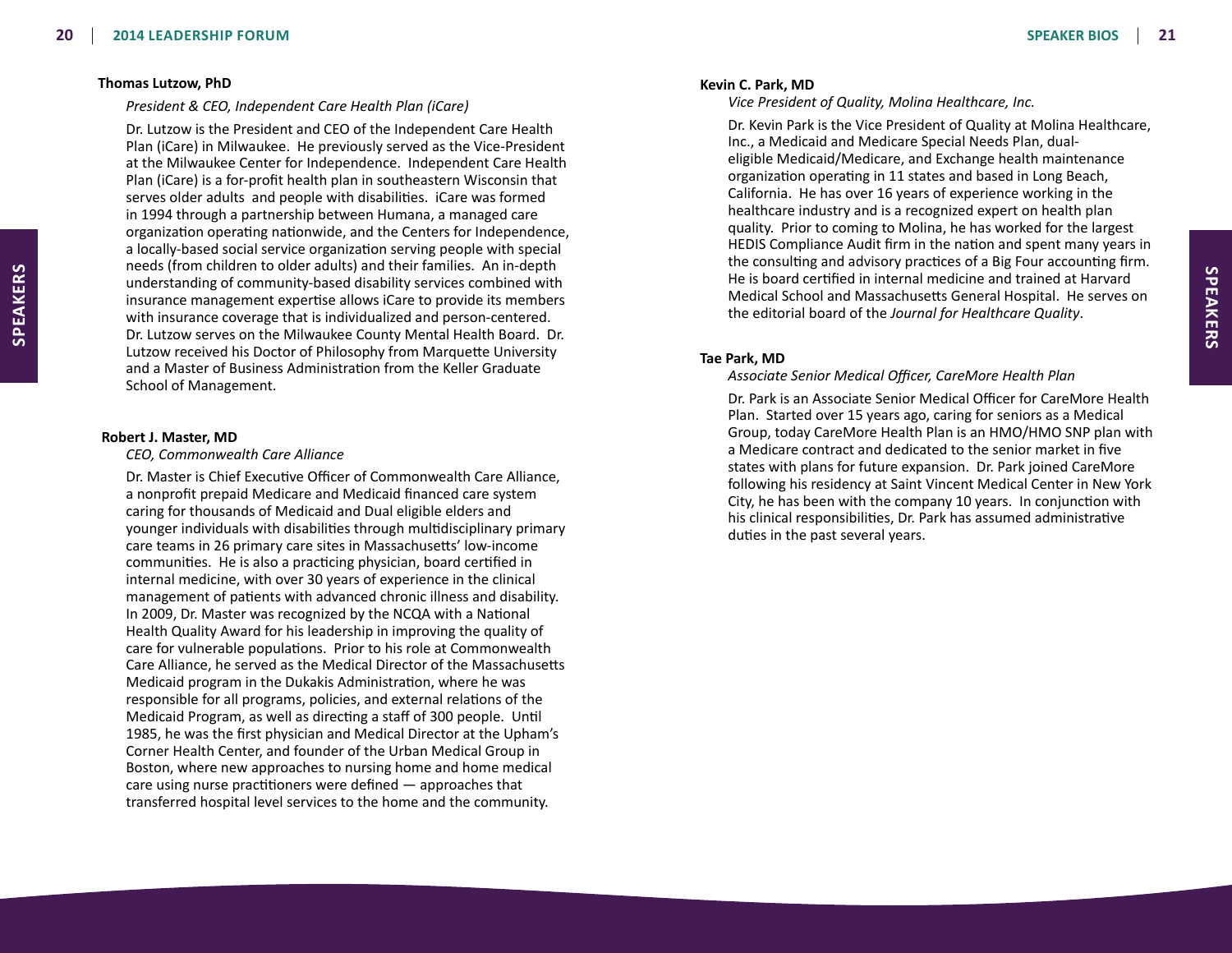### **Pamela J. Parker, MPA**

*Manager of Special Needs Purchasing, Minnesota Department of Human Services*

Pamela Parker has over 34 years of experience in Medicaid and Medicare policy including health care financing and rate setting, integration of Medicare and Medicaid for people with dual eligibility, design and implementation of managed long-term services and supports programs (MLTSS) and Medicare Advantage Dual Eligible-Special Needs Plan (MA D-SNP) policy at the Minnesota Department of Human Services (DHS). Ms. Parker was responsible for development and implementation of the nation's first integrated Medicare and Medicaid demonstration for people with dual eligibility approved by CMS in 1995 (Minnesota Senior Health Options-MSHO) and helped facilitate that program's transition to the MA D-SNP platform in 2005. For over 20 years, she directed the design, development and operation of several managed long term supports and services programs for Medicaid seniors and people with disabilities where she was responsible for contracting and rates for eight Medicaid health plans and 11 MA D-SNPs serving about 100,000 Medicaid enrollees with total annual costs of over \$1 billion. More recently, she facilitated the return of MSHO to demo status under the first integrated Medicare Medicaid SNP demonstration approved through the CMS Medicare Medicaid Coordination Office's alignment initiative for people with dual eligibility. After retiring from her DHS management position, Ms. Parker continues to serve as a part time consultant to the state on the integrated alignment D-SNP demonstration. She has a Masters of Public Administration degree from Harvard's Kennedy School of Government and was a 1982 Bush Leadership Fellowship Recipient.

# **Kari Price**

*Assistant Director, Division of Health Care Management, Arizona Health Care Cost Containment System*

Kari Price is currently an Assistant Director at the Arizona Health Care Cost Containment System (AHCCCS) responsible for oversight of the Division of Health Care Management. The Division of Health Care Management is primarily responsible for the procurement and oversight of the managed care organizations (that are also contractually required to be Dual-SNP plans) and sister state agencies serving over 1.3 million members. In this capacity as Assistant Director, Ms. Price's primary areas of oversight include plan operations, clinical quality management, medical management, Medicare and behavioral health. All units are working to ensure

quality of care, operational and clinical accountability, and access to care for members. Ms. Price has been with AHCCCS for over 19 years in various roles. Prior to AHCCCS, she worked in management for an AHCCCS contracted health plan as well as an Arizona hospital system and public accounting. Ms. Price earned her bachelor's degree in Accounting from the University of Arizona and was also a Certified Public Accountant.

# **Rob Restuccia**

#### *Executive Director, Community Catalyst*

Robert Restuccia is the Executive Director of Community Catalyst, a national non-profit organization founded in 1998 to build state-level advocacy networks and consumer leadership to improve health and health care in America. Mr. Restuccia has built Community Catalyst into one of the most respected and effective consumer advocacy organizations in the country. Under his leadership, Community Catalyst has established an impressive track record of working with national, state and local partners to achieve health care reforms in more than 40 states and at the federal level. Community Catalyst has led successful national campaigns to expand children's health coverage, curb conflicts of interests created by pharmaceutical marketing, protect consumer interests in hospital and insurer conversions, strengthen hospital community benefits and protect Medicaid from federal and state budget cuts. Mr. Restuccia has a long history of fighting for the right to health care. He was a founder of Health Care For All in Massachusetts and became its Executive Director in 1989. During his tenure, he led numerous successful campaigns to expand Massachusetts residents' health coverage. He also worked closely with Dr. Robert Master on the creation of the Commonwealth Care Alliance, a consumer-governed, nonprofit organization offering a full spectrum of medical and social services for people with complex health care needs. Mr. Restuccia has a bachelor's degree from Harvard University and a master's degree in Public Administration from The John F. Kennedy School of Government at Harvard University. He is an adjunct professor at the Boston University School of Public Health.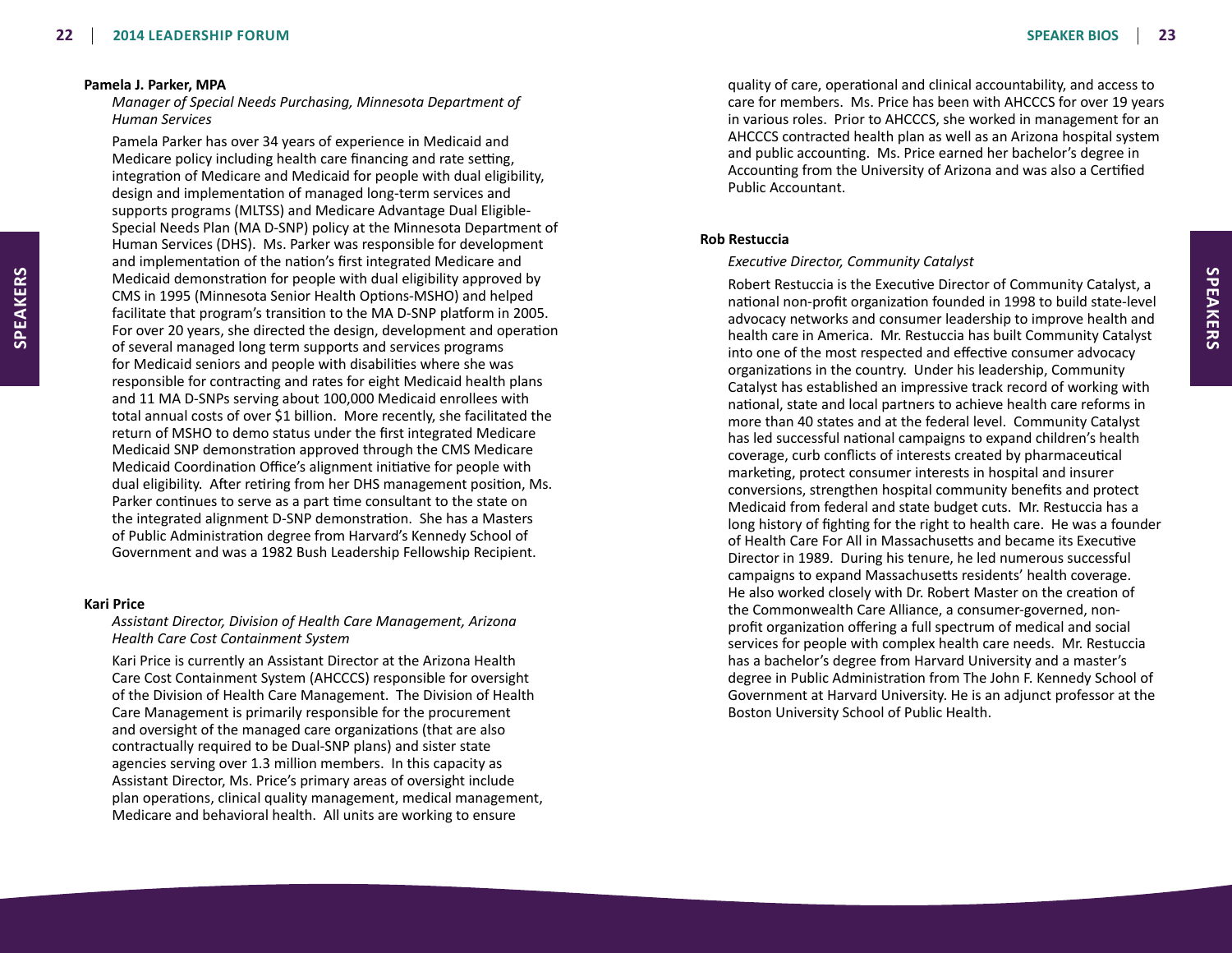#### **Timothy Rude**

### *Senior Director, Government Programs Finance, Medica*

Timothy Rude brings 20-plus years of finance and leadership experience in government programs and managed healthcare. Joining Medica in 2010, he provides financial and operational services for the Medicare and Medicaid products in the Government Programs business segment, including the Minnesota Senior Health Options (MSHO) and Special Needs Basic Care (SNBC) populations. Previously, Mr. Rude provided financial and operational leadership to Blue Cross Blue Shield of Minnesota, Blue Cross Blue Shield Northern Plains Alliance, and to UnitedHealth Group, including service as CFO and Regional Vice President of Evercare Operations. His experience encompasses Medicare (Cost, MA and SNP plans), Medicaid, and feebase related businesses, with an emphasis on programs serving the aging, vulnerable, and chronically-ill populations.

#### **Matt Salo**

#### *Executive Director, National Association of Medicaid Directors*

Matt Salo was named the first executive director, and at the time, only staff member of the National Association of Medicaid Directors (NAMD) in February 2011. This was a bit of a homecoming, as his first real job out of college was working for the Medicaid Directors from 1994 to 1999. Mr. Salo formerly spent 12 years at the National Governors Association, where he worked on the governors' health care and human services reform agendas, and where he firmly believes he was responsible for securing the entire tobacco settlement for the states, getting more than \$100 billion in state fiscal relief, and in modernizing the Medicaid program. Mr. Salo taught high school for two years at T.C. Williams High in Alexandria, Virginia, which actually bears no resemblance to the school they profiled in the Disney movie, "Remember the Titans." He holds a BA in eastern religious studies from the University of Virginia, and is still trying to find ways to explain how that got him to where he is today.

# **Ronald J. Shumacher, MD, FACP, CMD**

# *Chief Medical Officer, Optum Complex Population Management*

Dr. Ronald Shumacher currently serves as CMO for Optum Complex Population Management, one of the nation's largest care delivery and care coordination companies for chronically-ill, medically complex and post-acute care patients. Dr. Shumacher previously served as Executive Director and Senior Medical Director for Evercare of the Mid-Atlantic, and Medical Director and Vice President of Clinical Delivery for UnitedHealthcare Medicare & Retirement, responsible for the business operations and clinical programs for Medicare Advantage Special Needs Plans for dual eligible, chronically ill, and institutionalized Medicare beneficiaries. Prior to his position within United Health Group, Dr. Shumacher practiced internal medicine and geriatrics in Montgomery County, Maryland and served as the Medical Director of the Trinity Senior Living Community in Burtonsville, Maryland. He has extensive experience as a clinician and medical director in post-acute and long term care. Dr. Shumacher is board certified in internal medicine, is a fellow of the American College of Physicians, a member of the American College of Physician Executives and AMDA, The Society for Post-Acute and Long-Term Care Medicine. He is a Certified Medical Director in Long Term Care. He received his BA from Stanford University, his MD from The George Washington University School of Medicine and Health Sciences, and completed his training in Internal Medicine at the Georgetown University Hospital in Washington, DC.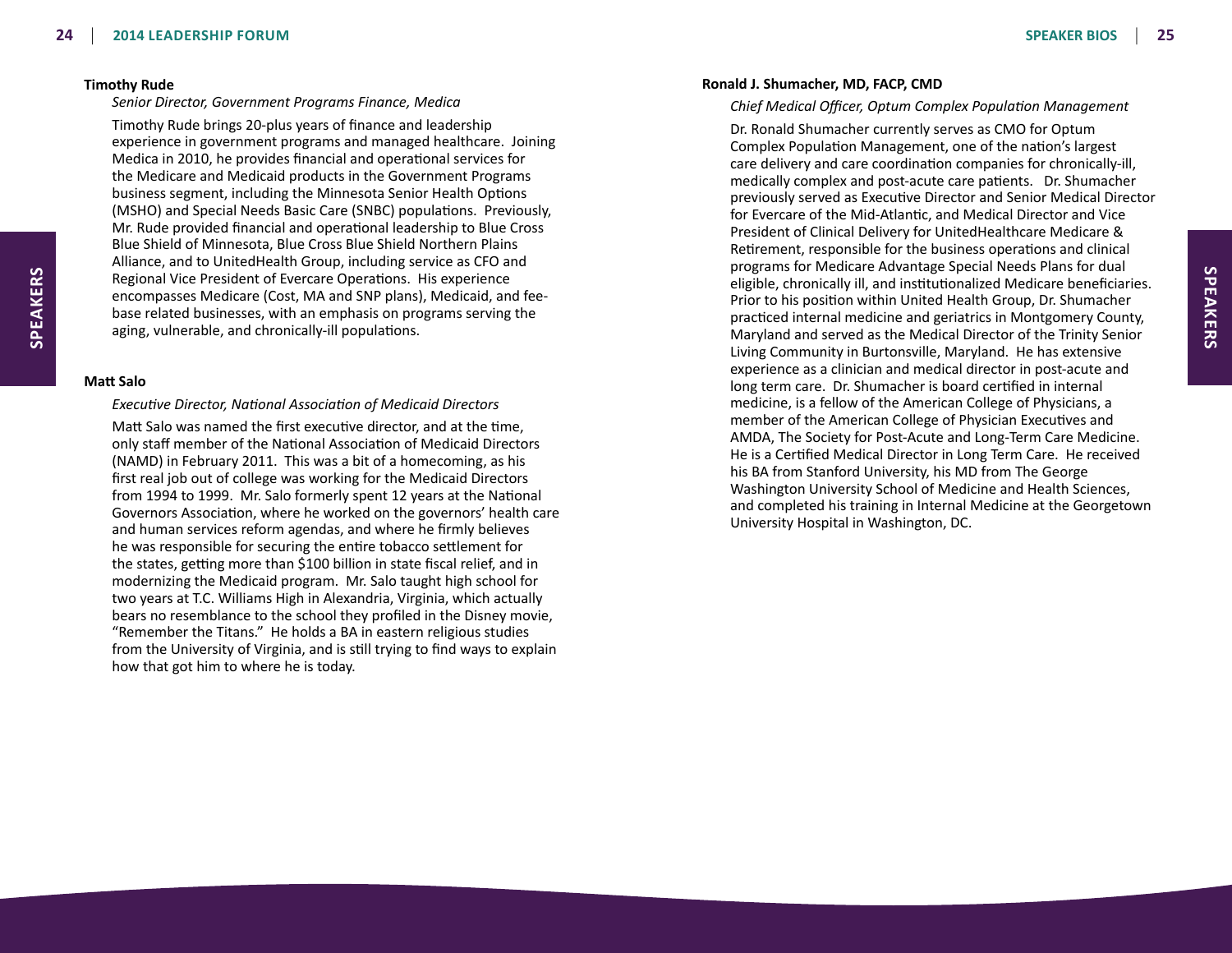#### **Jennifer Smith**

*Director of the Division of Analysis, Policy and Strategy, Medicare Parts C and D Oversight and Enforcement Group, Centers for Medicare and Medicaid Services*

Jennifer Smith is the Director of the Division of Analysis, Policy and Strategy in CMS' Medicare Oversight & Enforcement Group. Ms. Smith joined CMS in 1998 as a presidential management Intern and has spent much of her career focusing on Medicare contractor and plan oversight, operations and compliance. She has held a variety of positions within CMS' Program Integrity Group, Medicare Enrollment and Appeals Group, the Employer Policy & Operations Group, and her current Group's predecessor, the Program Compliance and Oversight Group. In her current position, Ms. Smith is responsible for developing the audit strategy for the Medicare Advantage, Prescription Drug and PACE programs, as well as developing audit, enforcement and compliance program effectiveness policy for the MA and Part D programs. Ms. Smith received her bachelor's degree in Criminal Justice and her master's degree in Public Administration, both from the University of Delaware.

# **Tracy Spicer**

**SPEAKERS**

**SPEAKERS** 

#### *Principal, Avenue Solutions*

Avenue Solutions' founding partner Tracy Spicer is a 20-year veteran of political campaigns at every level. Ms. Spicer began her involvement in politics in 1992 in former US Senator Edward M. Kennedy's Senate office before transitioning to his campaign staff in 1994 to assist in his successful re-election campaign and quickly rose to Political Director and Deputy Chief of Staff. Since that time, she has worked with and coordinated numerous campaigns, ranging from municipal and state candidates to the US Congress as well as the White House. During her decade of experience on Capitol Hill, she coordinated successful political and legislative strategies for Senator Kennedy and managed his legislative priorities in the areas of healthcare, education, labor and economic development. Ms. Spicer is widely recognized for her political acumen and expertise in designing legislative and regulatory strategies and her established network of long-standing professional contacts among elected officials, appointed policymakers and their staffs. She draws on her vast political and legislative experience to help clients navigate the labyrinth of Capitol Hill and government bureaucracy and to position them strategically to head off obstacles, find common ground and achieve success. Ms. Spicer has played a leading role in the consideration, negotiation and implementation of the Affordable Care Act; Medicare and Medicaid legislation; healthcare information technology initiatives; mental health parity legislation; genetic non-discrimination legislation; small business incentive proposals; and prescription drug coverage legislation.

# *General Manager, Medicare Products and Medicare Lead for Medicare-Medicaid Plans, Molina Healthcare*

Tom Standring is general manager of Molina Healthcare's Medicare products and Medicare lead for the company's emerging Medicare-Medicaid Plans in several states. Mr. Standring's responsibilities include Parts C and D, compliance, sales, quality and, risk adjustment. Mr. Standring joined Molina's legal department in June 2005 from a national healthcare law firm. Prior to his current role, Mr. Standring was responsible for general legal matters for Medicaid plans in Florida, Ohio and Texas, business development and PBM contracting. Mr. Standring has a BS with high honors in business administration from UC Berkeley, and a JD from UCLA School of Law. Prior to attending law school, he started his professional career at Ernst & Young LLP.

# **Brian Sutter**

*Staff Director, House Ways and Means Subcommittee on Health – Majority* 

Brian Sutter is the Staff Director for the US House Ways and Means Subcommittee on Health under Ways and Means Committee Chairman Dave Camp. In this role, he is responsible for managing all health legislation that comes before the Committee, working with the Chairman to develop hearing schedules, serving as the Chairman's liaison with other Committee members and taking the lead on selected Medicare Advantage and Part D issues, including SNPs. Prior to assuming this role, he served as Professional Staff for the Subcommittee and was the primary staff responsible for Medicare Advantage, SNPs and the Part D program. Prior to joining the Ways and Means staff, Mr. Sutter was Chairman Camp's Legislative Director and also served as his primary health care policy staffer.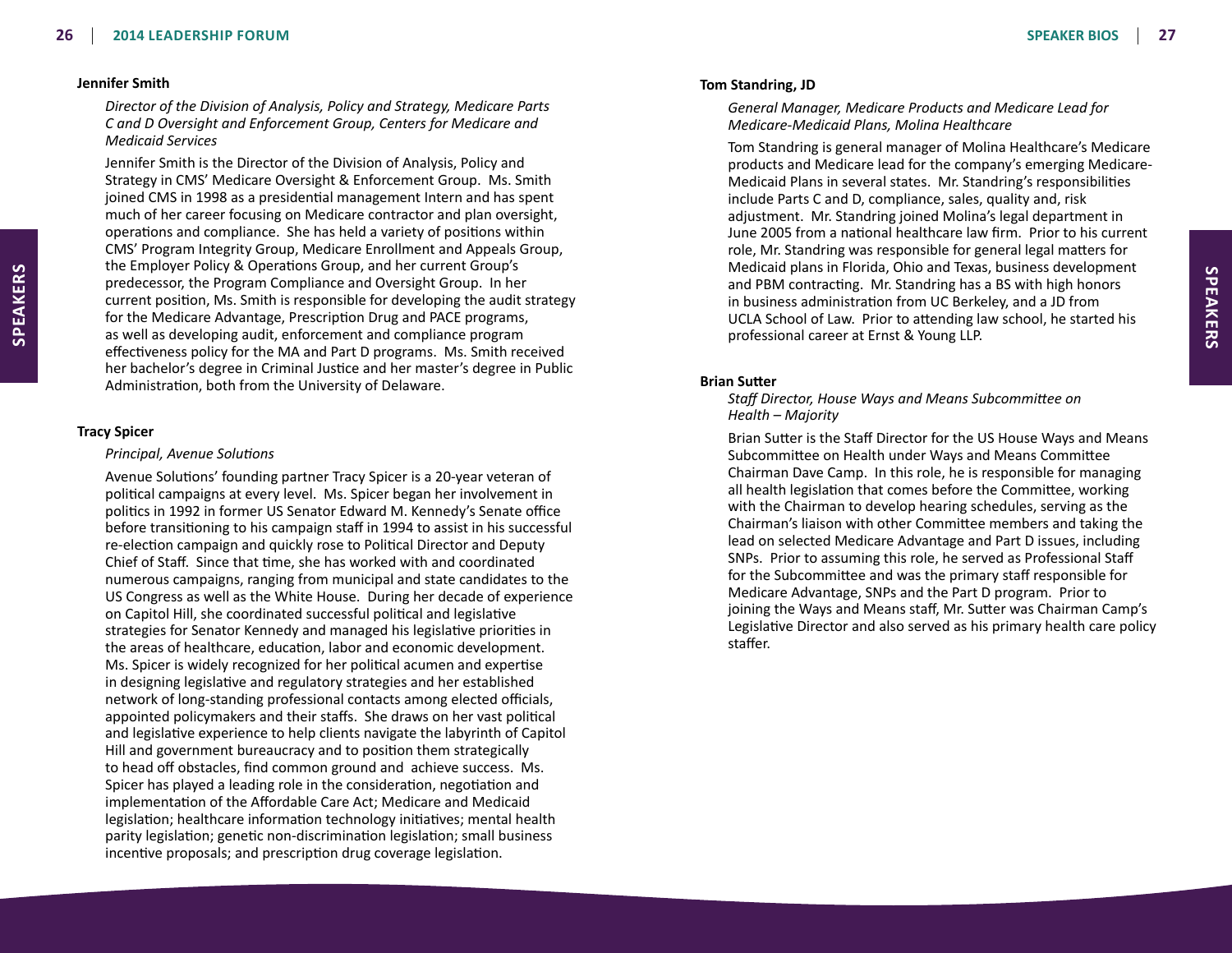# **Christie Teigland, PhD**

**SPEAKERS**

**SPEAKERS** 

*Director of Statistical Research, Inovalon, Inc.*

Dr. Teigland serves as Director of Statistical Research for Inovalon, Inc., where she leads a team of 10 healthcare research professionals in the design and implementation of internal and external health outcomes research projects, including comparative effectiveness and pharmacoeconomic studies, risk modeling and predictive analytics, and performance measure development and testing. She serves on the Pharmacy Quality Alliance (PQA) Measures Work Group and has directed performance measure projects awarded by the National Committee on Quality Assurance (NCQA) and Heart Rhythm Society. Prior to joining Inovalon, Dr. Teigland specialized in quality measurement and quality improvement research at the Foundation for Long Term Care in New York where she directed the development of innovative technology solutions to advance the use of data-driven decision-making to improve outcomes and reduce healthcare costs. Dr. Teigland served as Principal Investigator for large grant funded studies, including an Agency for Healthcare Research and Quality (AHRQ) patient safety project that developed predictive risk alerts for adverse events common in the elderly population, along with patient-centered risk profiles to guide preventive actions. She developed new quality of life measures for patients with dementia under two Alzheimer's Association grants, including a predictive model to identify undetected pain. Dr. Teigland has served on CMS expert panels including a CMS workgroup to improve the Five Star Rating System, participated in development and field-testing of the AHRQ CAHPS satisfaction and patient safety tools, and serves on the American Medical Director's Association (AMDA) Technology Work Group.

# **Josh Trent**

# *Professional Staff Member, Energy and Commerce Committee, US House of Represententatives*

Josh Trent is a professional staff member handling health care policy for the Energy and Commerce Committee in the US House of Representatives. Mr. Trent 's primary portfolio on the Committee is entitlement reform, Medicare Advantage and Medicaid. He also works with colleagues on Medicare Part D, program integrity, oversight of the Affordable Care Act, and other issues. In 2012, Mr. Trent was identified by *POLITICO* as an emerging health care leader "who will change health care policy." He has developed a reputation on Capitol Hill for being an even-handed and data-driven policy staffer who seeks to navigate policy matters with respect and candor. Mr. Trent came to the Committee after serving five years as the health care policy advisor for Sen. Tom Coburn, MD (R-OK). In this role, he served Dr. Coburn during the historic health reform debate, his service on the Senate HELP and Finance Committees, and his participation on the President's Fiscal Commission and the subsequent bipartisan "Gang of Eight," which attempted to reach a deficit reduction agreement. Mr. Trent also developed comprehensive market-driven proposals related to health reform, Medicare, and Medicaid. Previously, he served as the deputy director of the refugee resettlement office at HHS, where he focused on both operations and policy, such as updating new refugee health screening protocols and developing new staff training procedures. Prior to that, Mr. Trent served in the (George W. Bush) White House office of Presidential Personnel for three year, where he recruited, interviewed, and recommended for Presidential approval senior appointees to serve in Senateconfirmed positions in eight cabinet departments, including HHS.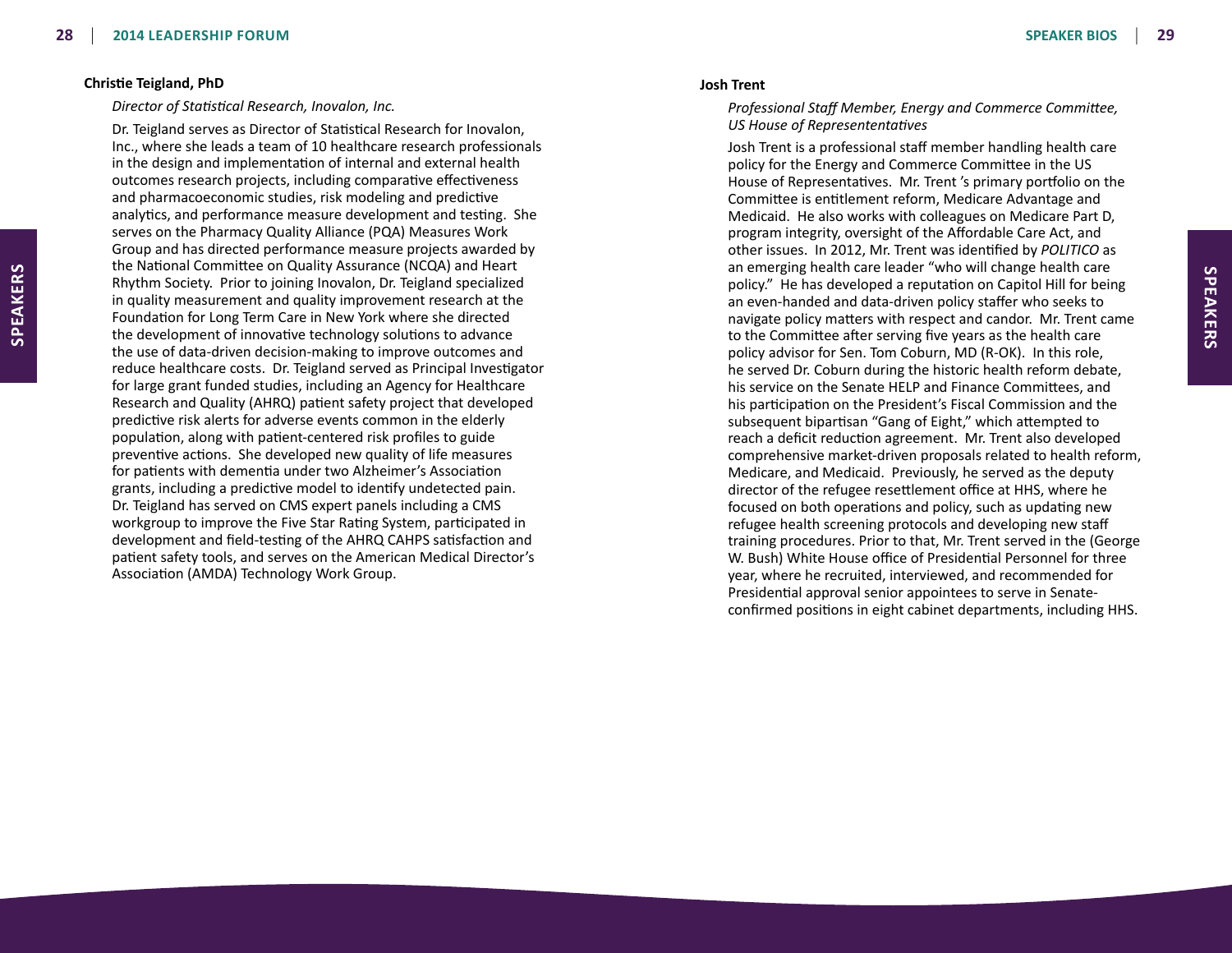#### **Christine van Reenen, PhD**

*Policy Consultant, National Health Policy Group* 

Chris van Reenen is a health policy consultant focused on issues of specific interest to health plans specialized to meet the needs of high-risk, high-cost populations. Until recently, Dr. van Reenen was Senior Vice President of Public Policy at the National PACE Association. There she worked on a variety of legislative and regulatory issues beginning with implementation of the PACE model as a national demonstration program and later, following Congress' authorization of PACE as a permanent Medicare and Medicaid provider, with the program's regulatory evolution and growth. She has expertise in the areas of health care financing, including risk-adjustment for capitated programs; Medicare managed care; and Medicaid long-term services and supports. Dr. van Reenen has a doctorate in social policy from Brandeis University and a master's of public policy from the University of Michigan.

# **Shanon D. Vollmer**

# *Project Director, Fully Integrated Dual Advantage Demonstration Project, New York State Department of Health*

Ms. Vollmer is currently the Project Director of the Fully Integrated Duals Advantage (FIDA) Demonstration program for the New York State Department of Health. As Director, she is responsible for overseeing the State's implementation activities for the FIDA demonstration. Ms. Vollmer's previous experience includes most recently working as National Director of Provider Network Contracting for ValueOptions where she led projects related to dual eligible populations in both Massachusetts and New York. Prior to that position, Ms. Vollmer was an associate counsel for MVP Healthcare where she focused her practice on both federal and state health care reform initiatives. Ms. Vollmer received her undergraduate degree from DePauw University in Indiana and a Juris Doctor from Albany Law School in Albany, NY. She lives in Clifton Park, NY with her husband and two children.

# *Associate Medical Director of Geriatrics and Hospice Services, Government Programs and Care Management, HealthPartners*

Dr. Thomas von Sternberg is the Associate Medical Director of Geriatrics and Hospice Services, Government Programs and Care Management at HealthPartners. HealthPartners serves 850,000 members including 50,000 Medicare participants. In this role, Dr. von Sternberg develops and coordinates programs for the geriatric population at HealthPartners with emphasis on frail complex elders and Medicare Advantage and Dual Eligible population. He has developed and helps manage post-hospital subacute care network for HealthPartners' Medicare patients, as well as developed geriatrics care management services, including member screening and targeting. He is involved in coordinating care of HealthPartners' 4000 nursing home and assisted living, as well as post-acute transitional care network patients. He has helped develop HealthPartners' Palliative Care Program and is medical director support for virtuwell®, a web-based convenience care company and developed geriatric protocols that resulted in CMS approval of virtuwell® for Medicare recipients. He is a member of the faculty of geriatrics at the University of Minnesota Medical School, is the medical director for a long-term care facility, Ebenezer Hall, and is a member of the Minnesota Nursing Home Medical Directors. He is also a member of the American Geriatrics Society. Dr. von Sternberg was the past medical director of Seniors Plus, a social HMO. He received his medical degree from Ohio State University in 1980, did his residency at the University of Minnesota and had additional geriatrics education at the Westminster Medical School in London, United Kingdom. He is board certified in geriatrics and family medicine.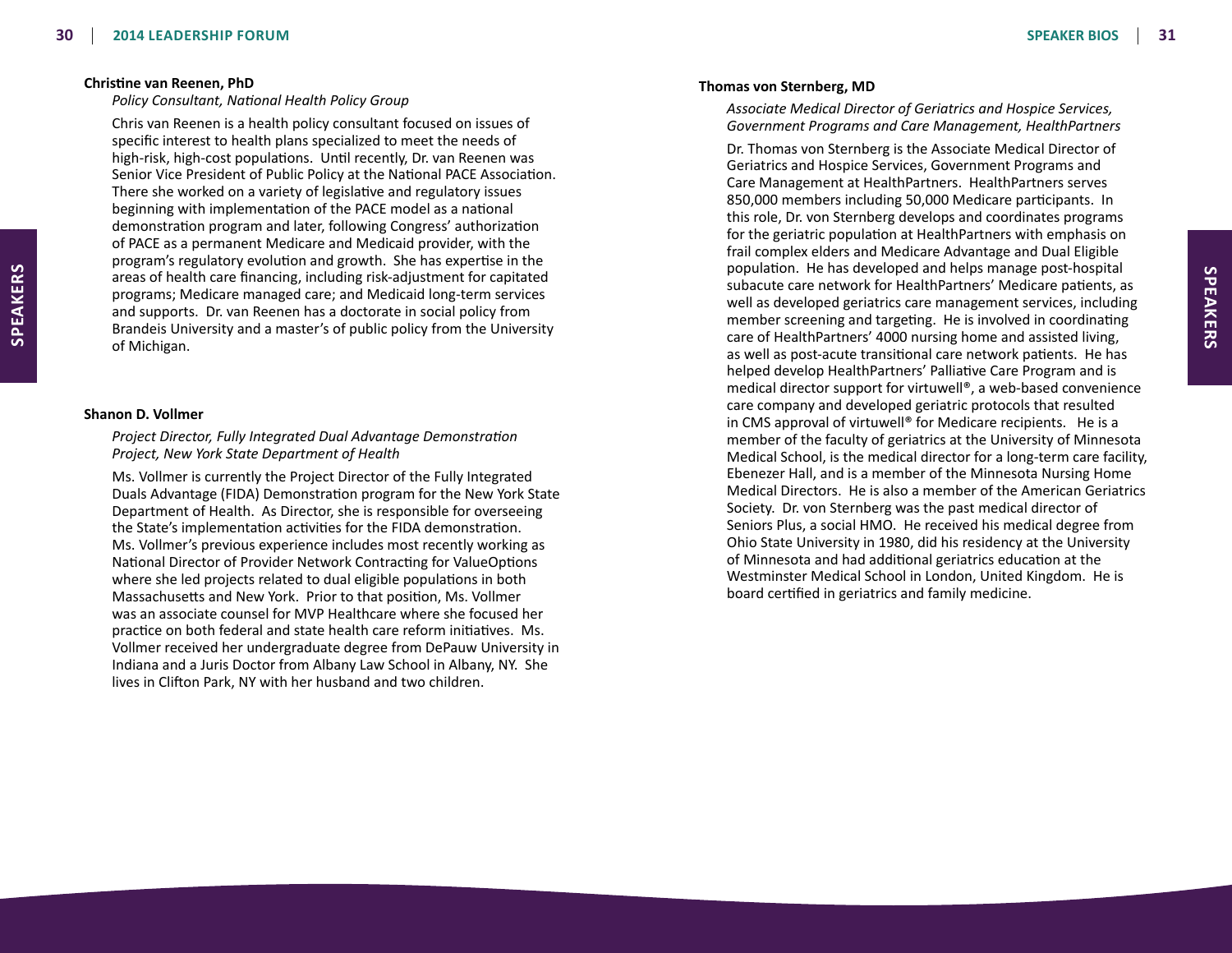# **Eugene C. Wallace**

# *Chief Financial Officer, Commonwealth Care Alliance*

Gene Wallace has over 35 years of healthcare financial leadership experience. He is well respected not only as a finance leader in the Massachusetts healthcare industry, but as someone who takes pride in mentoring and promoting skill development in those working for him and with him. Prior to joining Commonwealth Care Alliance, Mr. Wallace served as Chief Financial Officer and then interim Chief Executive Officer at Signature Healthcare, where, amongst other achievements, he led a financial turnaround of the organization from a \$7M loss to a gain of \$6M in 2010. Mr. Wallace also served as CFO at Atrius Health/Harvard Vanguard Medical Associates for eight years. He was CFO of Beth Israel Hospital/Beth Israel Deaconess Medical Center for 25 years, where he was responsible for all finance, including accounting, financial reporting, budgeting, reimbursement, and managed care contracting. He led the development of annual operating plans and coordinated annual external audit reports.

# **Edith G. Walsh**

# *Director, Aging, Disability and Long-Term Care Program, RTI International*

Edith Walsh is the Director of the Aging, Disability and Long-Term Care Program at RTI International and currently directs the federal evaluation of state demonstrations under the Financial Alignment Initiative. Dr. Walsh has conducted health services and health policy research since 1994, building on her previous 12 years of experience in administrative and clinical work serving Medicare and Medicaid beneficiaries. Dr. Walsh is a nationally-recognized expert on Medicare/ Medicaid dual eligibles, managed care and long-term care delivery systems, health and functional status measurement for persons with chronic conditions and disabilities, and on the use of such measures to risk adjust payments to managed care plans. Her methodological expertise includes administrative data analysis (e.g., Medicare and Medicaid claims and enrollment data, and assessment data such as the Nursing Home Minimum Data Set), survey development and analysis, quality measure development, and the use of qualitative methods to evaluate program implementation and the impact of new and existing programs on a range of stakeholders.

# *Division Director, Integrated Care & Behavioral Services, Virginia Department of Medical Assistance Services*

Tammy Whitlock received her bachelor's degree from Longwood University and her Master's in Health Administration from Virginia Commonwealth University. Prior to coming to the Department of Medical Assistance Services (DMAS), Ms. Whitlock worked in the areas of physical rehabilitation, mental health, and juvenile justice. Ms. Whitlock started working with DMAS in 1994 as a Rehabilitation Analyst and has held various positions in Long Term Care and Maternal & Child Health. She currently serves as the Division Director for Integrated Care & Behavioral Services.

# **Valerie Wilbur**

# *Vice President, National Health Policy Group and Co-Chair, SNP Alliance*

Ms. Wilbur is Co-Founder and Vice President of the National Health Policy Group (NHPG), a Washington, DC-based consulting group with a special focus on improving policy and practice for health plans and providers that serve high-risk Medicare and Medicaid beneficiaries. Ms. Wilbur co-chairs the SNP Alliance, a national leadership group for specialty care plans and programs. As a seasoned, health policy consultant, and former Vice President for Policy of a Washington law firm, Ms. Wilbur has provided policy consultation and support to multiple national innovations, including the National Chronic Care Consortium, dually eligible demonstrations, the Social HMO Consortium, national health care and insurance trade associations and health care plan and provider systems. Her experience as a former Congressional staff member, relationships with key Administrative and Congressional staff and knowledge of plan and provider operations have enabled her to help elevate the national importance of chronic care reform and achieve important changes in Medicare and Medicaid rules, regulations and payment methods.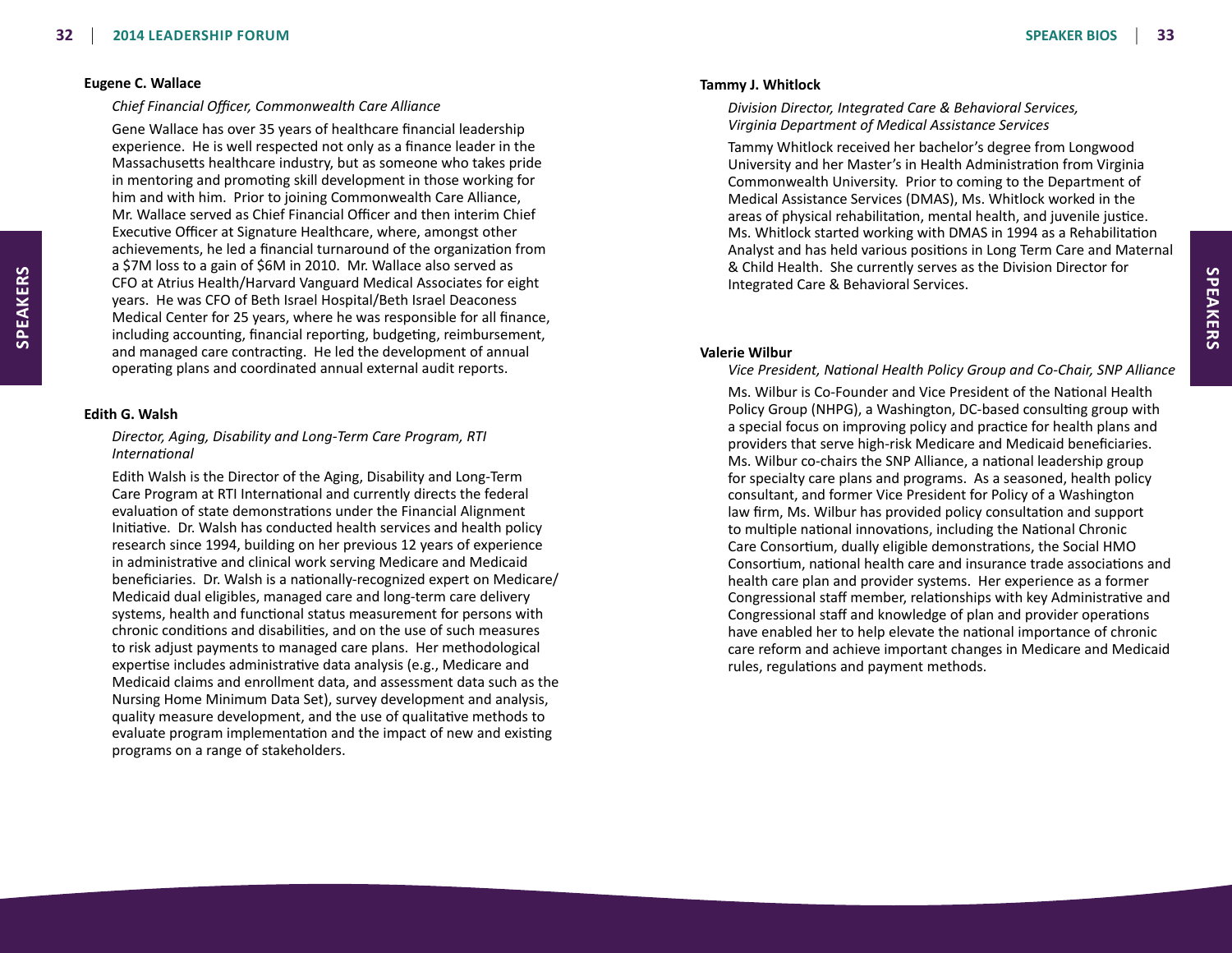# **Arlena Williams Smith**

*Health Insurance Specialist, Division of Surveillance, Compliance, and Marketing, Medicare Drug and Health Plan Contract Administration Group, Centers for Medicare and Medicaid Services*

Arlena Williams Smith works on the marketing team in the Division of Surveillance, Compliance and Marketing in the Medicare Drug and Health Plan Contract Administration Group. She oversees the updates to the Medicare marketing guidelines. Prior to joining CMS, Arlena worked for an HMO as the Quality Improvement and Compliance Manager, where she was responsible for communicating new mandates to ensure compliance with regulatory standards and guidelines. Arlena received her Bachelor of Science degree in Business Administration from the University of Maryland University College.

# **Elizabeth Wood, MPAP**

**SPEAKERS SPEAKERS**

> *Director of Dual Integration, Office of Managed Health Care, NJ Division of Medical Assistance and Health Services*

> Elizabeth Wood is Director of Dual Integration at the New Jersey Department of Human Services, Division of Medical Assistance and Health Services, where she oversees operations, contract management and ongoing program development for the Dual Eligible Special Needs Plan Program (D-SNP), as well as program planning for full integration across all Medicare and Medicaid acute care, chronic care, and managed long-term services and supports by 2016. She received a Master of Public Affairs and Politics from the Rutgers Edward J. Bloustein School of Planning and Public Policy.

# **Session Notes**

# **Thursday, October 23: 8:35am–9:15am**

# **"A Healthcare Agenda for the 21st Century"**

# *Facilitator:*

*Rich Bringewatt, President, National Health Policy Group and Chair, SNP Alliance*

# *Keynote Speaker:*

*Sean Cavanaugh, Deputy Administrator and Director of the Center for Medicare at the Centers for Medicare & Medicaid Services* 

# *Key Issues:*

- 1. Vision for how to care for high-risk, high-need Medicare beneficiaries, most of whom are dually-eligible, emphasizing SNPs' role now and in the future.
- 2. Strategies for mainstreaming CMS CMMI initiatives related to managing SNP targeted populations.
- 3. Perspectives on SNP Alliance policy priorities on topics including Medicare and Medicaid integration, SNP/MMP payment, and SNP/MMP performance evaluation for duals and other high-risk beneficiaries.

*\_\_\_\_\_\_\_\_\_\_\_\_\_\_\_\_\_\_\_\_\_\_\_\_\_\_\_\_\_\_\_\_\_\_\_\_\_\_\_\_\_\_\_\_\_\_\_\_\_\_\_\_\_\_\_\_ \_\_\_\_\_\_\_\_\_\_\_\_\_\_\_\_\_\_\_\_\_\_\_\_\_\_\_\_\_\_\_\_\_\_\_\_\_\_\_\_\_\_\_\_\_\_\_\_\_\_\_\_\_\_\_\_ \_\_\_\_\_\_\_\_\_\_\_\_\_\_\_\_\_\_\_\_\_\_\_\_\_\_\_\_\_\_\_\_\_\_\_\_\_\_\_\_\_\_\_\_\_\_\_\_\_\_\_\_\_\_\_\_ \_\_\_\_\_\_\_\_\_\_\_\_\_\_\_\_\_\_\_\_\_\_\_\_\_\_\_\_\_\_\_\_\_\_\_\_\_\_\_\_\_\_\_\_\_\_\_\_\_\_\_\_\_\_\_\_ \_\_\_\_\_\_\_\_\_\_\_\_\_\_\_\_\_\_\_\_\_\_\_\_\_\_\_\_\_\_\_\_\_\_\_\_\_\_\_\_\_\_\_\_\_\_\_\_\_\_\_\_\_\_\_\_ \_\_\_\_\_\_\_\_\_\_\_\_\_\_\_\_\_\_\_\_\_\_\_\_\_\_\_\_\_\_\_\_\_\_\_\_\_\_\_\_\_\_\_\_\_\_\_\_\_\_\_\_\_\_\_\_ \_\_\_\_\_\_\_\_\_\_\_\_\_\_\_\_\_\_\_\_\_\_\_\_\_\_\_\_\_\_\_\_\_\_\_\_\_\_\_\_\_\_\_\_\_\_\_\_\_\_\_\_\_\_\_\_ \_\_\_\_\_\_\_\_\_\_\_\_\_\_\_\_\_\_\_\_\_\_\_\_\_\_\_\_\_\_\_\_\_\_\_\_\_\_\_\_\_\_\_\_\_\_\_\_\_\_\_\_\_\_\_ \_\_\_\_\_\_\_\_\_\_\_\_\_\_\_\_\_\_\_\_\_\_\_\_\_\_\_\_\_\_\_\_\_\_\_\_\_\_\_\_\_\_\_\_\_\_\_\_\_\_\_\_\_\_\_ \_\_\_\_\_\_\_\_\_\_\_\_\_\_\_\_\_\_\_\_\_\_\_\_\_\_\_\_\_\_\_\_\_\_\_\_\_\_\_\_\_\_\_\_\_\_\_\_\_\_\_\_\_\_\_ \_\_\_\_\_\_\_\_\_\_\_\_\_\_\_\_\_\_\_\_\_\_\_\_\_\_\_\_\_\_\_\_\_\_\_\_\_\_\_\_\_\_\_\_\_\_\_\_\_\_\_\_\_\_\_ \_\_\_\_\_\_\_\_\_\_\_\_\_\_\_\_\_\_\_\_\_\_\_\_\_\_\_\_\_\_\_\_\_\_\_\_\_\_\_\_\_\_\_\_\_\_\_\_\_\_\_\_\_\_\_*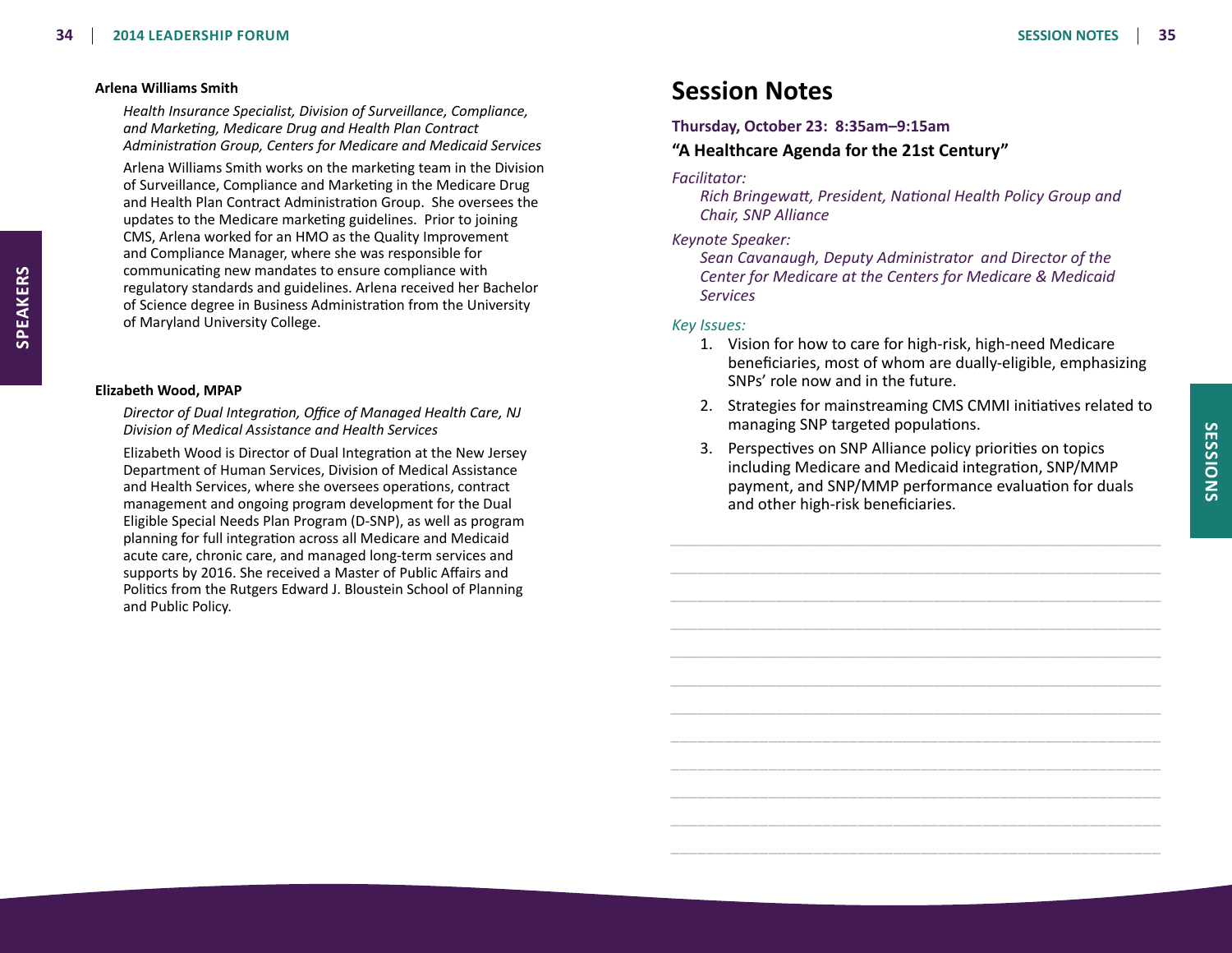**SESSION NOTES** 

 $37$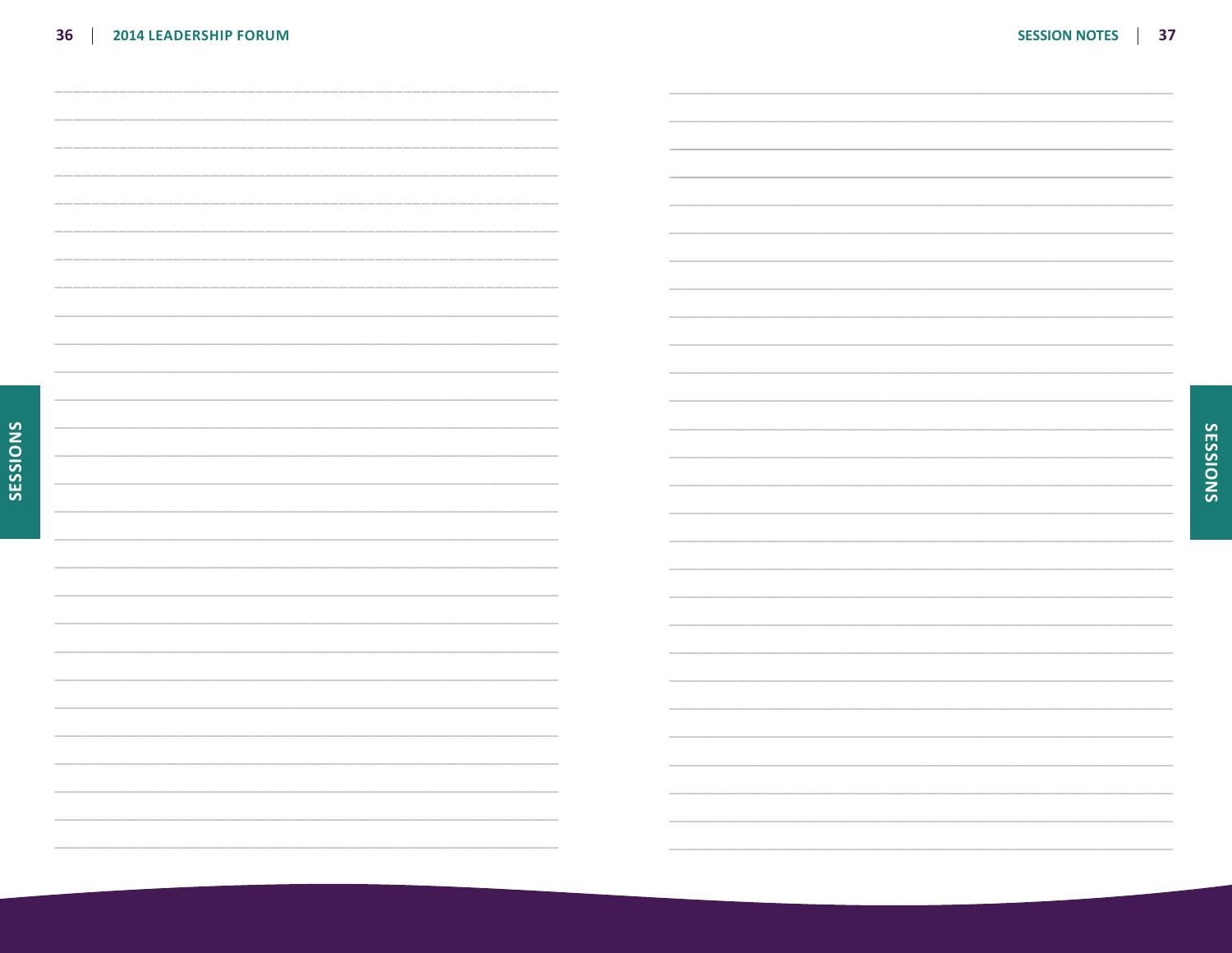# Thursday, October 23: 9:15am-10:00am

"Congressional Update: Prospects for Permanent Statutory Authority and Improved Alignment of Payment and **Performance Methods for SNPs"** 

# **Facilitator:**

Shawn Bishop, Principal, SB Health Policy and SNP Alliance Consultant

# Panelists:

- Katie Meyer Simeon, Health Policy Advisor, Senate Finance Committee, Republican Staff
- Brian Sutter, Staff Director, House Ways & Means Health Subcommittee
- Melanie Egorin, Professional Staff Member, House Ways and Means Health Committee, Democratic Staff
- Josh Trent, Professional Staff Member, House Energy and Commerce Committee

# **Key Issues:**

- 1. Prospects for Lame Duck action on Medicare and implications for SNP policy priorities.
- 2. Potential for robust, "low-cost" SRG fix and impact on health care extenders.
- 3. Potential for enactment of permanent SNP authority and refinement of SNP payment, performance and integration policies.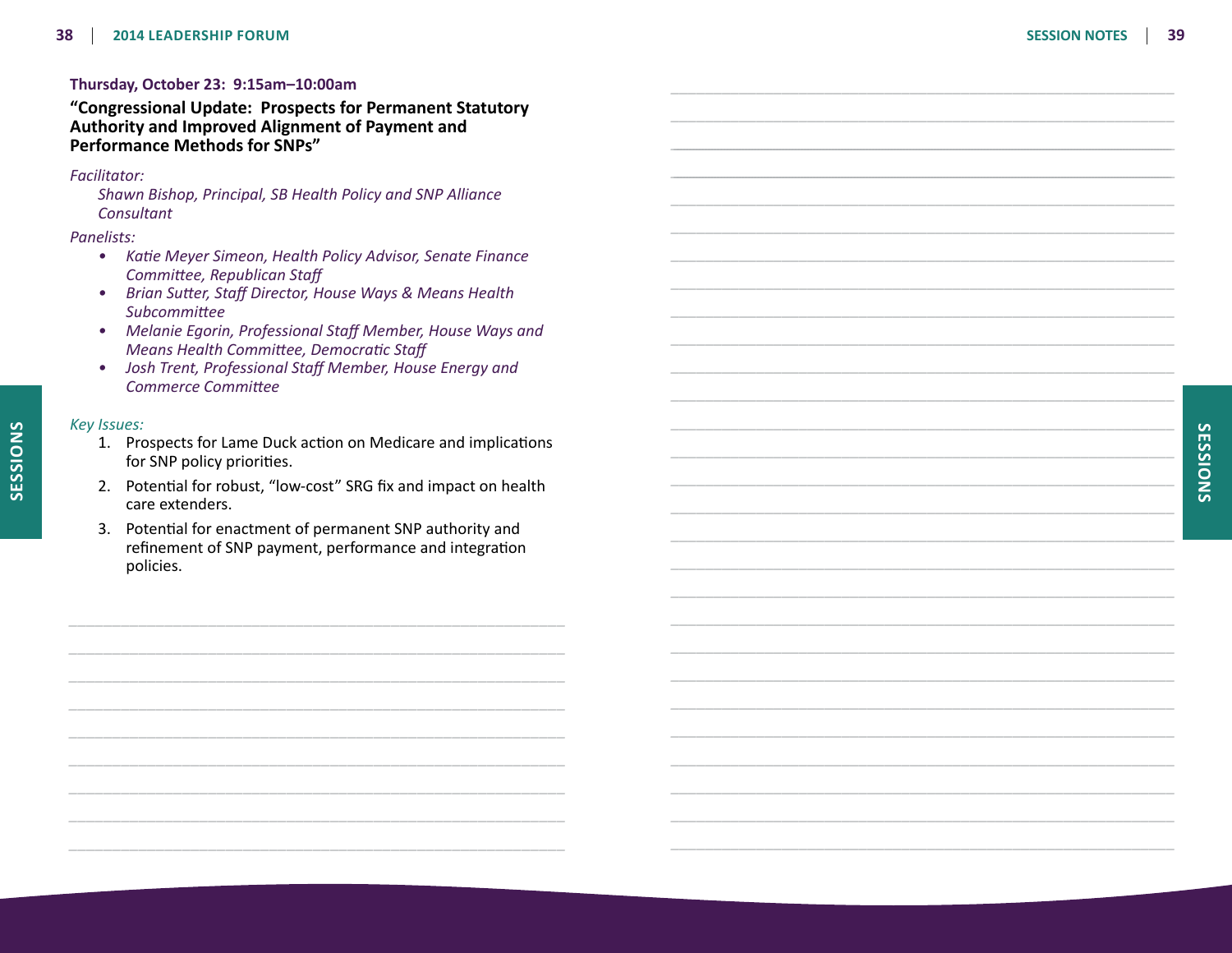| <b>Thur</b>                        |
|------------------------------------|
| "Pro                               |
| Dem                                |
| <b>Facil</b>                       |
| $\overline{\phantom{a}}$<br>$\int$ |
| Pane                               |
|                                    |
|                                    |
|                                    |
| Key I                              |
|                                    |
|                                    |
| Ź                                  |
|                                    |
|                                    |
|                                    |
|                                    |
| $\overline{\phantom{a}}$           |
|                                    |
|                                    |
|                                    |
|                                    |
|                                    |
|                                    |
|                                    |
| $\overline{\phantom{a}}$           |
|                                    |
| --                                 |
|                                    |
|                                    |
|                                    |

# rsday, October 23: 10:15am-11:15am

# **gress Report on Financial Alignment and Alternative** nonstrations"

# litator:

Thomas Standring, JD, General Manager, Medicare Products and Medicare Lead for Medicare-Medicaid Plans, Molina Healthcare

# elists:

- Tim Englehardt, Director of Demonstrations, Modeling and Analytics, Medicare-Medicaid Integration Office, CMS
- · Edith G. Walsh, Senior Health Services Researcher, RTI **International**

# Issues:

- 1. Update on the FAD and related Demonstrations and other MMCO Integration Initiatives
- 2. Review of Evaluation Design for Financial Alignment Demonstration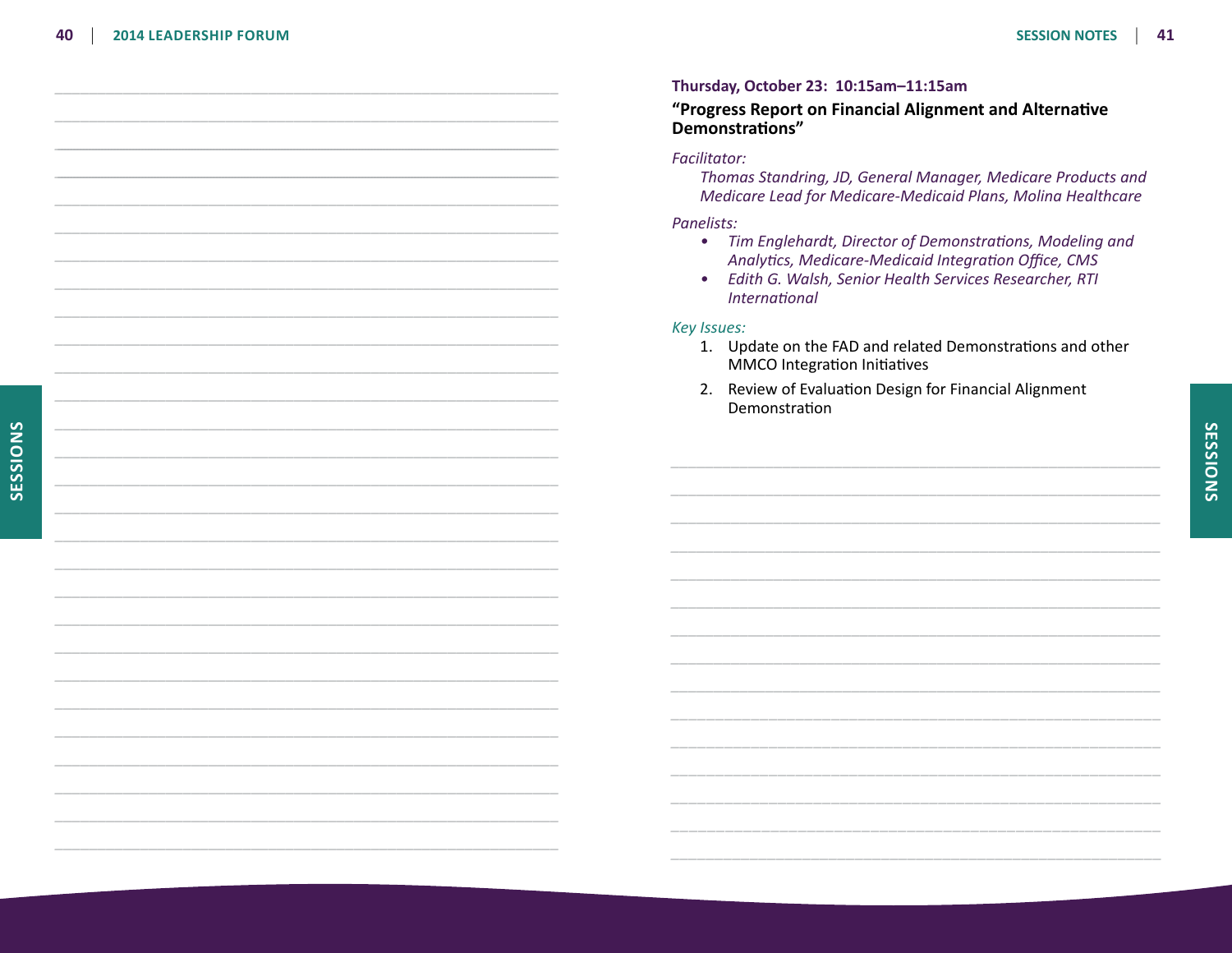| <b>SESSIONS</b>          |
|--------------------------|
|                          |
|                          |
|                          |
|                          |
|                          |
|                          |
|                          |
|                          |
|                          |
|                          |
|                          |
|                          |
|                          |
|                          |
|                          |
| $\overline{\phantom{a}}$ |
|                          |
|                          |
| $\sim$<br>$\sim$         |
| $\overline{\phantom{a}}$ |
|                          |

**SESSION NOTES** 

43

42

SESSIONS

**2014 LEADERSHIP FORUM**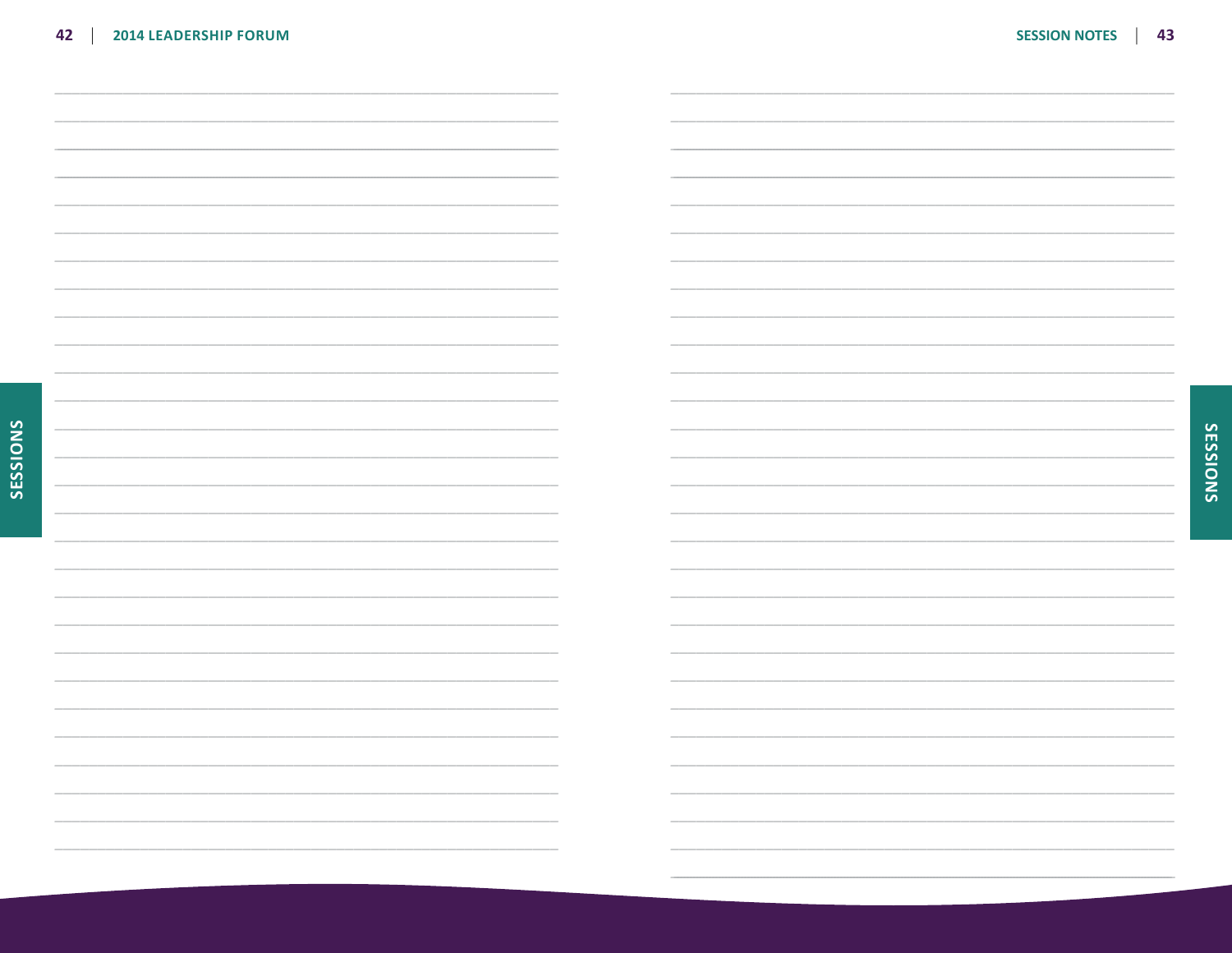$\overline{\phantom{a}}$ 

 $\overline{\phantom{a}}$  $\frac{1}{2}$ 

| Thursday, October 23: 11:15am-12:00pm                                                                                                                             |
|-------------------------------------------------------------------------------------------------------------------------------------------------------------------|
| "Point-Counter-Point Debate on Advancing Full Integration:<br>Federal vs. State Issues and Options"                                                               |
|                                                                                                                                                                   |
| Facilitator:<br>Rich Bringewatt, President, National Health Policy Group and                                                                                      |
| Chair, SNP Alliance                                                                                                                                               |
| Panelists:                                                                                                                                                        |
| • Matt Salo, Executive Director, National Association of<br><b>Medicaid Directors</b>                                                                             |
| Judith Feder, PhD, Professor of Public Policy, McCourt School of<br>$\bullet$<br>Public Policy, Georgetown University                                             |
|                                                                                                                                                                   |
| Key Issues:                                                                                                                                                       |
| 1. Identify the advantages and disadvantages of federal vs. state<br>governments as the principal authority for administering a<br>fully integrated dual program. |
|                                                                                                                                                                   |
|                                                                                                                                                                   |
|                                                                                                                                                                   |
|                                                                                                                                                                   |
|                                                                                                                                                                   |
|                                                                                                                                                                   |
|                                                                                                                                                                   |
|                                                                                                                                                                   |
|                                                                                                                                                                   |
|                                                                                                                                                                   |
|                                                                                                                                                                   |
|                                                                                                                                                                   |
|                                                                                                                                                                   |
|                                                                                                                                                                   |
|                                                                                                                                                                   |
|                                                                                                                                                                   |
|                                                                                                                                                                   |
|                                                                                                                                                                   |
|                                                                                                                                                                   |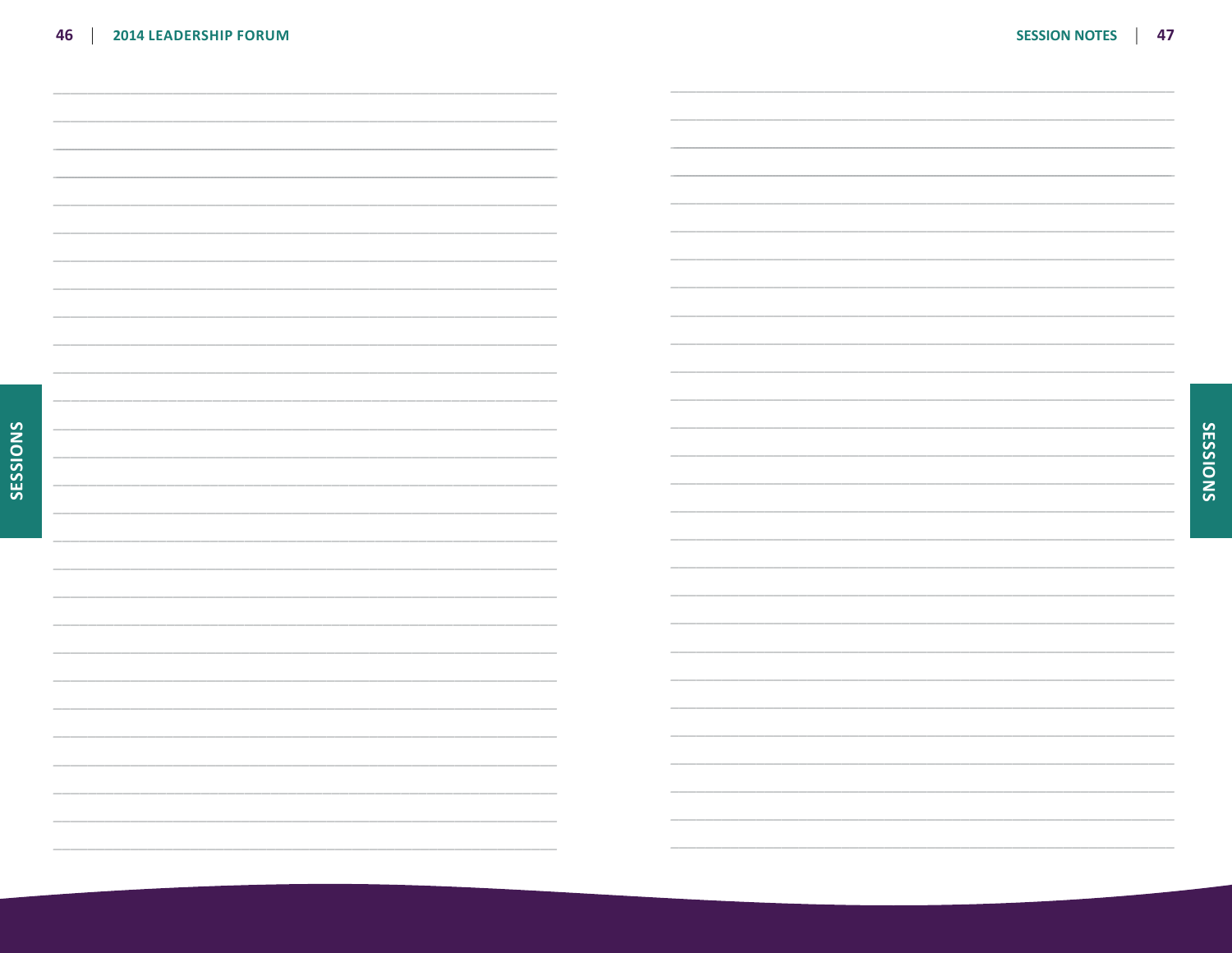|  |  |  |  | Thursday, October 23: 12:00pm-1:30pm |
|--|--|--|--|--------------------------------------|
|--|--|--|--|--------------------------------------|

"Luncheon Session: Consumer Perspectives on Progress toward Integration"

# Facilitator:

Robert Master, MD, CEO, Commonwealth Care Alliance

Speaker:

Rob Restuccia, Executive Director, Community Catalyst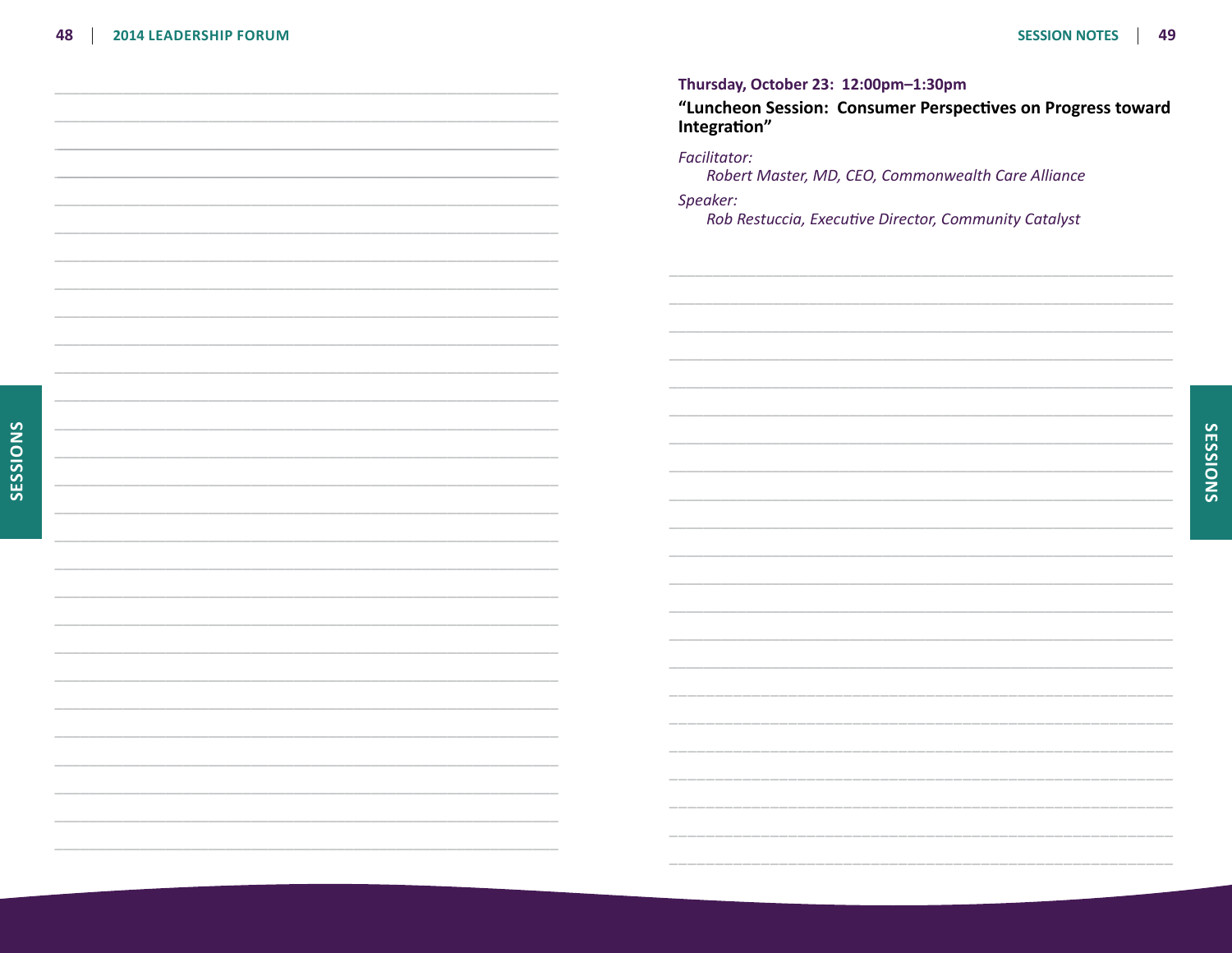| 2014 LEADERSHIP FORUM<br>50 | <b>SESSION NOTES</b><br>51 |
|-----------------------------|----------------------------|
|                             |                            |
|                             |                            |
|                             |                            |
|                             |                            |
|                             |                            |
|                             |                            |
|                             |                            |
|                             |                            |
|                             |                            |
|                             |                            |
|                             |                            |
|                             |                            |
|                             |                            |
|                             |                            |
|                             |                            |
|                             |                            |
|                             |                            |
|                             |                            |
|                             |                            |
|                             |                            |
|                             |                            |
|                             |                            |
|                             |                            |
|                             |                            |
|                             |                            |
|                             |                            |
|                             |                            |
|                             |                            |
|                             |                            |
|                             |                            |
| ________________            |                            |
|                             | $\overline{\phantom{0}}$   |
|                             | $\sim$                     |
|                             |                            |
|                             | $\overline{\phantom{0}}$   |
|                             | $\overline{\phantom{a}}$   |

SESSIONS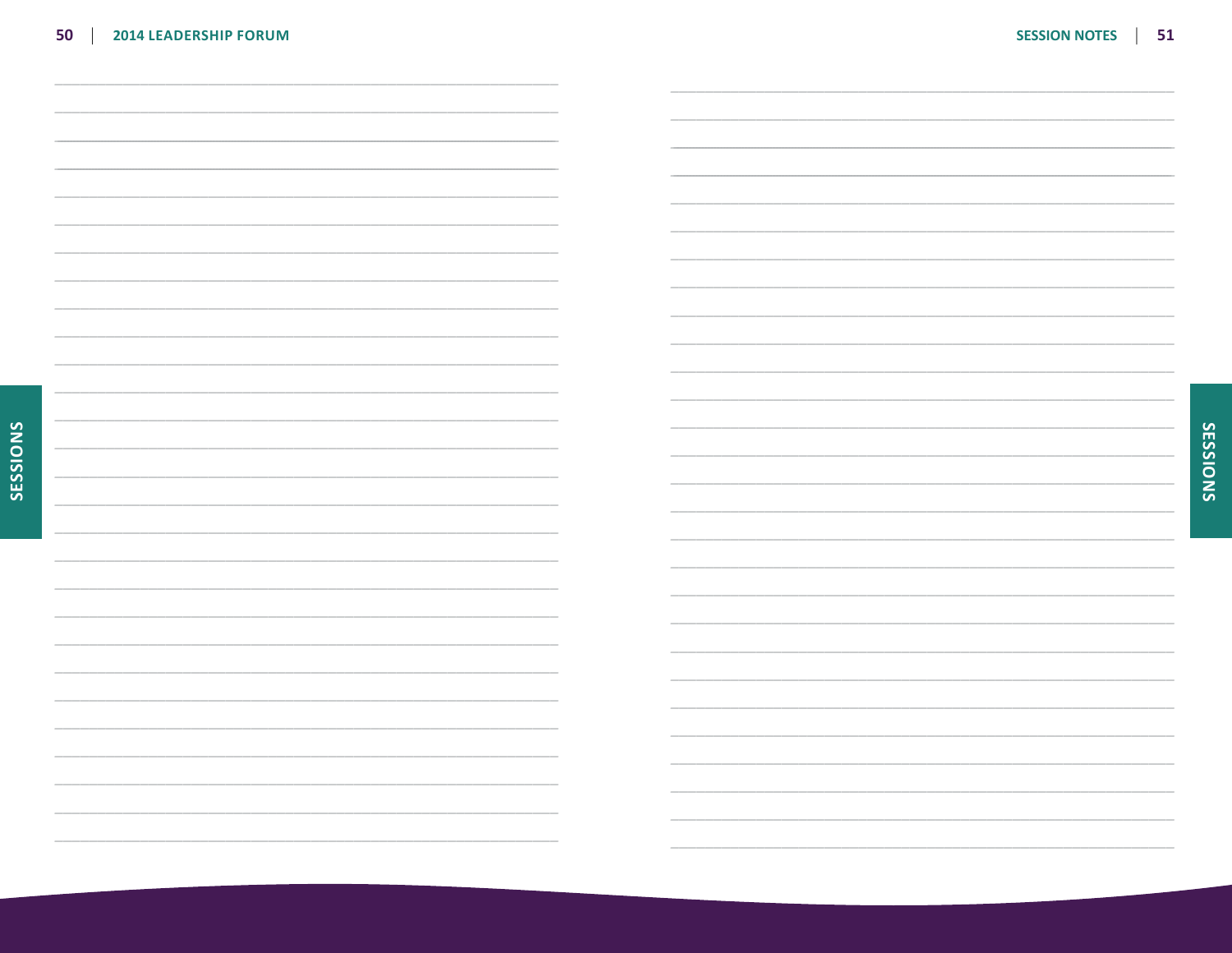# **Thursday, October 23: 1:30pm–3:00pm**

**"Financial Alignment Demonstrations and Alternative Integration Initiatives: Experience to Date"**

# *Facilitator:*

*Pamela J. Parker, MPA, Manager of Special Needs Purchasing, Minnesota Department of Human Services*

# *Panelists:*

- *• Corrine Altman Moore, Director of Policy, MassHealth*
- *• Kari Price, Assistant Director, Division of Health Care Management, Arizona Health Care Cost Containment System*
- *• Shanon D. Vollmer, Project Director, Fully Integrated Dual Advantage Demonstration Project, New York State Department of Health*
- *• Elizabeth Wood, MPAP, Director of Dual Integration, Office of Managed Health Care, NJ Division of Medical Assistance and Health Services*
- *• Tammy J. Whitlock, Division Director, Integrated Care & Behavioral Services, Virginia Department of Medical Assistance Services*

# *Key Issues:*

**SESSIONS**

SESSIONS

- 1. Progress and challenges to date by early entrants to the Financial Alignment Demonstrations and states pursuing alternative integration initiatives.
- 2. Key strategies for promoting financial viability.
- 3. Pros and cons of CMS-mandated quality measures and preferred alternatives.
- 4. Administrative integration low-hanging fruit and key leverage points.
- 5. National priorities for advancing integration inside and outside of demonstration authority.

*\_\_\_\_\_\_\_\_\_\_\_\_\_\_\_\_\_\_\_\_\_\_\_\_\_\_\_\_\_\_\_\_\_\_\_\_\_\_\_\_\_\_\_\_\_\_\_\_\_\_\_\_\_\_\_\_\_\_\_ \_\_\_\_\_\_\_\_\_\_\_\_\_\_\_\_\_\_\_\_\_\_\_\_\_\_\_\_\_\_\_\_\_\_\_\_\_\_\_\_\_\_\_\_\_\_\_\_\_\_\_\_\_\_\_\_\_\_\_ \_\_\_\_\_\_\_\_\_\_\_\_\_\_\_\_\_\_\_\_\_\_\_\_\_\_\_\_\_\_\_\_\_\_\_\_\_\_\_\_\_\_\_\_\_\_\_\_\_\_\_\_\_\_\_\_\_\_\_ \_\_\_\_\_\_\_\_\_\_\_\_\_\_\_\_\_\_\_\_\_\_\_\_\_\_\_\_\_\_\_\_\_\_\_\_\_\_\_\_\_\_\_\_\_\_\_\_\_\_\_\_\_\_\_\_\_\_\_ \_\_\_\_\_\_\_\_\_\_\_\_\_\_\_\_\_\_\_\_\_\_\_\_\_\_\_\_\_\_\_\_\_\_\_\_\_\_\_\_\_\_\_\_\_\_\_\_\_\_\_\_\_\_\_\_\_\_\_* *\_\_\_\_\_\_\_\_\_\_\_\_\_\_\_\_\_\_\_\_\_\_\_\_\_\_\_\_\_\_\_\_\_\_\_\_\_\_\_\_\_\_\_\_\_\_\_\_\_\_\_\_\_\_\_\_\_\_\_ \_\_\_\_\_\_\_\_\_\_\_\_\_\_\_\_\_\_\_\_\_\_\_\_\_\_\_\_\_\_\_\_\_\_\_\_\_\_\_\_\_\_\_\_\_\_\_\_\_\_\_\_\_\_\_\_\_\_\_ \_\_\_\_\_\_\_\_\_\_\_\_\_\_\_\_\_\_\_\_\_\_\_\_\_\_\_\_\_\_\_\_\_\_\_\_\_\_\_\_\_\_\_\_\_\_\_\_\_\_\_\_\_\_\_\_\_\_\_\_\_\_\_\_\_\_\_\_\_\_\_\_\_\_\_\_\_\_\_\_\_\_\_\_\_\_\_\_\_\_\_\_\_\_\_\_\_\_\_\_\_\_\_\_\_\_\_\_\_\_\_\_\_\_\_\_\_\_\_\_\_\_\_\_\_\_\_\_\_\_\_\_\_\_\_\_\_\_\_\_\_\_\_\_\_\_\_\_\_\_\_\_\_\_\_\_\_\_\_\_\_ \_\_\_\_\_\_\_\_\_\_\_\_\_\_\_\_\_\_\_\_\_\_\_\_\_\_\_\_\_\_\_\_\_\_\_\_\_\_\_\_\_\_\_\_\_\_\_\_\_\_\_\_\_\_\_\_\_\_\_\_\_\_\_\_\_\_\_\_\_\_\_\_\_\_\_\_\_\_\_\_\_\_\_\_\_\_\_\_\_\_\_\_\_\_\_\_\_\_\_\_\_\_\_\_\_\_\_\_\_\_\_\_\_\_\_\_\_\_\_\_\_\_\_\_\_\_\_\_\_\_\_\_\_\_\_\_\_\_\_\_\_\_\_\_\_\_\_\_\_\_\_\_\_\_\_\_\_\_\_\_\_ \_\_\_\_\_\_\_\_\_\_\_\_\_\_\_\_\_\_\_\_\_\_\_\_\_\_\_\_\_\_\_\_\_\_\_\_\_\_\_\_\_\_\_\_\_\_\_\_\_\_\_\_\_\_\_\_\_\_\_ \_\_\_\_\_\_\_\_\_\_\_\_\_\_\_\_\_\_\_\_\_\_\_\_\_\_\_\_\_\_\_\_\_\_\_\_\_\_\_\_\_\_\_\_\_\_\_\_\_\_\_\_\_\_\_\_\_\_\_ \_\_\_\_\_\_\_\_\_\_\_\_\_\_\_\_\_\_\_\_\_\_\_\_\_\_\_\_\_\_\_\_\_\_\_\_\_\_\_\_\_\_\_\_\_\_\_\_\_\_\_\_\_\_\_\_\_\_\_ \_\_\_\_\_\_\_\_\_\_\_\_\_\_\_\_\_\_\_\_\_\_\_\_\_\_\_\_\_\_\_\_\_\_\_\_\_\_\_\_\_\_\_\_\_\_\_\_\_\_\_\_\_\_\_\_\_\_\_ \_\_\_\_\_\_\_\_\_\_\_\_\_\_\_\_\_\_\_\_\_\_\_\_\_\_\_\_\_\_\_\_\_\_\_\_\_\_\_\_\_\_\_\_\_\_\_\_\_\_\_\_\_\_\_\_\_\_\_ \_\_\_\_\_\_\_\_\_\_\_\_\_\_\_\_\_\_\_\_\_\_\_\_\_\_\_\_\_\_\_\_\_\_\_\_\_\_\_\_\_\_\_\_\_\_\_\_\_\_\_\_\_\_\_\_\_\_\_ \_\_\_\_\_\_\_\_\_\_\_\_\_\_\_\_\_\_\_\_\_\_\_\_\_\_\_\_\_\_\_\_\_\_\_\_\_\_\_\_\_\_\_\_\_\_\_\_\_\_\_\_\_\_\_\_\_\_\_ \_\_\_\_\_\_\_\_\_\_\_\_\_\_\_\_\_\_\_\_\_\_\_\_\_\_\_\_\_\_\_\_\_\_\_\_\_\_\_\_\_\_\_\_\_\_\_\_\_\_\_\_\_\_\_\_\_\_\_ \_\_\_\_\_\_\_\_\_\_\_\_\_\_\_\_\_\_\_\_\_\_\_\_\_\_\_\_\_\_\_\_\_\_\_\_\_\_\_\_\_\_\_\_\_\_\_\_\_\_\_\_\_\_\_\_\_\_\_ \_\_\_\_\_\_\_\_\_\_\_\_\_\_\_\_\_\_\_\_\_\_\_\_\_\_\_\_\_\_\_\_\_\_\_\_\_\_\_\_\_\_\_\_\_\_\_\_\_\_\_\_\_\_\_\_\_\_\_ \_\_\_\_\_\_\_\_\_\_\_\_\_\_\_\_\_\_\_\_\_\_\_\_\_\_\_\_\_\_\_\_\_\_\_\_\_\_\_\_\_\_\_\_\_\_\_\_\_\_\_\_\_\_\_\_\_\_\_ \_\_\_\_\_\_\_\_\_\_\_\_\_\_\_\_\_\_\_\_\_\_\_\_\_\_\_\_\_\_\_\_\_\_\_\_\_\_\_\_\_\_\_\_\_\_\_\_\_\_\_\_\_\_\_\_\_\_\_ \_\_\_\_\_\_\_\_\_\_\_\_\_\_\_\_\_\_\_\_\_\_\_\_\_\_\_\_\_\_\_\_\_\_\_\_\_\_\_\_\_\_\_\_\_\_\_\_\_\_\_\_\_\_\_\_\_\_\_ \_\_\_\_\_\_\_\_\_\_\_\_\_\_\_\_\_\_\_\_\_\_\_\_\_\_\_\_\_\_\_\_\_\_\_\_\_\_\_\_\_\_\_\_\_\_\_\_\_\_\_\_\_\_\_\_\_\_\_ \_\_\_\_\_\_\_\_\_\_\_\_\_\_\_\_\_\_\_\_\_\_\_\_\_\_\_\_\_\_\_\_\_\_\_\_\_\_\_\_\_\_\_\_\_\_\_\_\_\_\_\_\_\_\_\_\_\_\_ \_\_\_\_\_\_\_\_\_\_\_\_\_\_\_\_\_\_\_\_\_\_\_\_\_\_\_\_\_\_\_\_\_\_\_\_\_\_\_\_\_\_\_\_\_\_\_\_\_\_\_\_\_\_\_\_\_\_\_ \_\_\_\_\_\_\_\_\_\_\_\_\_\_\_\_\_\_\_\_\_\_\_\_\_\_\_\_\_\_\_\_\_\_\_\_\_\_\_\_\_\_\_\_\_\_\_\_\_\_\_\_\_\_\_\_\_\_\_ \_\_\_\_\_\_\_\_\_\_\_\_\_\_\_\_\_\_\_\_\_\_\_\_\_\_\_\_\_\_\_\_\_\_\_\_\_\_\_\_\_\_\_\_\_\_\_\_\_\_\_\_\_\_\_\_\_\_\_ \_\_\_\_\_\_\_\_\_\_\_\_\_\_\_\_\_\_\_\_\_\_\_\_\_\_\_\_\_\_\_\_\_\_\_\_\_\_\_\_\_\_\_\_\_\_\_\_\_\_\_\_\_\_\_\_\_\_\_ \_\_\_\_\_\_\_\_\_\_\_\_\_\_\_\_\_\_\_\_\_\_\_\_\_\_\_\_\_\_\_\_\_\_\_\_\_\_\_\_\_\_\_\_\_\_\_\_\_\_\_\_\_\_\_\_\_\_\_ \_\_\_\_\_\_\_\_\_\_\_\_\_\_\_\_\_\_\_\_\_\_\_\_\_\_\_\_\_\_\_\_\_\_\_\_\_\_\_\_\_\_\_\_\_\_\_\_\_\_\_\_\_\_\_\_\_\_\_ \_\_\_\_\_\_\_\_\_\_\_\_\_\_\_\_\_\_\_\_\_\_\_\_\_\_\_\_\_\_\_\_\_\_\_\_\_\_\_\_\_\_\_\_\_\_\_\_\_\_\_\_\_\_\_\_\_\_\_ \_\_\_\_\_\_\_\_\_\_\_\_\_\_\_\_\_\_\_\_\_\_\_\_\_\_\_\_\_\_\_\_\_\_\_\_\_\_\_\_\_\_\_\_\_\_\_\_\_\_\_\_\_\_\_\_\_\_\_ \_\_\_\_\_\_\_\_\_\_\_\_\_\_\_\_\_\_\_\_\_\_\_\_\_\_\_\_\_\_\_\_\_\_\_\_\_\_\_\_\_\_\_\_\_\_\_\_\_\_\_\_\_\_\_\_\_\_\_ \_\_\_\_\_\_\_\_\_\_\_\_\_\_\_\_\_\_\_\_\_\_\_\_\_\_\_\_\_\_\_\_\_\_\_\_\_\_\_\_\_\_\_\_\_\_\_\_\_\_\_\_\_\_\_\_\_\_\_\_\_\_\_\_\_\_\_\_\_\_\_\_\_\_\_\_\_\_\_\_\_\_\_\_\_\_\_\_\_\_\_\_\_\_\_\_\_\_\_\_\_\_\_\_\_\_\_\_\_\_\_\_\_\_\_\_\_\_\_\_\_\_\_\_\_\_\_\_\_\_\_\_\_\_\_\_\_\_\_\_\_\_\_\_\_\_\_\_\_\_\_\_\_\_\_\_*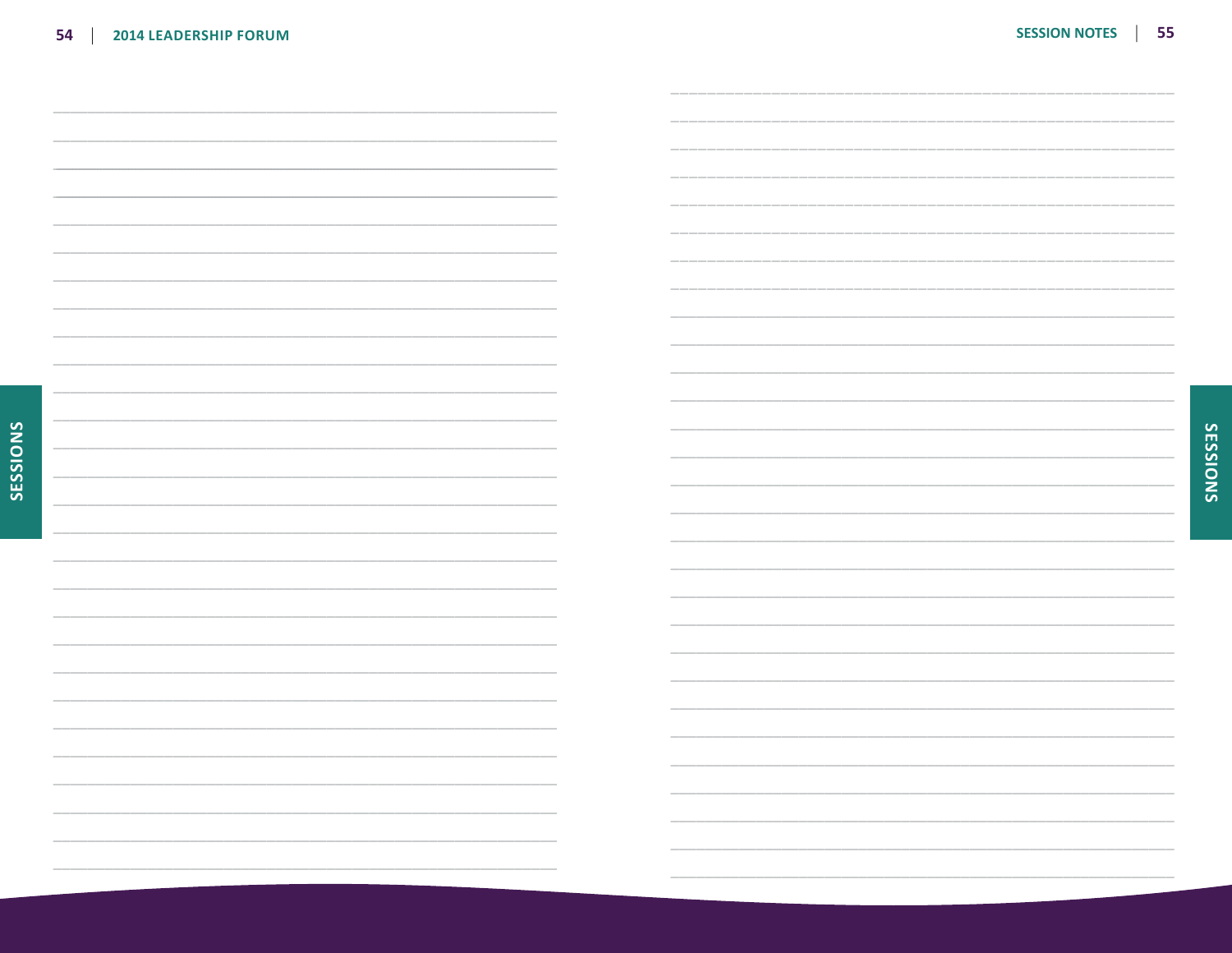#### 56 **2014 LEADERSHIP FORUM**

# Thursday, October 23: 3:15pm-4:00pm

"The Impact of the 2014 Election on the Congressional Health<br>Care Agenda and Implications for the SNP Alliance Policy<br>Agenda"

# Facilitator:

Tracy Lawless, Legislative Director, Gateway Health Plan

# Panelists:

- Tracy Spicer, Principal, Avenue Solutions
- Stacey Hughes, Partner, The Nickles Group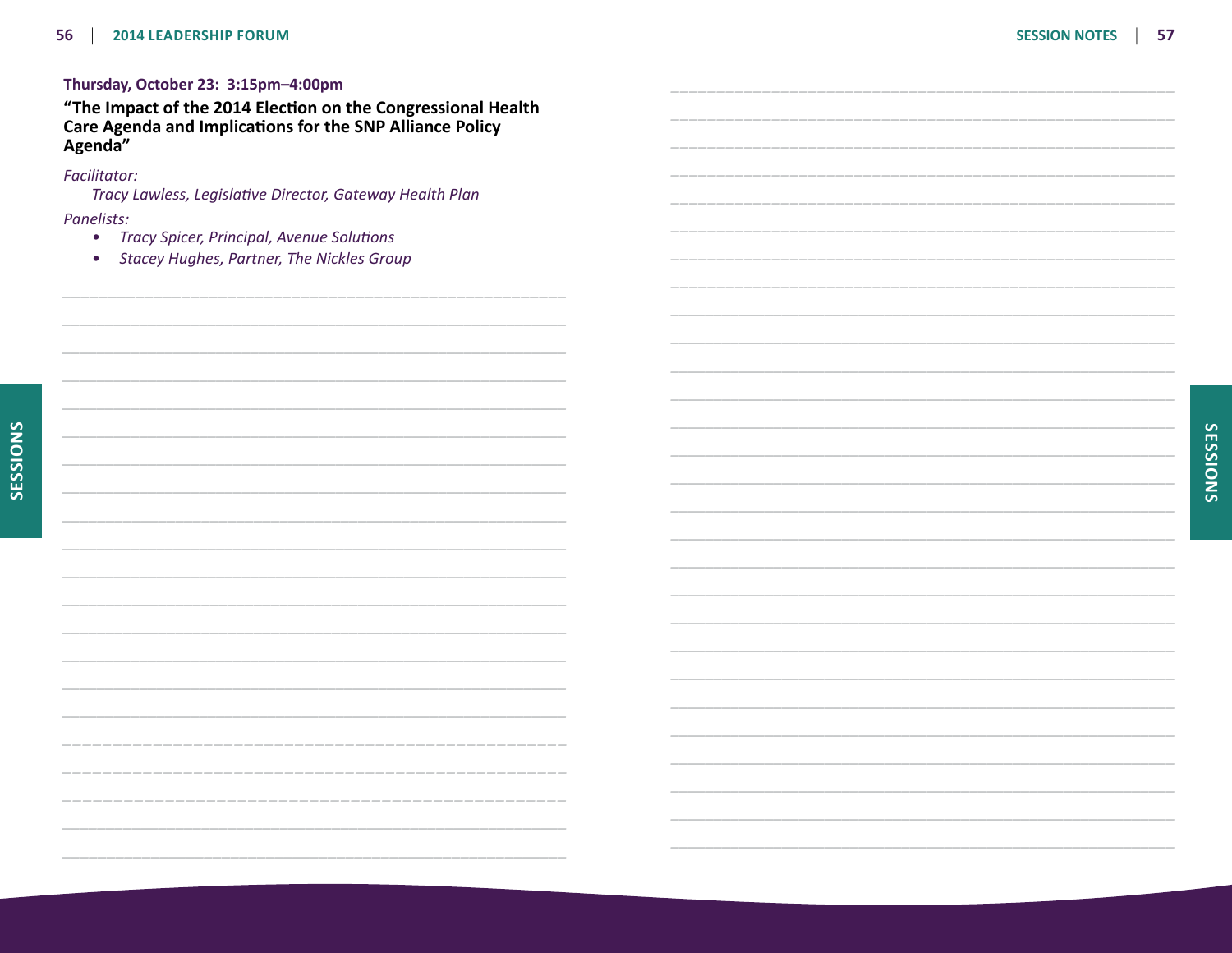SESSIONS

|                                                                                                                  | Thursday, October 23: 4:00pm-5:00pm                                                                                                                                                                                                                                                                                                                                                                                |
|------------------------------------------------------------------------------------------------------------------|--------------------------------------------------------------------------------------------------------------------------------------------------------------------------------------------------------------------------------------------------------------------------------------------------------------------------------------------------------------------------------------------------------------------|
|                                                                                                                  | "Strategies for Effective Clinical Management of the Care of SNP<br>and MMP Beneficiaries: SNP Medical Directors' Perspectives"                                                                                                                                                                                                                                                                                    |
|                                                                                                                  | Facilitator:<br>Rich Bringewatt, President, National Health Policy Group and Chair,<br><b>SNP Alliance</b>                                                                                                                                                                                                                                                                                                         |
|                                                                                                                  | Panelists:<br>Tae Park, MD, Associate Senior Medical Officer, CareMore Health<br>$\bullet$<br>Plan (C-SNPs)<br>Thomas von Sternberg, MD, Associate Medical Director of<br>$\bullet$<br>Geriatrics and Hospice Services, Government Programs and Care<br>Management, HealthPartners (FIDESNPs)<br>Ronald J. Shumacher, MD, FACP, CMD, Chief Medical Officer,<br><b>Optum Complex Population Management (I-SNPs)</b> |
|                                                                                                                  | <b>Key Issues:</b><br>1. Identifying and triaging high-risk beneficiaries into appropriate<br>levels of care and clinical programs.                                                                                                                                                                                                                                                                                |
|                                                                                                                  | 2. Ensuring access to condition-specific specialists, benefits and<br>services via provider contracting, qualifications, payment rates,<br>and other strategies.                                                                                                                                                                                                                                                   |
|                                                                                                                  | 3. Strategies for reducing hospital readmissions and improving<br>pharmacy management.                                                                                                                                                                                                                                                                                                                             |
|                                                                                                                  | 4. What benefits and services and related expenditures are most<br>important to improving outcomes for high-risk beneficiaries?                                                                                                                                                                                                                                                                                    |
|                                                                                                                  | 5. What performance measures are most important in facilitating<br>and documenting clinical success?                                                                                                                                                                                                                                                                                                               |
|                                                                                                                  |                                                                                                                                                                                                                                                                                                                                                                                                                    |
|                                                                                                                  |                                                                                                                                                                                                                                                                                                                                                                                                                    |
|                                                                                                                  |                                                                                                                                                                                                                                                                                                                                                                                                                    |
|                                                                                                                  |                                                                                                                                                                                                                                                                                                                                                                                                                    |
|                                                                                                                  |                                                                                                                                                                                                                                                                                                                                                                                                                    |
|                                                                                                                  |                                                                                                                                                                                                                                                                                                                                                                                                                    |
|                                                                                                                  |                                                                                                                                                                                                                                                                                                                                                                                                                    |
| and the control of the control of the control of the control of the control of the control of the control of the |                                                                                                                                                                                                                                                                                                                                                                                                                    |

# **Thursday, October 23: 4:00pm–5:00pm**

# **"Strategies for Effective Clinical Management of the Care of SNP and MMP Beneficiaries: SNP Medical Directors' Perspectives"**

# *Facilitator:*

# *Panelists:*

- *• Tae Park, MD, Associate Senior Medical Officer, CareMore Health Plan (C-SNPs)*
- *• Thomas von Sternberg, MD, Associate Medical Director of Geriatrics and Hospice Services, Government Programs and Care Management, HealthPartners (FIDESNPs)*
- *• Ronald J. Shumacher, MD, FACP, CMD, Chief Medical Officer, Optum Complex Population Management (I-SNPs)*

# *Key Issues:*

- 1. Identifying and triaging high-risk beneficiaries into appropriate levels of care and clinical programs.
- 2. Ensuring access to condition-specific specialists, benefits and services via provider contracting, qualifications, payment rates, and other strategies.
- 3. Strategies for reducing hospital readmissions and improving pharmacy management.
- 4. What benefits and services and related expenditures are most important to improving outcomes for high-risk beneficiaries?
- 5. What performance measures are most important in facilitating and documenting clinical success?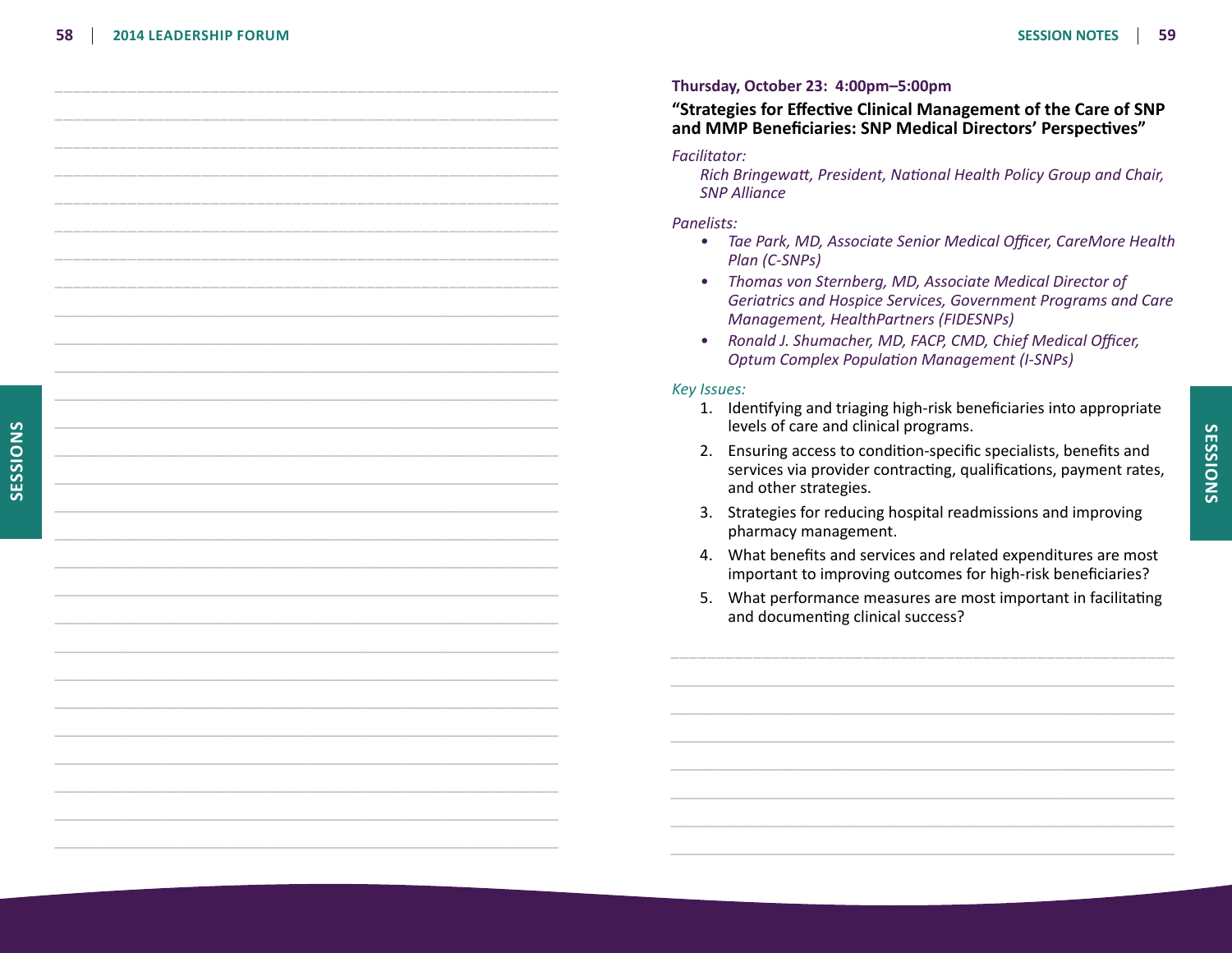|                                                                                                                                                                                                                                                                                                                                                                                                                                                                            | $\overline{\phantom{a}}$<br>$\sim$                                                                                                                                                                                                                                                                                                                                                                                                                                    |
|----------------------------------------------------------------------------------------------------------------------------------------------------------------------------------------------------------------------------------------------------------------------------------------------------------------------------------------------------------------------------------------------------------------------------------------------------------------------------|-----------------------------------------------------------------------------------------------------------------------------------------------------------------------------------------------------------------------------------------------------------------------------------------------------------------------------------------------------------------------------------------------------------------------------------------------------------------------|
|                                                                                                                                                                                                                                                                                                                                                                                                                                                                            | $\sim$ $\sim$                                                                                                                                                                                                                                                                                                                                                                                                                                                         |
|                                                                                                                                                                                                                                                                                                                                                                                                                                                                            |                                                                                                                                                                                                                                                                                                                                                                                                                                                                       |
| <u> 1989 - Johann Barnett, fransk politiker (d. 1989)</u>                                                                                                                                                                                                                                                                                                                                                                                                                  | $\begin{tabular}{ccccccccc} \multicolumn{2}{c }{\textbf{1} & \multicolumn{2}{c }{\textbf{2} & \multicolumn{2}{c }{\textbf{3} & \multicolumn{2}{c }{\textbf{4} & \multicolumn{2}{c }{\textbf{5} & \multicolumn{2}{c }{\textbf{6} & \multicolumn{2}{c }{\textbf{6} & \multicolumn{2}{c }{\textbf{6} & \multicolumn{2}{c }{\textbf{6} & \multicolumn{2}{c }{\textbf{6} & \multicolumn{2}{c }{\textbf{6} & \multicolumn{2}{c }{\textbf{6} & \multicolumn{2$<br>$\sim$ $-$ |
|                                                                                                                                                                                                                                                                                                                                                                                                                                                                            |                                                                                                                                                                                                                                                                                                                                                                                                                                                                       |
| $\frac{1}{2} \left( \frac{1}{2} \right) \left( \frac{1}{2} \right) \left( \frac{1}{2} \right) \left( \frac{1}{2} \right) \left( \frac{1}{2} \right) \left( \frac{1}{2} \right) \left( \frac{1}{2} \right) \left( \frac{1}{2} \right) \left( \frac{1}{2} \right) \left( \frac{1}{2} \right) \left( \frac{1}{2} \right) \left( \frac{1}{2} \right) \left( \frac{1}{2} \right) \left( \frac{1}{2} \right) \left( \frac{1}{2} \right) \left( \frac{1}{2} \right) \left( \frac$ | $\sim$                                                                                                                                                                                                                                                                                                                                                                                                                                                                |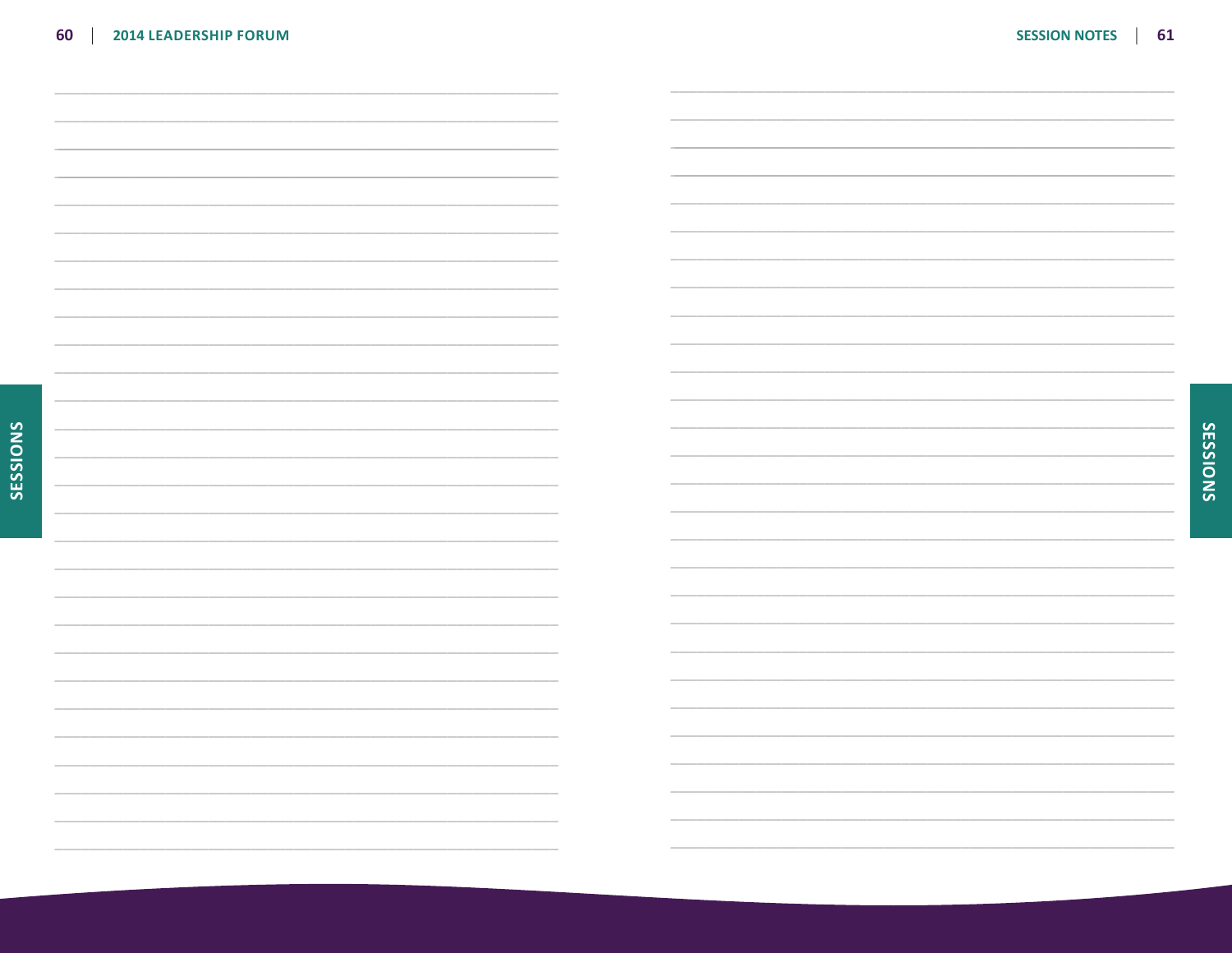# Friday, October 24: 8:45am-10:15am

"Research Update on Social Determinants of Health: Implications for Plan Ratings, Quality Measures and Federal **Policy Action"** 

# **Facilitator:**

Shawn Bishop, Principal, SB Health Policy and SNP Alliance Consultant

# Speakers:

- Helen Burstin, MD, MPH, Senior Vice President, Performance **Measures, National Quality Forum**
- Christie Tiegland, PhD, Director of Statistical Research, Inovalon
- Shawn Bishop, Principal, SB Health Policy and SNP Alliance Consultant

# Panelists:

- Leota Lind, President & CEO, South Country Health Plan
- Thomas Lutzow, PhD, President & CEO, Independent Care **Health Plan**

# **Key Issues:**

- 1. Overview of NQF 2014 Report and Recommendations on Risk Adjustment for Socioeconomic Status or Other Sociodemographic Factors.
- 2. Preliminary Results of Phase II Inovalon Study on the Casual Relationship between Socioeconomic Status and Health Plan and Provider Ratings
- 3. SNP Alliance Recommendations on SES.
- 4. Facilitated discussion among respondent panel.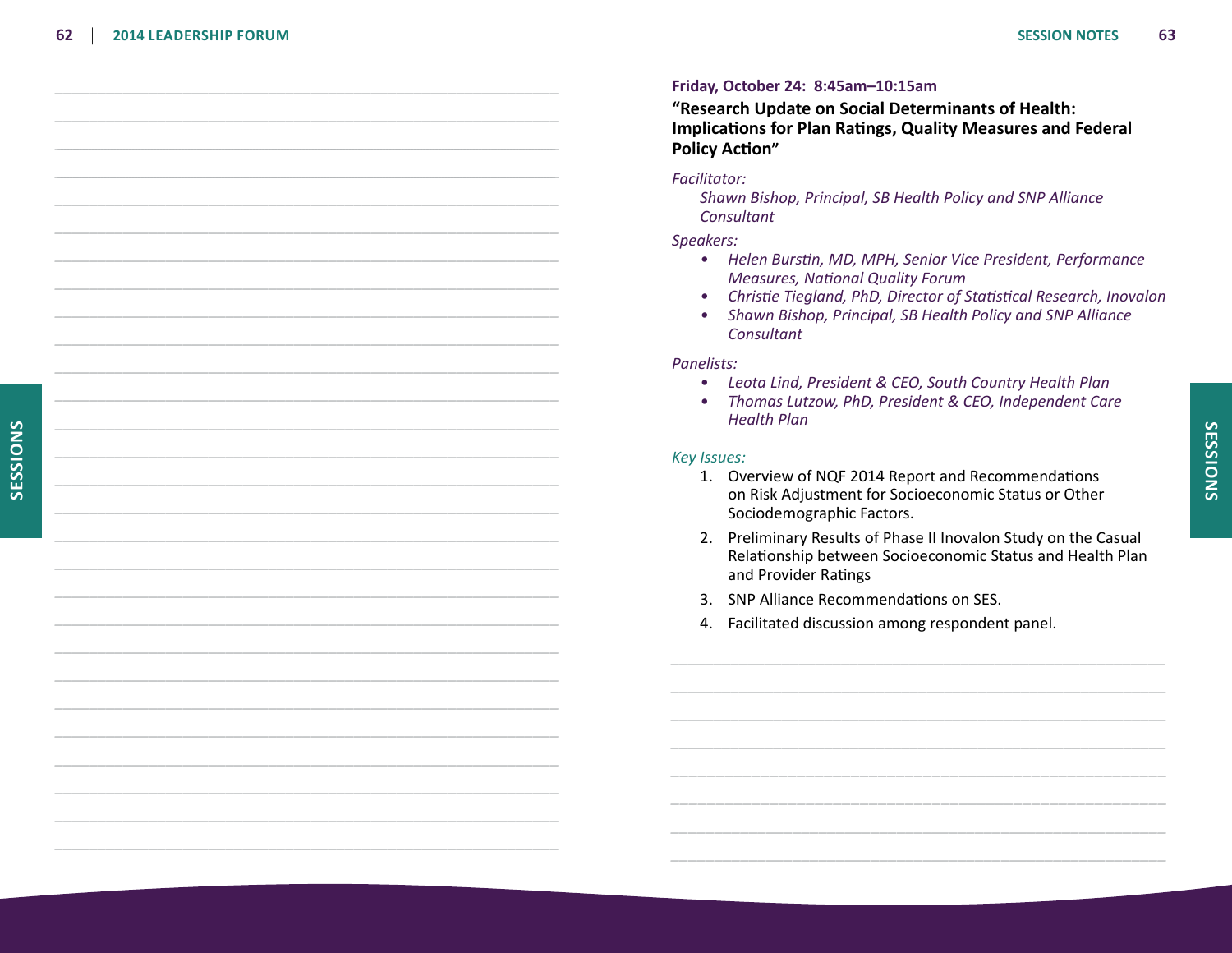| $\sim$                   |
|--------------------------|
|                          |
| $\overline{\phantom{a}}$ |
|                          |
| $\sim$ 100 $\mu$         |
| $\overline{\phantom{a}}$ |
|                          |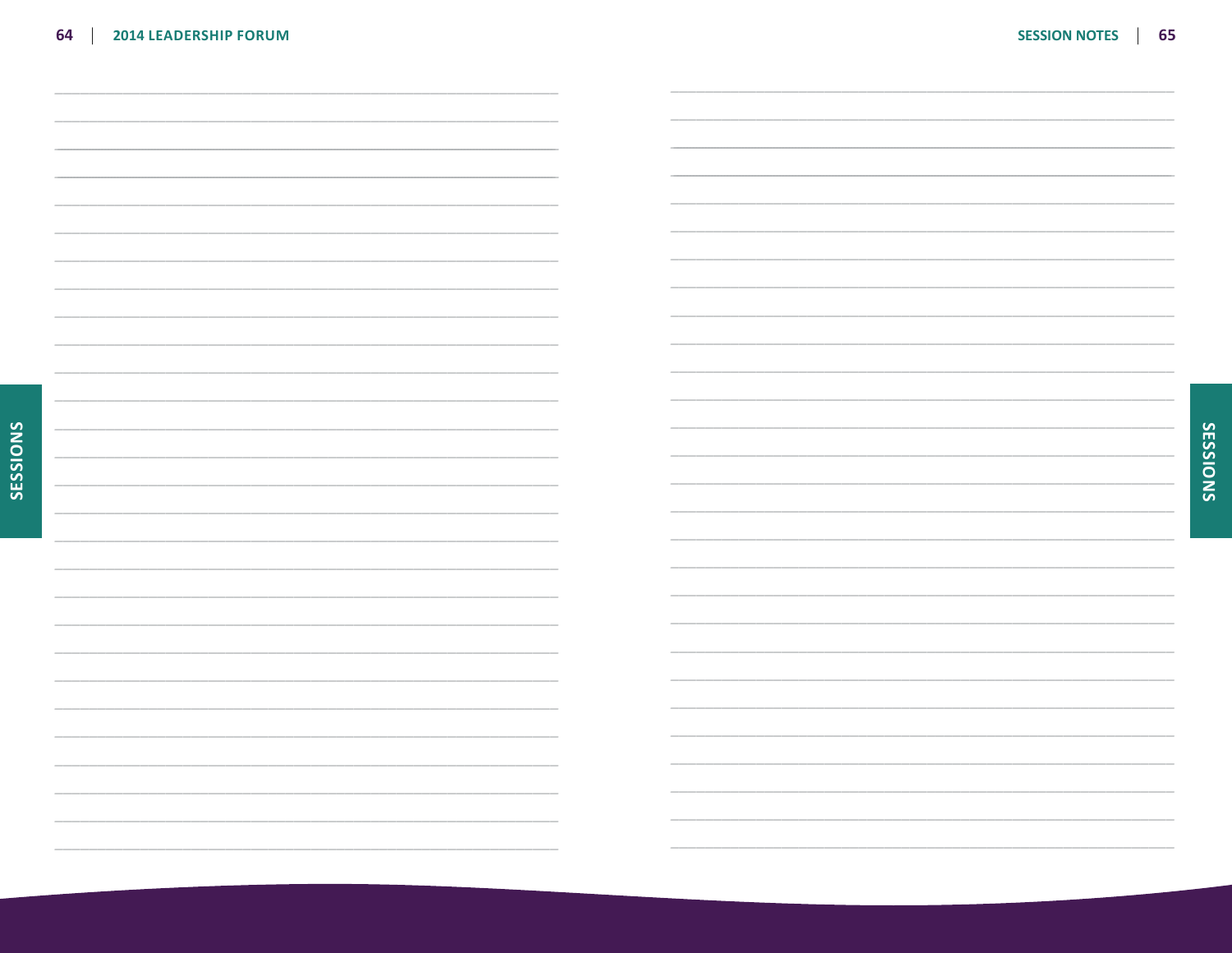SESSIONS **SESSIONS**

*\_\_\_\_\_\_\_\_\_\_\_\_\_\_\_\_\_\_\_\_\_\_\_\_\_\_\_\_\_\_\_\_\_\_\_\_\_\_\_\_\_\_\_\_\_\_\_\_\_\_\_\_\_\_\_\_\_\_\_ \_\_\_\_\_\_\_\_\_\_\_\_\_\_\_\_\_\_\_\_\_\_\_\_\_\_\_\_\_\_\_\_\_\_\_\_\_\_\_\_\_\_\_\_\_\_\_\_\_\_\_\_\_\_\_\_\_\_\_ \_\_\_\_\_\_\_\_\_\_\_\_\_\_\_\_\_\_\_\_\_\_\_\_\_\_\_\_\_\_\_\_\_\_\_\_\_\_\_\_\_\_\_\_\_\_\_\_\_\_\_\_\_\_\_\_\_\_\_\_\_\_\_\_\_\_\_\_\_\_\_\_\_\_\_\_\_\_\_\_\_\_\_\_\_\_\_\_\_\_\_\_\_\_\_\_\_\_\_\_\_\_\_\_\_\_\_\_\_\_\_\_\_\_\_\_\_\_\_\_\_\_\_\_\_\_\_\_\_\_\_\_\_\_\_\_\_\_\_\_\_\_\_\_\_\_\_\_\_\_\_\_\_\_\_\_\_\_\_\_\_ \_\_\_\_\_\_\_\_\_\_\_\_\_\_\_\_\_\_\_\_\_\_\_\_\_\_\_\_\_\_\_\_\_\_\_\_\_\_\_\_\_\_\_\_\_\_\_\_\_\_\_\_\_\_\_\_\_\_\_\_\_\_\_\_\_\_\_\_\_\_\_\_\_\_\_\_\_\_\_\_\_\_\_\_\_\_\_\_\_\_\_\_\_\_\_\_\_\_\_\_\_\_\_\_\_\_\_\_\_\_\_\_\_\_\_\_\_\_\_\_\_\_\_\_\_\_\_\_\_\_\_\_\_\_\_\_\_\_\_\_\_\_\_\_\_\_\_\_\_\_\_\_\_\_\_\_\_\_\_\_\_ \_\_\_\_\_\_\_\_\_\_\_\_\_\_\_\_\_\_\_\_\_\_\_\_\_\_\_\_\_\_\_\_\_\_\_\_\_\_\_\_\_\_\_\_\_\_\_\_\_\_\_\_\_\_\_\_\_\_\_ \_\_\_\_\_\_\_\_\_\_\_\_\_\_\_\_\_\_\_\_\_\_\_\_\_\_\_\_\_\_\_\_\_\_\_\_\_\_\_\_\_\_\_\_\_\_\_\_\_\_\_\_\_\_\_\_\_\_\_ \_\_\_\_\_\_\_\_\_\_\_\_\_\_\_\_\_\_\_\_\_\_\_\_\_\_\_\_\_\_\_\_\_\_\_\_\_\_\_\_\_\_\_\_\_\_\_\_\_\_\_\_\_\_\_\_\_\_\_ \_\_\_\_\_\_\_\_\_\_\_\_\_\_\_\_\_\_\_\_\_\_\_\_\_\_\_\_\_\_\_\_\_\_\_\_\_\_\_\_\_\_\_\_\_\_\_\_\_\_\_\_\_\_\_\_\_\_\_ \_\_\_\_\_\_\_\_\_\_\_\_\_\_\_\_\_\_\_\_\_\_\_\_\_\_\_\_\_\_\_\_\_\_\_\_\_\_\_\_\_\_\_\_\_\_\_\_\_\_\_\_\_\_\_\_\_\_\_ \_\_\_\_\_\_\_\_\_\_\_\_\_\_\_\_\_\_\_\_\_\_\_\_\_\_\_\_\_\_\_\_\_\_\_\_\_\_\_\_\_\_\_\_\_\_\_\_\_\_\_\_\_\_\_\_\_\_\_ \_\_\_\_\_\_\_\_\_\_\_\_\_\_\_\_\_\_\_\_\_\_\_\_\_\_\_\_\_\_\_\_\_\_\_\_\_\_\_\_\_\_\_\_\_\_\_\_\_\_\_\_\_\_\_\_\_\_\_ \_\_\_\_\_\_\_\_\_\_\_\_\_\_\_\_\_\_\_\_\_\_\_\_\_\_\_\_\_\_\_\_\_\_\_\_\_\_\_\_\_\_\_\_\_\_\_\_\_\_\_\_\_\_\_\_\_\_\_ \_\_\_\_\_\_\_\_\_\_\_\_\_\_\_\_\_\_\_\_\_\_\_\_\_\_\_\_\_\_\_\_\_\_\_\_\_\_\_\_\_\_\_\_\_\_\_\_\_\_\_\_\_\_\_\_\_\_\_ \_\_\_\_\_\_\_\_\_\_\_\_\_\_\_\_\_\_\_\_\_\_\_\_\_\_\_\_\_\_\_\_\_\_\_\_\_\_\_\_\_\_\_\_\_\_\_\_\_\_\_\_\_\_\_\_\_\_\_ \_\_\_\_\_\_\_\_\_\_\_\_\_\_\_\_\_\_\_\_\_\_\_\_\_\_\_\_\_\_\_\_\_\_\_\_\_\_\_\_\_\_\_\_\_\_\_\_\_\_\_\_\_\_\_\_\_\_\_ \_\_\_\_\_\_\_\_\_\_\_\_\_\_\_\_\_\_\_\_\_\_\_\_\_\_\_\_\_\_\_\_\_\_\_\_\_\_\_\_\_\_\_\_\_\_\_\_\_\_\_\_\_\_\_\_\_\_\_ \_\_\_\_\_\_\_\_\_\_\_\_\_\_\_\_\_\_\_\_\_\_\_\_\_\_\_\_\_\_\_\_\_\_\_\_\_\_\_\_\_\_\_\_\_\_\_\_\_\_\_\_\_\_\_\_\_\_\_ \_\_\_\_\_\_\_\_\_\_\_\_\_\_\_\_\_\_\_\_\_\_\_\_\_\_\_\_\_\_\_\_\_\_\_\_\_\_\_\_\_\_\_\_\_\_\_\_\_\_\_\_\_\_\_\_\_\_\_ \_\_\_\_\_\_\_\_\_\_\_\_\_\_\_\_\_\_\_\_\_\_\_\_\_\_\_\_\_\_\_\_\_\_\_\_\_\_\_\_\_\_\_\_\_\_\_\_\_\_\_\_\_\_\_\_\_\_\_ \_\_\_\_\_\_\_\_\_\_\_\_\_\_\_\_\_\_\_\_\_\_\_\_\_\_\_\_\_\_\_\_\_\_\_\_\_\_\_\_\_\_\_\_\_\_\_\_\_\_\_\_\_\_\_\_\_\_\_ \_\_\_\_\_\_\_\_\_\_\_\_\_\_\_\_\_\_\_\_\_\_\_\_\_\_\_\_\_\_\_\_\_\_\_\_\_\_\_\_\_\_\_\_\_\_\_\_\_\_\_\_\_\_\_\_\_\_\_ \_\_\_\_\_\_\_\_\_\_\_\_\_\_\_\_\_\_\_\_\_\_\_\_\_\_\_\_\_\_\_\_\_\_\_\_\_\_\_\_\_\_\_\_\_\_\_\_\_\_\_\_\_\_\_\_\_\_\_ \_\_\_\_\_\_\_\_\_\_\_\_\_\_\_\_\_\_\_\_\_\_\_\_\_\_\_\_\_\_\_\_\_\_\_\_\_\_\_\_\_\_\_\_\_\_\_\_\_\_\_\_\_\_\_\_\_\_\_ \_\_\_\_\_\_\_\_\_\_\_\_\_\_\_\_\_\_\_\_\_\_\_\_\_\_\_\_\_\_\_\_\_\_\_\_\_\_\_\_\_\_\_\_\_\_\_\_\_\_\_\_\_\_\_\_\_\_\_ \_\_\_\_\_\_\_\_\_\_\_\_\_\_\_\_\_\_\_\_\_\_\_\_\_\_\_\_\_\_\_\_\_\_\_\_\_\_\_\_\_\_\_\_\_\_\_\_\_\_\_\_\_\_\_\_\_\_\_ \_\_\_\_\_\_\_\_\_\_\_\_\_\_\_\_\_\_\_\_\_\_\_\_\_\_\_\_\_\_\_\_\_\_\_\_\_\_\_\_\_\_\_\_\_\_\_\_\_\_\_\_\_\_\_\_\_\_\_ \_\_\_\_\_\_\_\_\_\_\_\_\_\_\_\_\_\_\_\_\_\_\_\_\_\_\_\_\_\_\_\_\_\_\_\_\_\_\_\_\_\_\_\_\_\_\_\_\_\_\_\_\_\_\_\_\_\_\_ \_\_\_\_\_\_\_\_\_\_\_\_\_\_\_\_\_\_\_\_\_\_\_\_\_\_\_\_\_\_\_\_\_\_\_\_\_\_\_\_\_\_\_\_\_\_\_\_\_\_\_\_\_\_\_\_\_\_\_*

# **Friday, October 24: 10:30am–12:00pm**

**"Improving Payment and Risk Adjustment Methods for Special Needs Beneficiaries: Perspectives from SNP Finance and Risk Adjustment Experts"**

# *Facilitator:*

*Eric Goetsch, FSA, MAAA, Principal and Consulting Actuary, Milliman*

# *Panelists:*

- *• Annmarie Covone, Senior Vice President/Chief Financial Officer, ArchCare*
- *• Timothy Rude, Senior Director, Government Programs Finance, Medica*
- *• Eugene C. Wallace, Chief Financial Officer, Commonwealth Care Alliance*

# *Key Issues:*

- 1. Factors that contribute to greater financial risk for SNPs/MMPs than standard MA plans.
- 2. Significant disparity in MA payments for duals vs. non-duals and low-risk vs. high-risk beneficiaries with specified conditions.
- 3. Failure to account for direct and indirect costs related to social determinants of health.
- 4. The financial implications of having to align and track Medicare/ Medicaid services and costs for the same person.
- 5. Operational challenges plans face with physicians in areas such as such as contracting, conflicting Medicare and Medicaid requirements for the same services, creative incentive programs to encourage compliance with SNP/MMP-specific requirements, etc.

*\_\_\_\_\_\_\_\_\_\_\_\_\_\_\_\_\_\_\_\_\_\_\_\_\_\_\_\_\_\_\_\_\_\_\_\_\_\_\_\_\_\_\_\_\_\_\_\_\_\_\_\_\_\_\_\_\_\_\_ \_\_\_\_\_\_\_\_\_\_\_\_\_\_\_\_\_\_\_\_\_\_\_\_\_\_\_\_\_\_\_\_\_\_\_\_\_\_\_\_\_\_\_\_\_\_\_\_\_\_\_\_\_\_\_\_\_\_\_ \_\_\_\_\_\_\_\_\_\_\_\_\_\_\_\_\_\_\_\_\_\_\_\_\_\_\_\_\_\_\_\_\_\_\_\_\_\_\_\_\_\_\_\_\_\_\_\_\_\_\_\_\_\_\_\_\_\_\_ \_\_\_\_\_\_\_\_\_\_\_\_\_\_\_\_\_\_\_\_\_\_\_\_\_\_\_\_\_\_\_\_\_\_\_\_\_\_\_\_\_\_\_\_\_\_\_\_\_\_\_\_\_\_\_\_\_\_\_ \_\_\_\_\_\_\_\_\_\_\_\_\_\_\_\_\_\_\_\_\_\_\_\_\_\_\_\_\_\_\_\_\_\_\_\_\_\_\_\_\_\_\_\_\_\_\_\_\_\_\_\_\_\_\_\_\_\_\_ \_\_\_\_\_\_\_\_\_\_\_\_\_\_\_\_\_\_\_\_\_\_\_\_\_\_\_\_\_\_\_\_\_\_\_\_\_\_\_\_\_\_\_\_\_\_\_\_\_\_\_\_\_\_\_\_\_\_\_ \_\_\_\_\_\_\_\_\_\_\_\_\_\_\_\_\_\_\_\_\_\_\_\_\_\_\_\_\_\_\_\_\_\_\_\_\_\_\_\_\_\_\_\_\_\_\_\_\_\_\_\_\_\_\_\_\_\_\_ \_\_\_\_\_\_\_\_\_\_\_\_\_\_\_\_\_\_\_\_\_\_\_\_\_\_\_\_\_\_\_\_\_\_\_\_\_\_\_\_\_\_\_\_\_\_\_\_\_\_\_\_\_\_\_\_\_\_\_*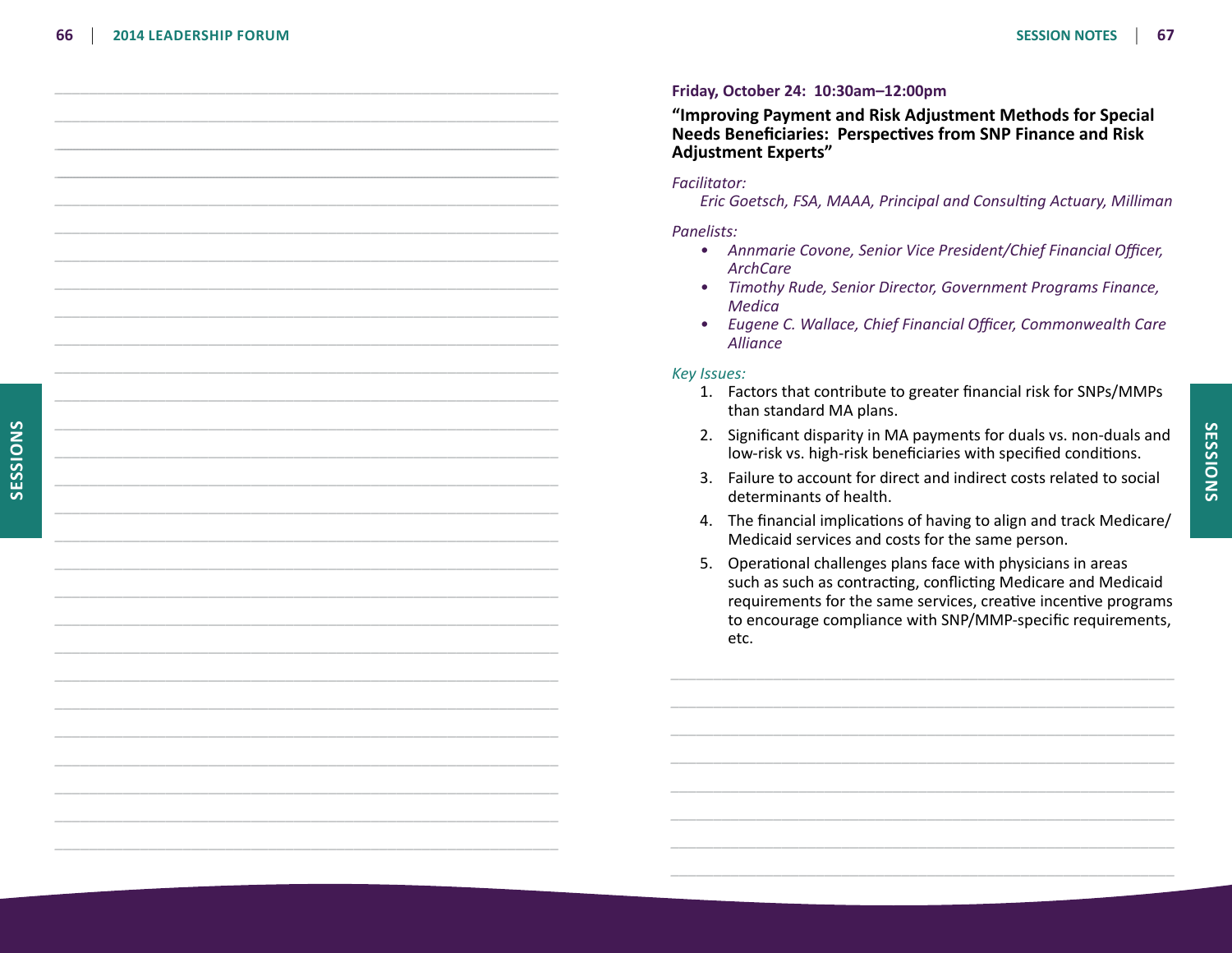| $\sim$                                                                                                                                                                                                                                                                                                                                                                                                                                                                     |                          |
|----------------------------------------------------------------------------------------------------------------------------------------------------------------------------------------------------------------------------------------------------------------------------------------------------------------------------------------------------------------------------------------------------------------------------------------------------------------------------|--------------------------|
| $\frac{1}{2} \left( \frac{1}{2} \right) \left( \frac{1}{2} \right) \left( \frac{1}{2} \right) \left( \frac{1}{2} \right) \left( \frac{1}{2} \right) \left( \frac{1}{2} \right) \left( \frac{1}{2} \right) \left( \frac{1}{2} \right) \left( \frac{1}{2} \right) \left( \frac{1}{2} \right) \left( \frac{1}{2} \right) \left( \frac{1}{2} \right) \left( \frac{1}{2} \right) \left( \frac{1}{2} \right) \left( \frac{1}{2} \right) \left( \frac{1}{2} \right) \left( \frac$ | $\overline{\phantom{a}}$ |
|                                                                                                                                                                                                                                                                                                                                                                                                                                                                            |                          |
| and the control                                                                                                                                                                                                                                                                                                                                                                                                                                                            |                          |
|                                                                                                                                                                                                                                                                                                                                                                                                                                                                            |                          |
|                                                                                                                                                                                                                                                                                                                                                                                                                                                                            |                          |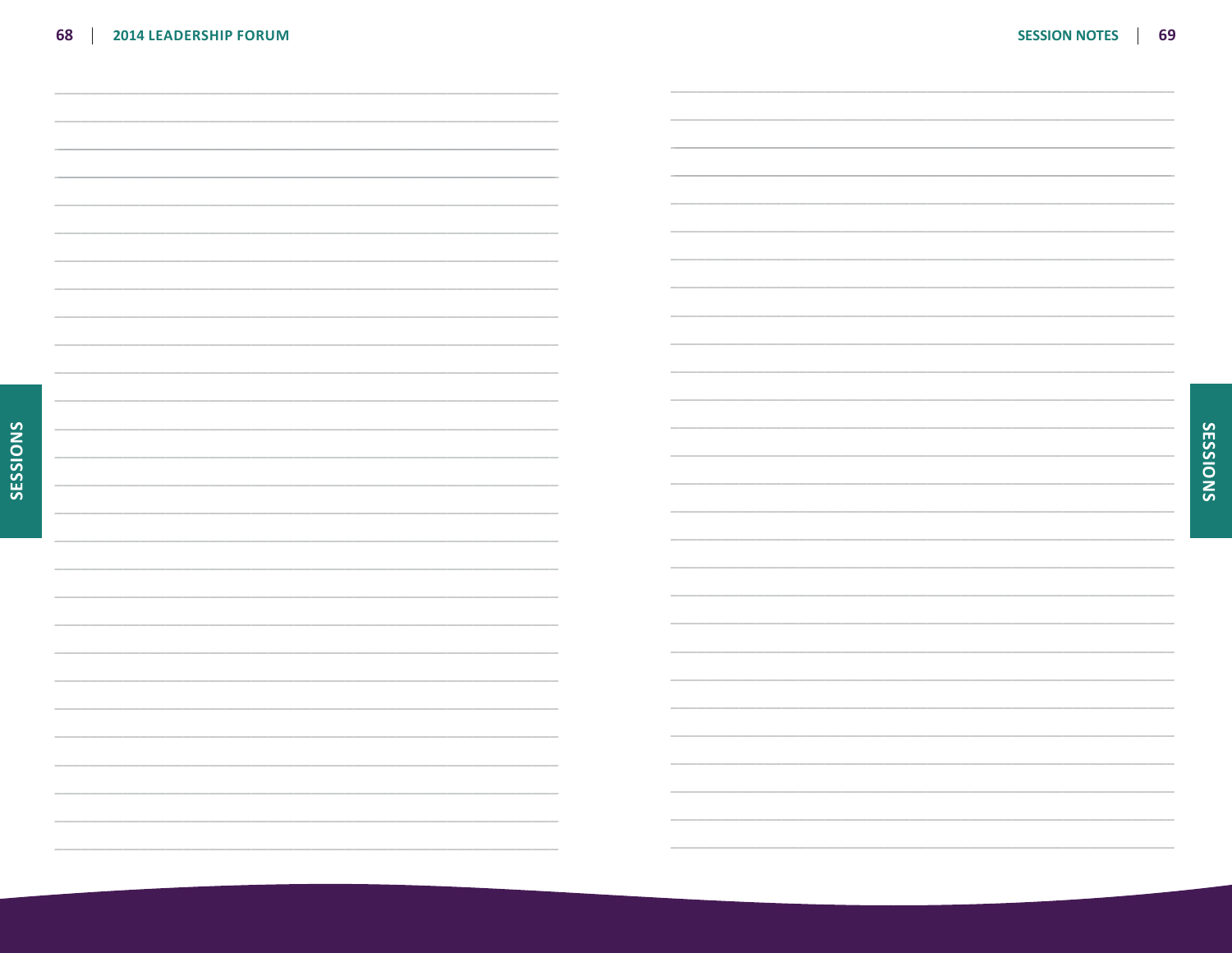| <b>Frida</b>             |
|--------------------------|
| "Per                     |
| <b>Ben</b>               |
| Facil<br>$\epsilon$      |
|                          |
| Pane                     |
|                          |
|                          |
|                          |
|                          |
| Key I                    |
|                          |
|                          |
|                          |
| 3                        |
|                          |
|                          |
|                          |
|                          |
| $\overline{\phantom{a}}$ |
|                          |
| ---                      |
|                          |
|                          |
|                          |
| ---                      |
|                          |
| $\sim$                   |
|                          |
|                          |

# ay, October 24: 1:30pm-3:00pm

# rformance Measurement for High-Risk/High-Need eficiaries"

# litator:

Christine van Reenen, PhD, Policy Consultant, SNP Alliance

# elists:

- Eric Cahow, Vice President, Medicare Revenue Management, WellPoint
- Gale P. Arden, Vice President, Complex Care, Centene Corporation
- Kevin C. Park, MD, Vice President of Quality, Molina Healthcare, Inc.

# **Issues:**

- 1. SNP Alliance recommendations on population-specific measures for targeted SNP subsets.
- 2. Analysis of impact of changes in Star cut-points and 4 star predefined thresholds on SNP Star ratings.
- 3. Facilitated discussion of key regulatory issues regarding Stars and potential solutions.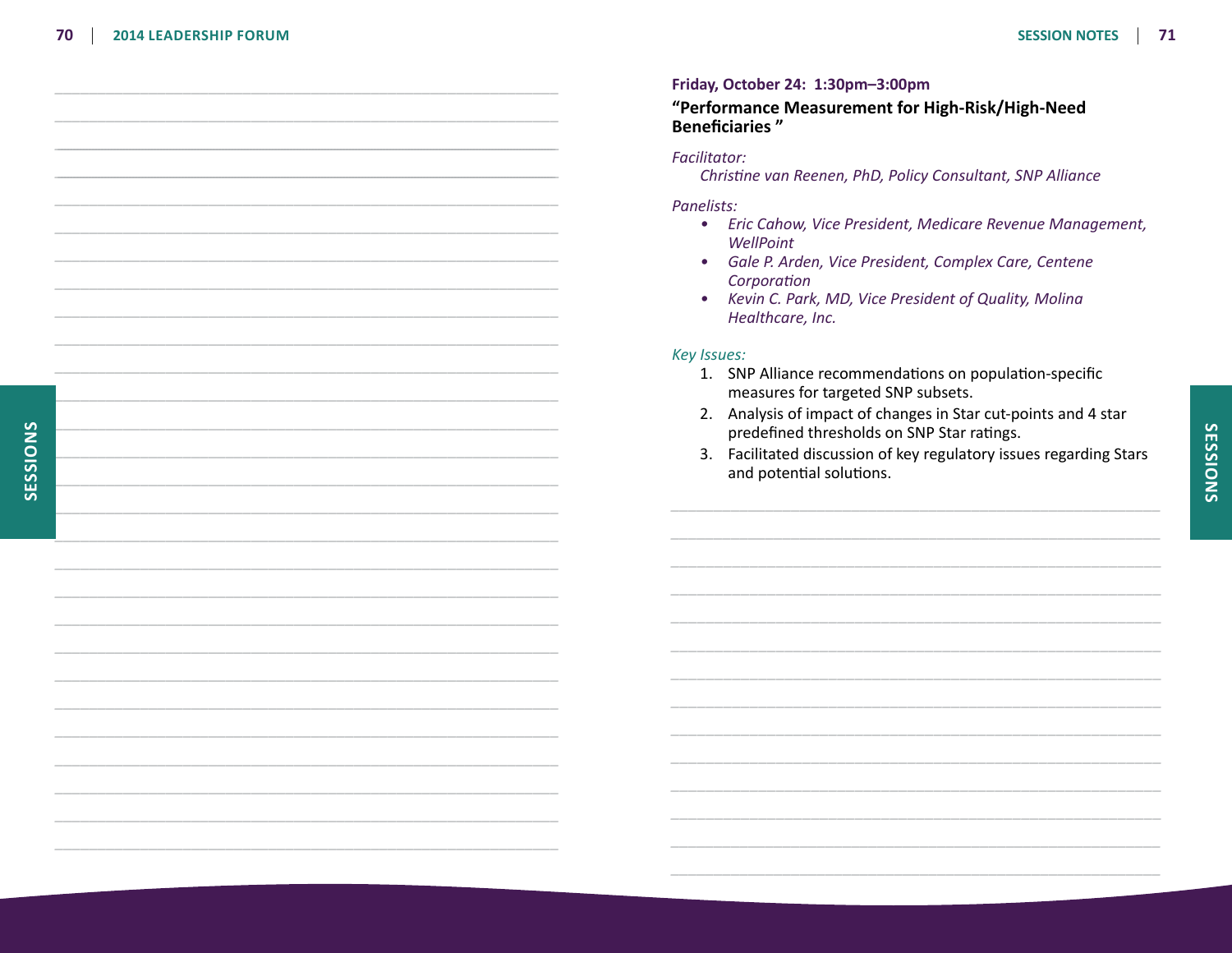| $\overline{\phantom{a}}$ |                                                                                                                                                                                                                                                                                                                                                                                                                                                                                      |
|--------------------------|--------------------------------------------------------------------------------------------------------------------------------------------------------------------------------------------------------------------------------------------------------------------------------------------------------------------------------------------------------------------------------------------------------------------------------------------------------------------------------------|
| $\overline{\phantom{a}}$ |                                                                                                                                                                                                                                                                                                                                                                                                                                                                                      |
|                          |                                                                                                                                                                                                                                                                                                                                                                                                                                                                                      |
| $\overline{\phantom{a}}$ | $\overline{\phantom{0}}$<br>$\hspace{0.1mm}$                                                                                                                                                                                                                                                                                                                                                                                                                                         |
|                          | $\sim$<br>$\frac{1}{2} \left( \frac{1}{2} \right) \left( \frac{1}{2} \right) \left( \frac{1}{2} \right) \left( \frac{1}{2} \right) \left( \frac{1}{2} \right) \left( \frac{1}{2} \right) \left( \frac{1}{2} \right) \left( \frac{1}{2} \right) \left( \frac{1}{2} \right) \left( \frac{1}{2} \right) \left( \frac{1}{2} \right) \left( \frac{1}{2} \right) \left( \frac{1}{2} \right) \left( \frac{1}{2} \right) \left( \frac{1}{2} \right) \left( \frac{1}{2} \right) \left( \frac$ |
|                          |                                                                                                                                                                                                                                                                                                                                                                                                                                                                                      |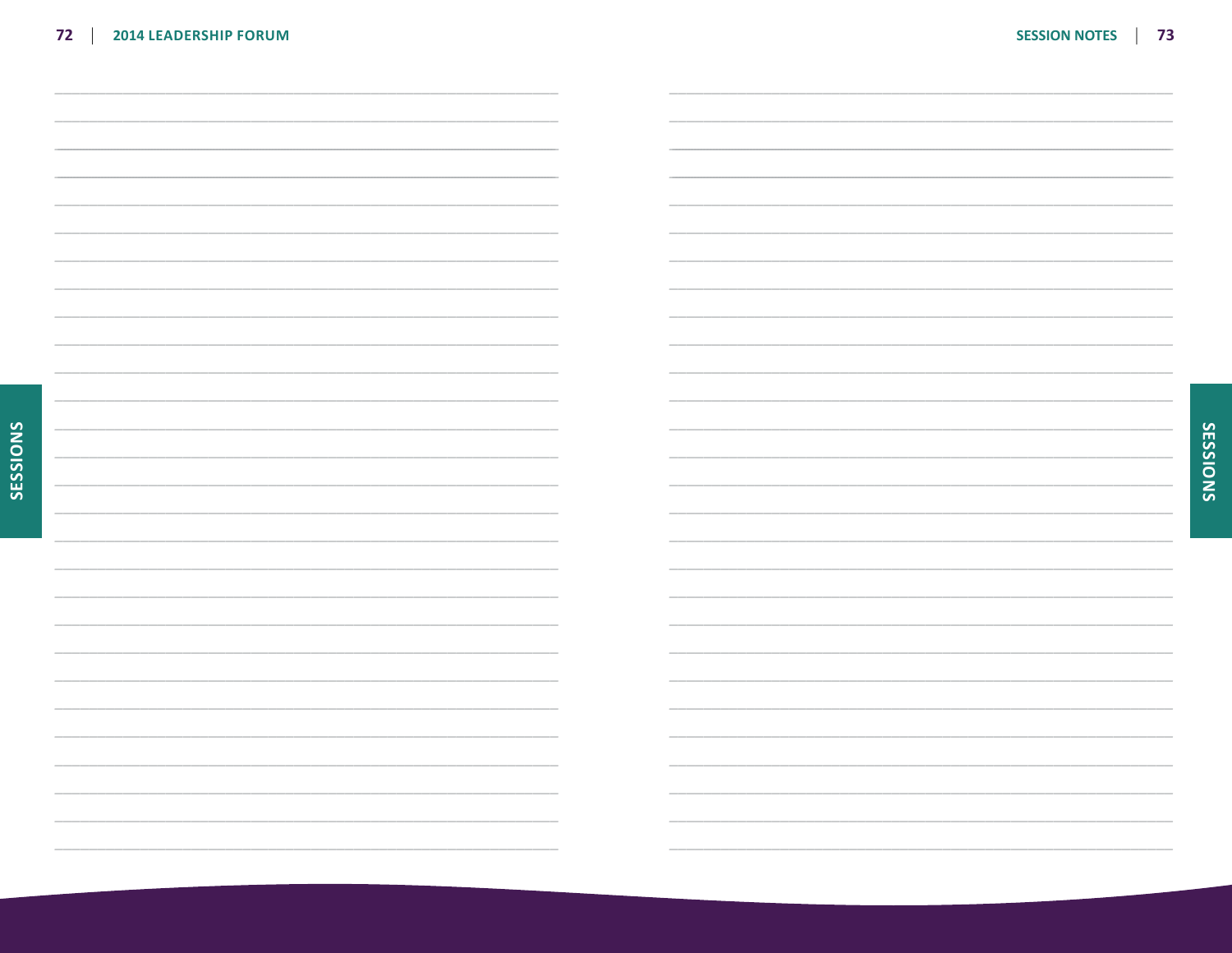$\overline{\phantom{a}}$  $\frac{1}{2} \left( \frac{1}{2} \right) \left( \frac{1}{2} \right) \left( \frac{1}{2} \right) \left( \frac{1}{2} \right) \left( \frac{1}{2} \right) \left( \frac{1}{2} \right) \left( \frac{1}{2} \right) \left( \frac{1}{2} \right) \left( \frac{1}{2} \right) \left( \frac{1}{2} \right) \left( \frac{1}{2} \right) \left( \frac{1}{2} \right) \left( \frac{1}{2} \right) \left( \frac{1}{2} \right) \left( \frac{1}{2} \right) \left( \frac{1}{2} \right) \left( \frac$ 

| Friday, October 24: 3:15pm-4:00pm                                                                                                                                                                                                                                                                                                                                                                                     |
|-----------------------------------------------------------------------------------------------------------------------------------------------------------------------------------------------------------------------------------------------------------------------------------------------------------------------------------------------------------------------------------------------------------------------|
| "CMS Open Forum on Key SNP Regulatory Issues"                                                                                                                                                                                                                                                                                                                                                                         |
| Facilitator:                                                                                                                                                                                                                                                                                                                                                                                                          |
| Mark Joffe, Esq., Law Offices of Mark Joffe                                                                                                                                                                                                                                                                                                                                                                           |
| Panelists:<br>• Jennifer Smith, Director of the Division of Analysis, Policy<br>and Strategy within Medicare Parts C and D Oversight and<br><b>Enforcement Group</b><br>Arlena Williams Smith, Health Insurance Specialist, Division<br>$\bullet$<br>of Surveillance, Compliance, and Marketing, Medicare Drug<br>and Health Plan Contract Administration Group, Centers for<br><b>Medicare and Medicaid Services</b> |
| Key Issues:<br>1. Updates on SNP Model of Care, SNP audits and related<br>requirements.                                                                                                                                                                                                                                                                                                                               |
| 2. Updates on marketing issues, with a special focus on I-SNPs.                                                                                                                                                                                                                                                                                                                                                       |
|                                                                                                                                                                                                                                                                                                                                                                                                                       |
| <b>SESSIONS</b>                                                                                                                                                                                                                                                                                                                                                                                                       |
|                                                                                                                                                                                                                                                                                                                                                                                                                       |
|                                                                                                                                                                                                                                                                                                                                                                                                                       |
|                                                                                                                                                                                                                                                                                                                                                                                                                       |
|                                                                                                                                                                                                                                                                                                                                                                                                                       |
|                                                                                                                                                                                                                                                                                                                                                                                                                       |
|                                                                                                                                                                                                                                                                                                                                                                                                                       |
|                                                                                                                                                                                                                                                                                                                                                                                                                       |
|                                                                                                                                                                                                                                                                                                                                                                                                                       |
|                                                                                                                                                                                                                                                                                                                                                                                                                       |
|                                                                                                                                                                                                                                                                                                                                                                                                                       |
|                                                                                                                                                                                                                                                                                                                                                                                                                       |
|                                                                                                                                                                                                                                                                                                                                                                                                                       |
|                                                                                                                                                                                                                                                                                                                                                                                                                       |
|                                                                                                                                                                                                                                                                                                                                                                                                                       |
|                                                                                                                                                                                                                                                                                                                                                                                                                       |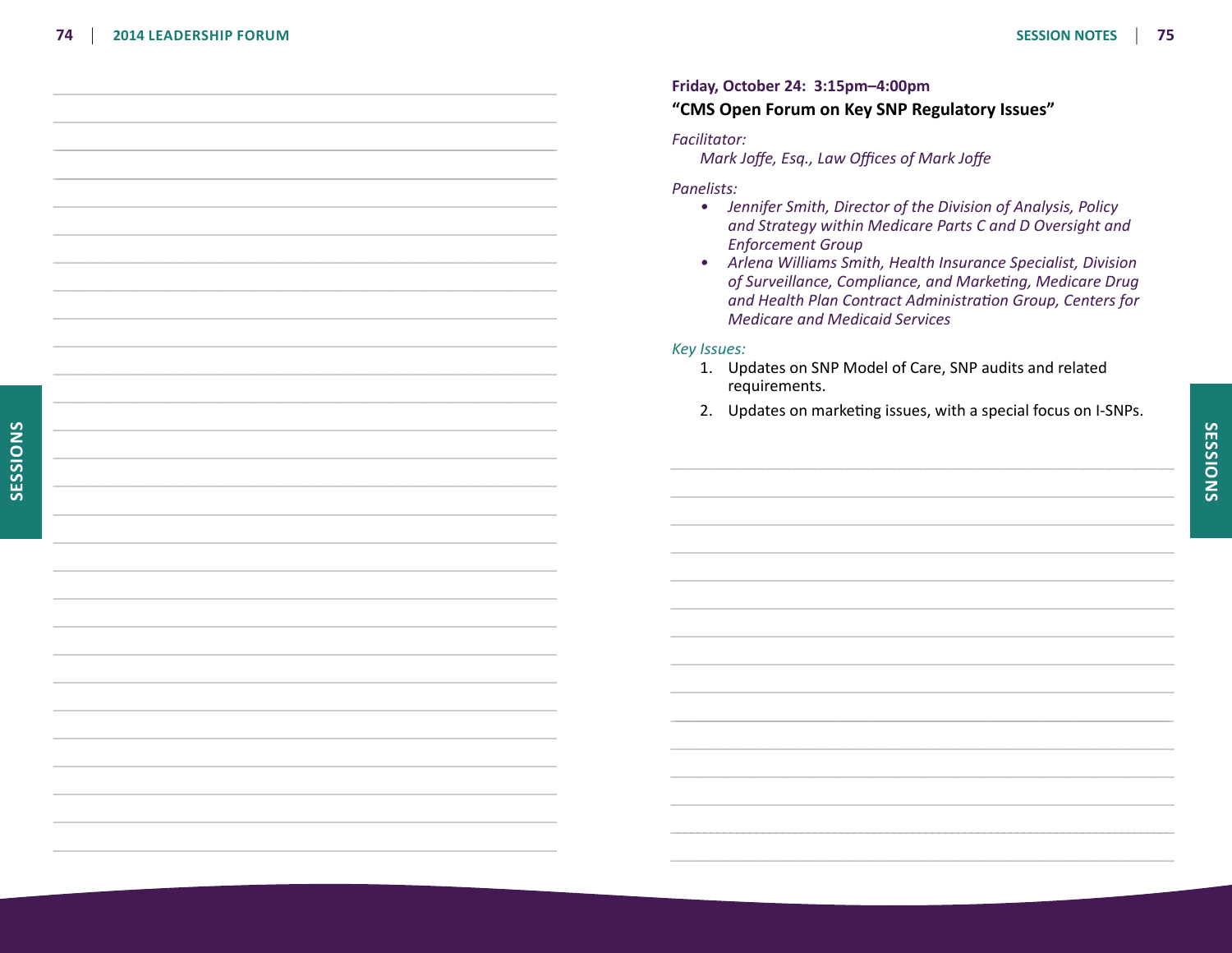| 76<br>2014 LEADERSHIP FORUM                                                                                     | <b>SESSION NOTES</b><br>77 |
|-----------------------------------------------------------------------------------------------------------------|----------------------------|
|                                                                                                                 |                            |
|                                                                                                                 |                            |
|                                                                                                                 |                            |
|                                                                                                                 |                            |
|                                                                                                                 |                            |
|                                                                                                                 |                            |
|                                                                                                                 |                            |
|                                                                                                                 |                            |
|                                                                                                                 |                            |
|                                                                                                                 |                            |
|                                                                                                                 |                            |
|                                                                                                                 |                            |
|                                                                                                                 |                            |
|                                                                                                                 |                            |
|                                                                                                                 |                            |
|                                                                                                                 |                            |
|                                                                                                                 |                            |
|                                                                                                                 |                            |
|                                                                                                                 |                            |
|                                                                                                                 |                            |
|                                                                                                                 |                            |
|                                                                                                                 |                            |
|                                                                                                                 |                            |
|                                                                                                                 |                            |
|                                                                                                                 |                            |
|                                                                                                                 |                            |
|                                                                                                                 |                            |
|                                                                                                                 |                            |
|                                                                                                                 |                            |
|                                                                                                                 |                            |
|                                                                                                                 |                            |
|                                                                                                                 |                            |
| $\sim$                                                                                                          |                            |
|                                                                                                                 |                            |
| the contract of the contract of the contract of the contract of the contract of the contract of the contract of | $\overline{\phantom{a}}$   |
|                                                                                                                 |                            |

SESSIONS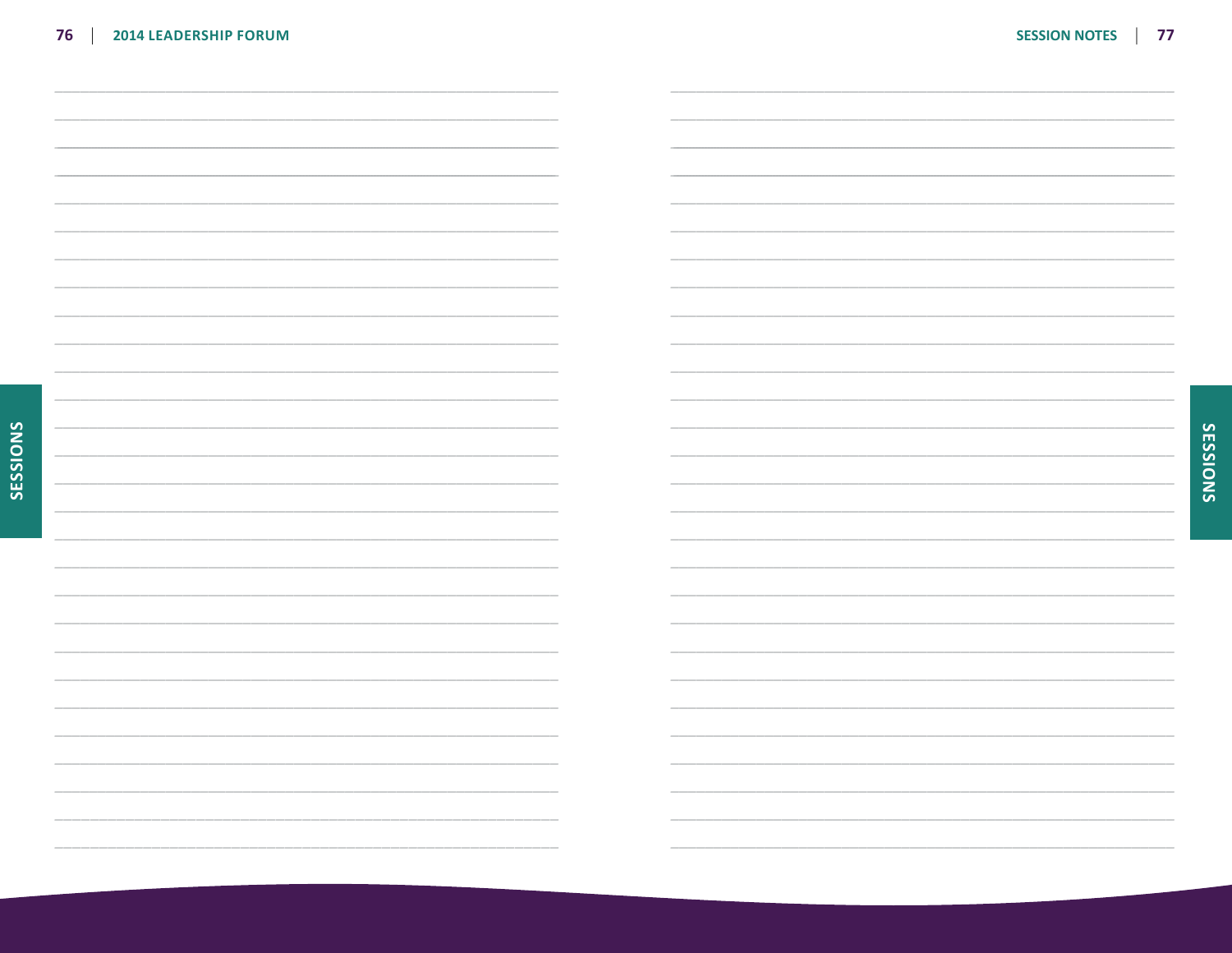SESSIONS

|                                                  | Se                                    |
|--------------------------------------------------|---------------------------------------|
|                                                  | The                                   |
|                                                  | and<br>mat                            |
|                                                  | http                                  |
|                                                  | <b>THU</b>                            |
|                                                  |                                       |
|                                                  | $^{\prime\prime}$ Co<br>and           |
|                                                  | <b>SNF</b>                            |
|                                                  | Wel<br>$\Box$                         |
|                                                  | $\Box$<br>$\mathcal{L}_{\mathcal{A}}$ |
|                                                  | D                                     |
|                                                  | $\mathcal{L}_{\mathcal{A}}$           |
|                                                  | $\Box$<br>$\Box$                      |
|                                                  | $\overline{\phantom{a}}$              |
|                                                  |                                       |
|                                                  |                                       |
|                                                  | "Pr<br>Der                            |
|                                                  | Wel                                   |
|                                                  | $\Box$                                |
|                                                  |                                       |
|                                                  |                                       |
|                                                  |                                       |
|                                                  |                                       |
|                                                  |                                       |
|                                                  |                                       |
|                                                  |                                       |
| the control of the control of the control of the |                                       |

# **Selected Website Resources**

following is a partial listing of handouts, articles, PowerPoint presentations other Leadership Forum session materials available online. Additional erials may be added after the Forum. To download materials, visit ://www.nhpg.org/snp-meetings.aspx

# **THURSDAY, OCTOBER 23**

**"Congressional Update: Prospects for Permanent Statutory Authority and Improved Alignment of Payment and Performance Methods for**  $\mathbf{s}$  "

# **bsite Resources:**

- SNP Alliance 2014 Policy Priorities
- SNP Alliance Policy Summary
- SNP Alliance Position on Star Rating System
- SNP Alliance Position on Removing Financial Barriers to Integration
- SNP Alliance Position on Removing Barriers to Medicare/Medicaid Integration
- *SNP Alliance Issue Brief: GAO Report on Medicare/Medicaid Integration*
- *SNP Alliance Issue Brief: Paying for Social Determinants of Health under Medicare*
- SNP Provisions included in S. 2110, ''Medicare SGR Repeal and Beneficiary Access Improvement Act of 2014.''

# **"Progress Report on Financial Alignment and Alternative Demonstrations"**

**bsite Resources:** 

Overview of MMCO/RTI Evaluation Design for Financial Alignment Demonstration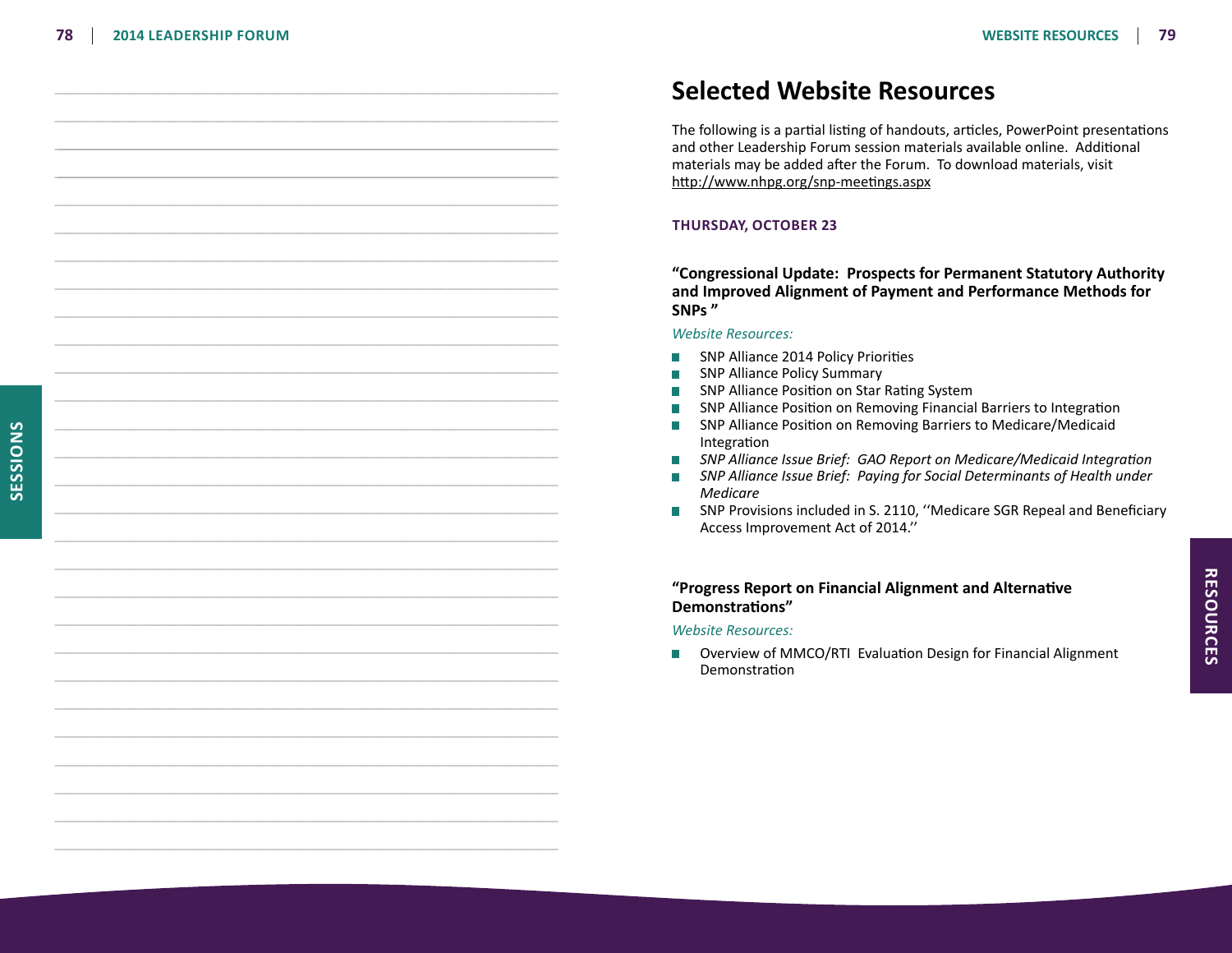# **80** | **2014 LEADERSHIP FORUM**

# **WEBSITE RESOURCES** | **81**

# **"Point-Counter-Point Debate on Advancing Full Integration: Federal vs. State Issues and Options"**

# *Website Resources:*

- *Refocusing Responsibility For Dual Eligibles: Why Medicare Should*  П *Take The Lead.* Judy Feder, Lisa Clemans-Cope, Teresa Coughlin, John Holahan, Timothy Waidmann. Robert Wood Johnson and The Urban Institute, October 2011.
- *Advancing Medicare and Medicaid Integration: Improving the D-SNP*   $\overline{\phantom{a}}$ *Model for Dually Eligible Beneficiaries.* NAMD Working Paper Series. National Association of Medicaid Directors, September 2013.
- $\mathcal{L}_{\mathcal{A}}$ *NGA Health Care Sustainability Task Force Report.* National Governors Association, February 2014.

# **Luncheon Session: "Consumer Perspectives on Progress toward Integration"**

#### *Website Resources:*

Bibliography of Community Catalyst Publications on Medicare/Medicaid Integration and Related Issues

# **"Financial Alignment Demonstrations and Alternative Integration Initiatives: Experience to Date"**

### *Website Resources:*

- F. Highlights of Integration Initiatives in Arizona
- Highlights of Integration Initiatives in Massachusetts
- Highlights of Integration Initiatives in Minnesota П
- Highlights of Integration Initiatives in New Jersey П
- Highlights of Integration Initiatives in New York П
- Highlights of Integration Initiatives in Virginia

# **FRIDAY, OCTOBER 24**

# **"Research Update on Social Determinants of Health: Implications for Plan Ratings, Quality Measures and Federal Policy Action"**

# *Website Resources:*

- *NQF Report: Risk Adjustment for Socioeconomic Status or Other Sociodemographic Factors.* National Quality Forum, August 2014.
- *NQF Expert Panel Responses to Comments on the Draft Report: Risk*  П *Adjustment for Socioeconomic Status or Other Sociodemographic Factors.*
- *Building a Framework for Paying for Social Determinants of Health in Medicare.* Shawn Maree Bishop, SB Health Policy, November 2013.
- SNP Alliance Issue Brief on Social Determinants of Health.
- *Medicare Advantage: Star System's Disproportionate Impact on MA Plans Focusing on Low-Income Populations.* Howard Weiss and Sara Pescatello. Health Affairs Blog, September 22, 2014.

# **"Performance Measurement for High-Risk/High-Need Beneficiaries"**

# *Website Resources:*

- Impact of Stars Rating System on Special Needs Plan (PowerPoint) Eric Cahow
- SNP Alliance Issue Brief on Star Ratings System
- SNP Alliance Initiative on Identifying Condition Specific Performance Measures for SNP High Risk Subgroups" (PowerPoint) – Chris van Reenen, PhD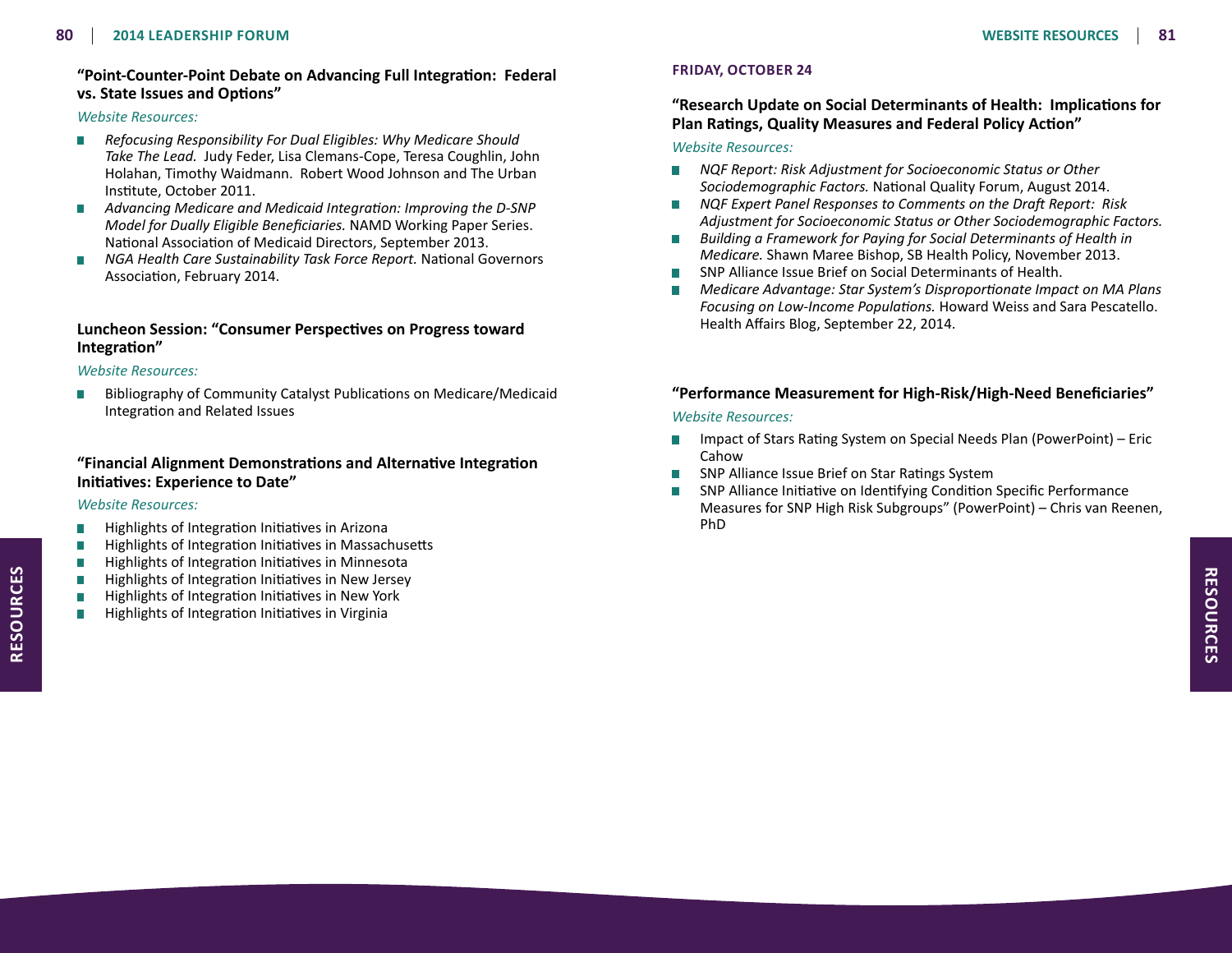# **Membership**

The SNP Alliance is a national leadership organization for specialty health care plans and programs. Our mission is to advance specialty care for poor, frail, disabled and chronically-ill persons.

# **Membership Criteria**

The SNP Alliance invites others to join that:

- Demonstrate high-quality and cost performance in care of high-risk beneficiaries.
- $\mathcal{L}_{\mathcal{A}}$ Exhibit national leadership capabilities.
- $\Box$ Support The SNP Alliance's mission, vision, values and general business strategy.
- $\mathcal{L}_{\mathcal{A}}$ Are committed to the further transformation of health policy and financing, including integration of Medicare and Medicaid and related continuum providers.
- Are committed to working with plans, providers and regulators to ш improve long-term business viability of specialized managed care plans.

# **Members Represent**

- MAOs represent more than 300 SNPs in 41 states and the **A** District of Columbia serving nearly 1 million beneficiaries.
- Enrollees have higher rates of chronic and mental illnesses  $\Box$ and higher risk scores than FFS.
- $\mathcal{L}_{\mathcal{A}}$ High-quality, diversified population-based benefits, services and care management interventions.
- Plans with substantially lower inpatient and SNF usage ш compared to FFS Medicare.
- Two-thirds of the membership is non-profit and one-third H is for-profit.

# **Current Members**

- AIDS Healthcare Foundation Los Angeles, CA
- **Amerigroup Corporation Virginia Beach, VA**
- AmeriHealth Caritas Philadelphia, PA
- ArchCare Advantage New York, NY
- **Brand New Day Signal Hill, CA**
- Care1st Health Plan Monterey Park, CA
- CareMore Health Plan Downey, CA
- Care Wisconsin Madison, WI
- Centene– St. Louis, MO
- Cigna HealthSpring Baltimore, MD
- **Commonwealth Care Alliance Boston, MA**
- Community Care, Inc. Milwaukee, WI
- Elderplan Brooklyn, NY
- Family Choice of New York Buffalo, NY
- Gateway Health Plan Pittsburgh, PA
- $\blacksquare$  HealthPartners Minneapolis, MN
- $\blacksquare$  Health Partners Plans Philadelphia, PA
- Independent Care Health Plan (iCare) Milwaukee, WI
- Kaiser Permanente Oakland, CA
- $\blacksquare$  Medica Health Plan Minneapolis, MN
- **Molina Health Care Sacramento, CA**
- $\blacksquare$  SCAN Health Plan Long Beach, CA
- Senior Whole Health Cambridge, MA
- South Country Health Alliance Owatonna, MN
- $\blacksquare$  Tufts Health Plan Boston, MA
- $\blacksquare$  UCare Minnesota St. Paul, MN
- $\blacksquare$  UnitedHealthcare Minneapolis, MN
- UPMC (University of Pittsburg Medical Center) Health Plan Pittsburgh, PA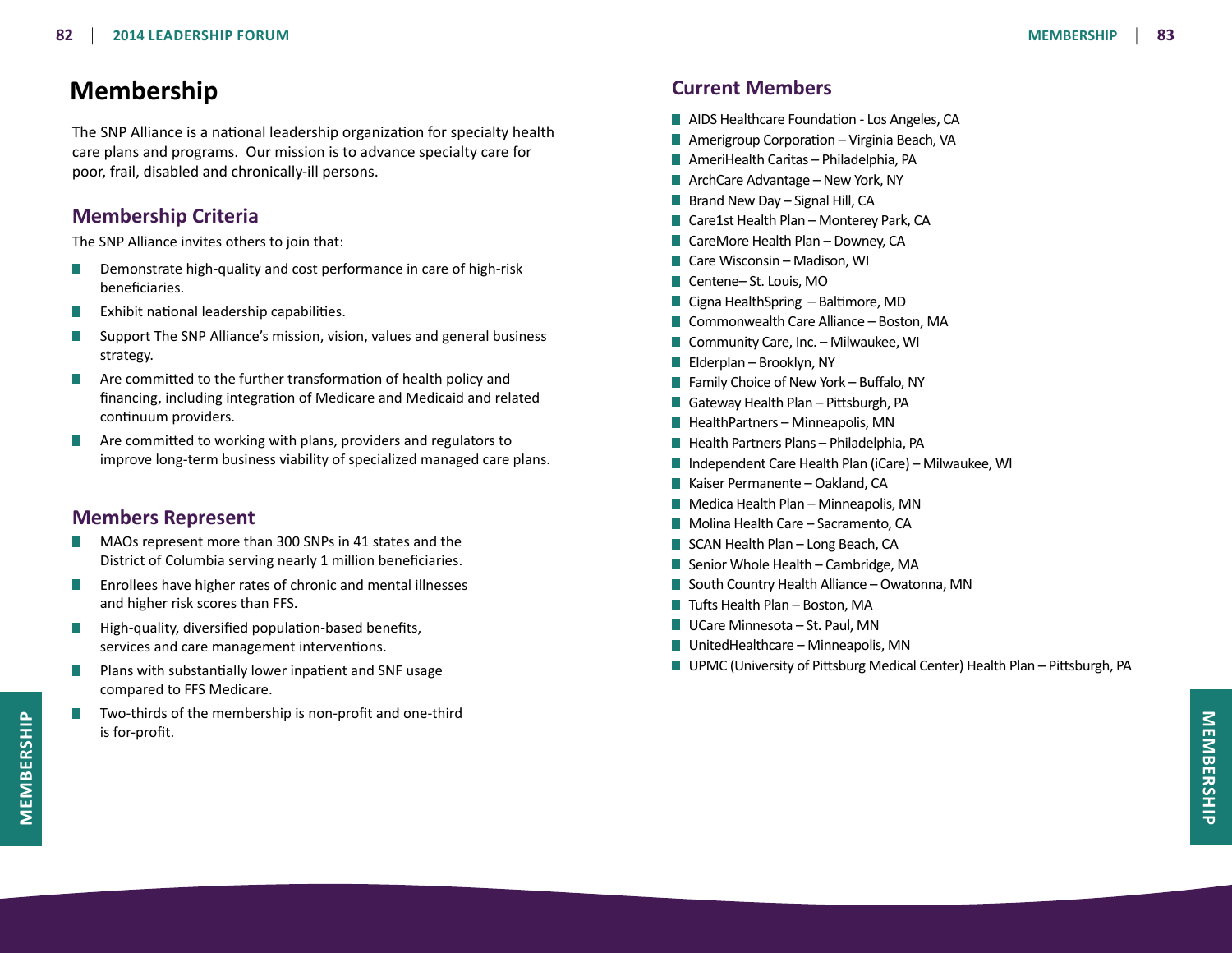# **About Us**

The National Health Policy Group founded and manages the SNP Alliance.

# **SNP Alliance Staff and Leadership**

- **Rich Bringewatt**, President, National Health Policy Group and Chair, SNP Alliance
- **Valerie Wilbur**, Vice President, National Health Policy Group and Co-Chair, SNP Alliance
- **Christine van Reenen, PhD**, Policy Consultant, SNP Alliance
- **Mark S. Joffe, Esq.**, Attorney at Law, Law Offices of Mark S. Joffe *Legal and Regulatory Counsel*
- **Tracy Spicer**, Partner, Avenue Solutions
- **Elizabeth Barnett**, Partner, Avenue Solutions *Legislative Strategists*
- **Shawn Bishop**, Principal, SB Health Policy *SNP Alliance Policy Consultant*
- **Pamela J. Parker, MPA**, Manager of Special Needs Purchasing, Minnesota Department of Human Services *Policy Consultant on Medicare/Medicaid Integration*
- **Joel Menges**, President, The Menges Group *SNP Alliance Member Survey Consultant*
- **Karen Seidman**, President, Seidman Says Communications *National Health Policy Group Communications Coordinator*
- **Diane Fulton**, President, Meeting Masters, Inc.
- **Shelly O'Neill,** Conference Registrar, Meeting Masters, Inc. *Meeting and Events Management*

# **SNP Alliance Member Leadership Groups**

**Policy Group Performance Evaluation Group M/M Integration Group**

# **Key SNP Alliance Affiliations**

# **State Dual Integration Initiatives**

Advancing dual integration is a core mission of the SNP Alliance. NHPG leadership has been actively engaged in state dual integration efforts since 1983. Dual integration plans in Massachusetts, Minnesota and Wisconsin were the nucleus of our founding members. Integration and specialty care were our primary interests in advancing the initial SNP legislation. We also provided overall leadership in advancing Congressional efforts to establish a Dual Office within CMS. As a result, we maintain affiliation with leading dual integration states.

**Randall S. Brown**, Vice President, Director of Health Research Mathematica Policy Research, Inc. *(Policy Research)*

**Joel Menges**, Chief Executive Office, The Menges Group (*SNP Alliance Annual Survey)*

Please visit our website at www.nhpg.org or contact the SNP Alliance or the National Health Policy Group at:

> **750 9th Street, NW, Suite 600 Washington, DC 20001-4524 tel: 202-624-1516 or 202-624-1508 info@nhpg.org; www.nhpg.org**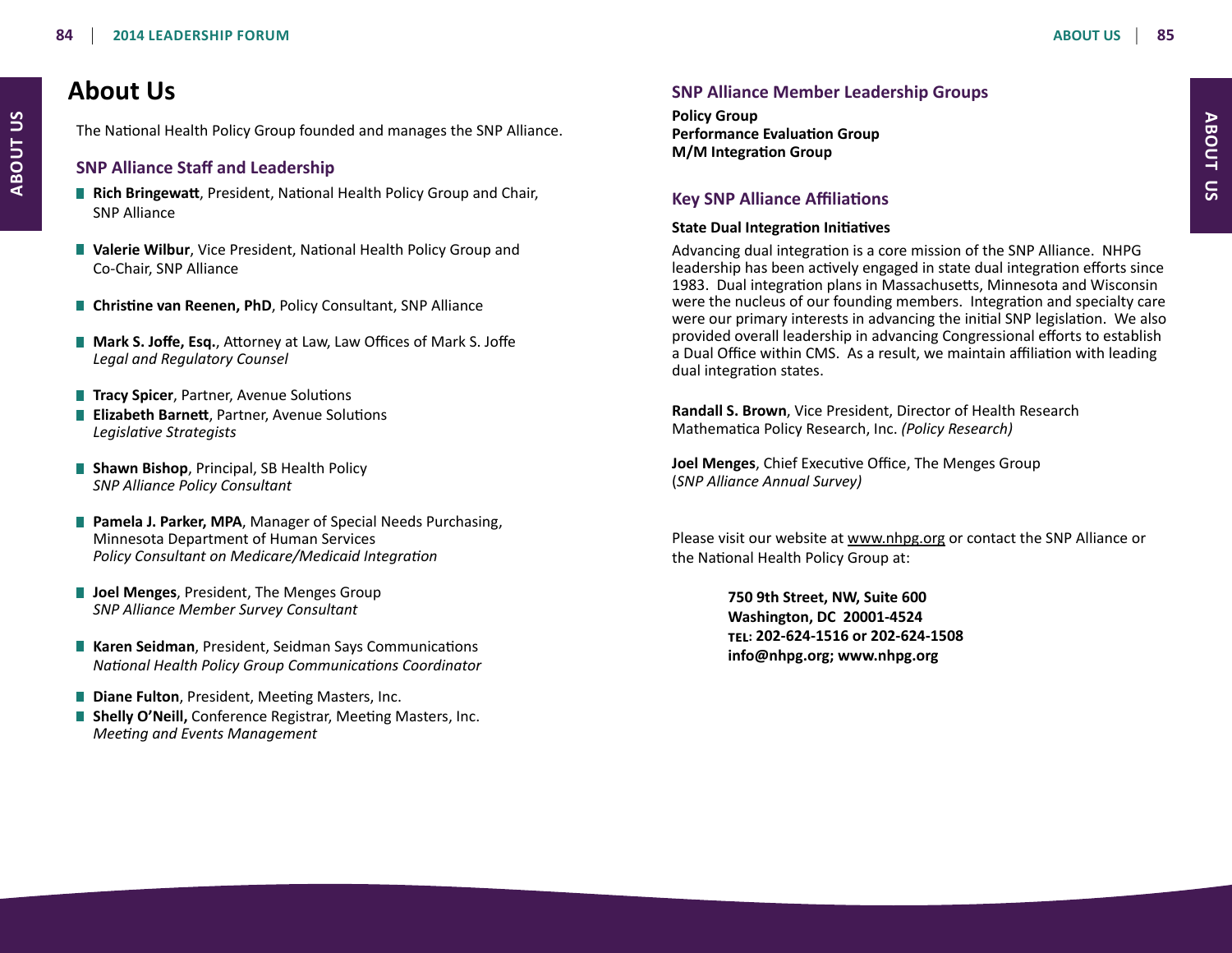# **Notes**